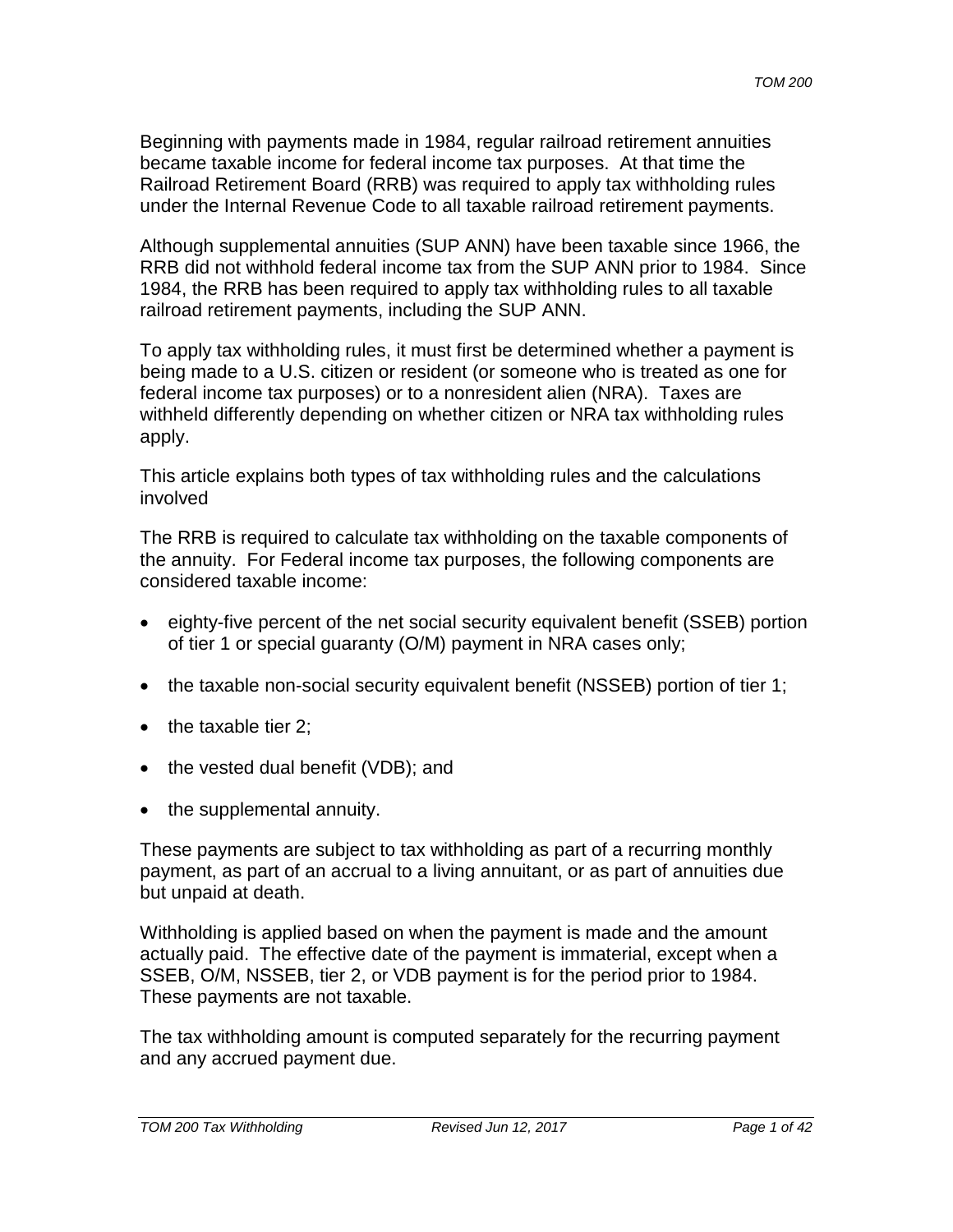The Internal Revenue Service (IRS) has ruled that the residual lump sum (RLS) is not taxable until the employee contributions have been recovered. However, since the RLS represents a refund of the railroad retirement taxes withheld from the employee's pay prior to 1975 less any benefits already paid on the employee's account, it should never be taxable. The lump sum death payment (LSDP) is a nontaxable payment.

# **205 Citizen Tax Withholding Rules**

# **205.05 Citizen Tax Withholding Rules**

Tax laws require the RRB to withhold benefits for income tax purposes unless the beneficiary has elected no tax withholding. In certain instances, the RRB is required to withhold taxes in the absence of an election. U.S. citizens and legal residents have the right to request the RRB not to withhold taxes.

"Citizen Rules" applies to a known citizen or bona fide resident of the United States, Guam, or the Commonwealth of the Northern Mariana Islands, or a known citizen of Puerto Rico or American Samoa, or an unknown individual physically residing in the United States or Guam.

When citizen tax withholding rules apply, a beneficiary may decline tax withholding, or control the amount of taxes withheld, by filing Form RRB W-4P, Withholding Certificate for Railroad Retirement Payments. If a beneficiary does not file an RRB W-4P, tax withholding is based on a mandatory rate prescribed by the Internal Revenue Code.

Form RRB W-4P is used by citizens and legal residents to elect tax withholding. The RRB will also accept IRS Forms W-4, W-4P, or W-4V.

Beginning 1-1-97, U.S. citizens may request SSEB tax withholding by filing IRS Form W-4V, Voluntary Withholding Request, with the RRB. Form W-4V is required before taxes can be deducted from the SSEB portion of tier 1. Annuitants may currently request one of four tax withholding percentages - 7%, 10%, 15%, or 25%. These withholding percentages were effective August 2003.

In U.S. citizen and legal resident cases the non-SSEB taxable components are comprised of:

- the VDB from 12-83 and later,
- the supplemental annuity from 1966 and later, and
- the taxable NSSEB portion of tier 1 and tier 2 once the employee's contributions have been recovered in Three Year Rule cases, or the taxable NSSEB portion of tier 1 and tier 2 in General Rule cases.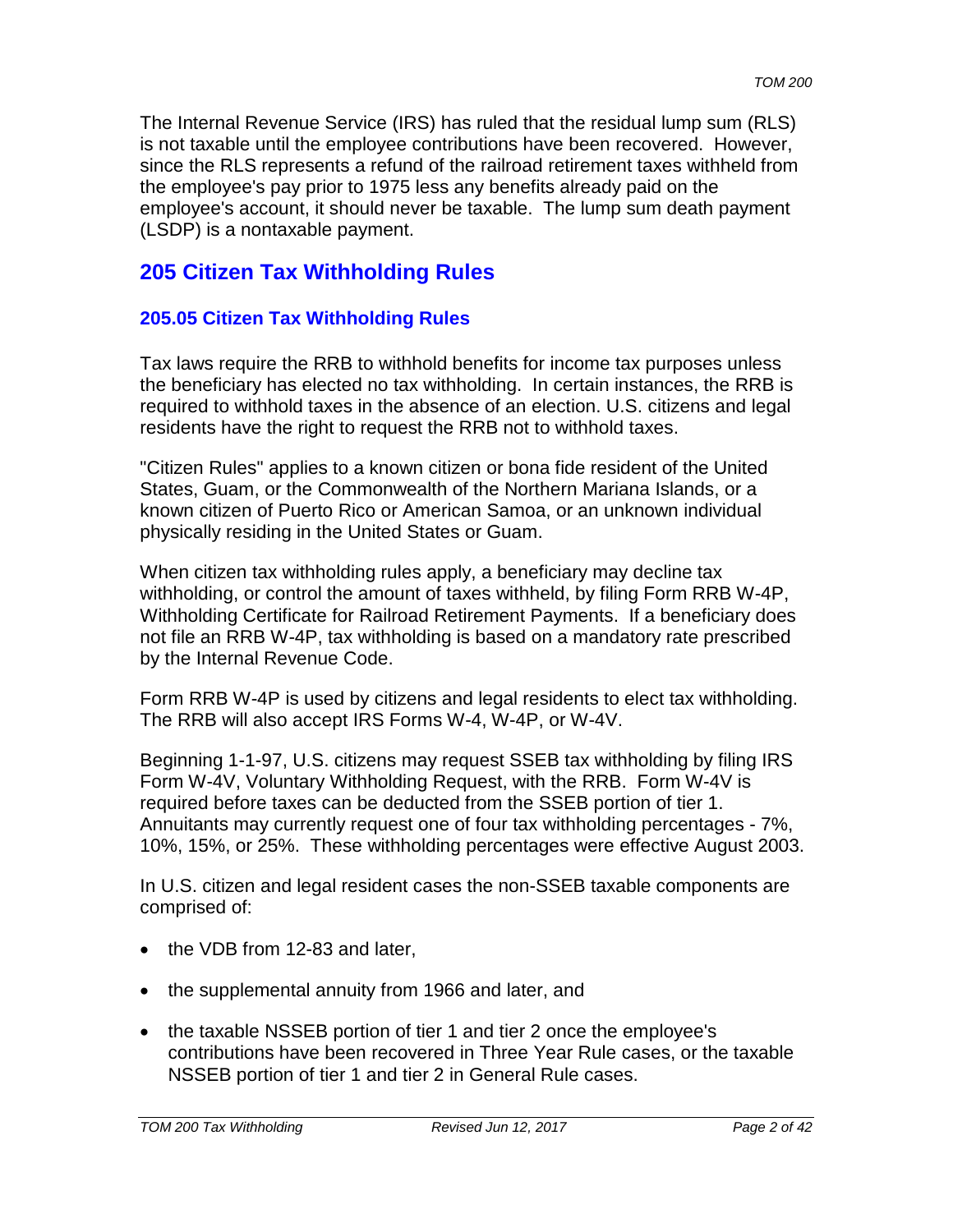#### **205.05.05 Citizen**

Citizen rules apply to a known citizen or bona fide resident of the United States, Guam, or the Commonwealth of the Northern Mariana Islands, or a known citizen of Puerto Rico or American Samoa, or an unknown individual physically residing in the United States or Guam. If this is not the case, nonresident alien rules apply.

Citizen rules always take precedence when a beneficiary has dual citizenship.

If a beneficiary claims to have renounced citizenship, or has no citizenship, citizen rules still apply if he or she is a legal resident of the United States, Guam, or the Commonwealth of the Northern Mariana Islands.

#### **205.05.10 Nonresident Citizen**

A nonresident citizen, including one with dual citizenship status, may be affected under a tax treaty in effect between the United States and the beneficiary's country of legal residence.

Effective January 1, 1988, a nonresident citizen may not decline tax withholding from either a recurring monthly benefit or accrual payments. If no tax withholding is requested using Form RRB W-4P, the mandatory citizen tax withholding will be applied.

## **205.10 Citizen Tax Withholding Calculation**

If citizen withholding has been elected, the marital status and number of allowances claimed or assumed will be used to calculate the tax withholding amount. Effective for payments made in 1987 or later, where no RRB W-4P has been filed and the taxable NSSEB/tier 2/VDB/SUPP is equal to or greater than the minimum mandatory tax withholding amount, mandatory tax withholding applies. Effective January 1988, this also applies to a nonresident citizen if he/she has requested that no tax withholding be applied (see section 205.05.10).

The minimum mandatory tax withholding amounts for each year are:

| <b>Tax Year</b> | <b>Minimum Mandatory</b><br><b>Tax Withholding</b><br><b>Amount</b> |
|-----------------|---------------------------------------------------------------------|
| Prior to 1984   | N/A                                                                 |
| 1984            | N/A for citizens                                                    |
| 1985            | 472.18                                                              |
| 1986            | 491.17                                                              |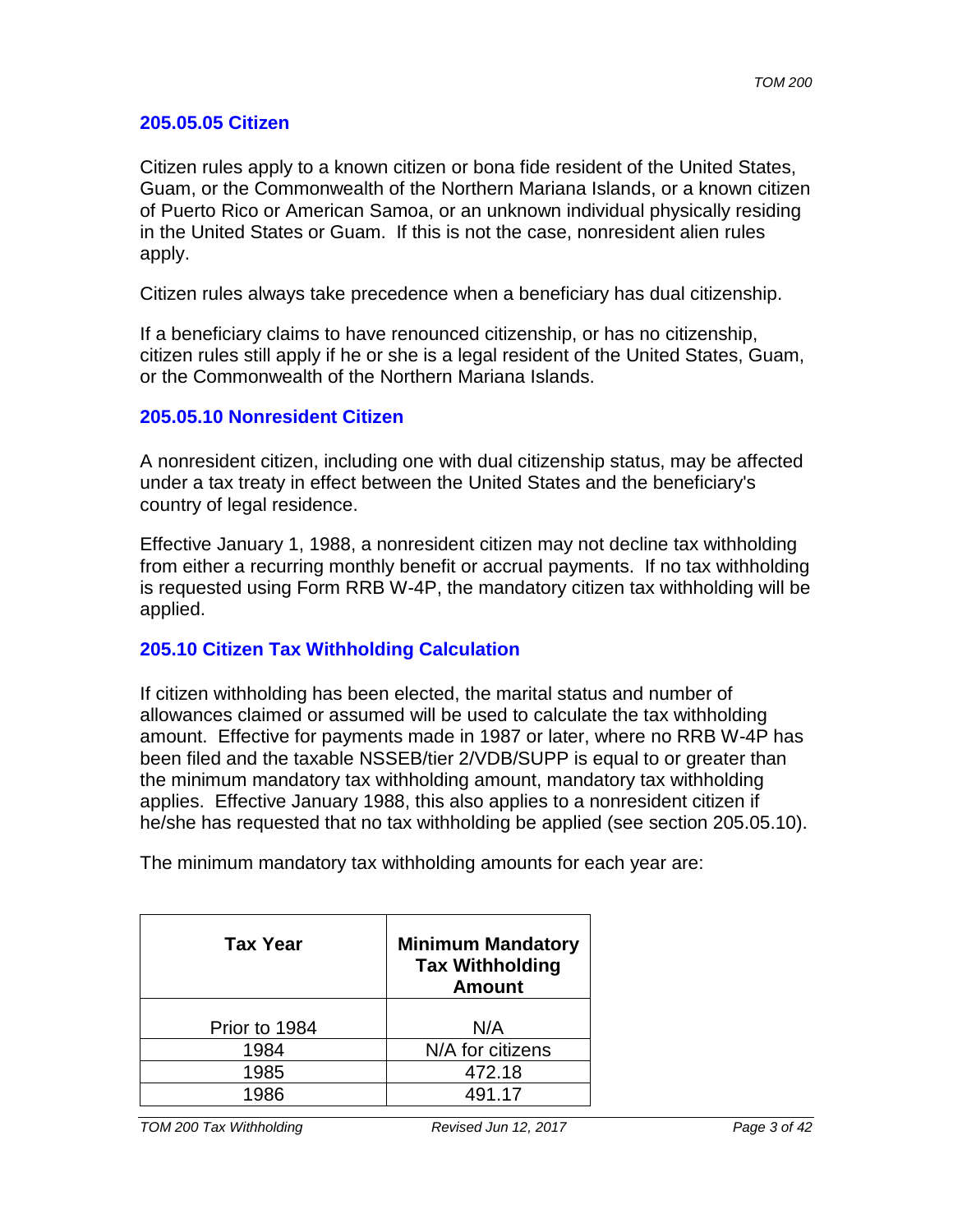| 1987                           | 634.54  |
|--------------------------------|---------|
| 1988                           | 744.84  |
| 1989                           | 770.35  |
| 1990                           | 798.83  |
| 1991                           | 836.85  |
| <b>Effective January 1992</b>  | 886.35  |
| Effective March 1992           | 1078.35 |
| 1993                           | 1107.83 |
| 1994                           | 1144.85 |
| 1995                           | 1161.33 |
| 1996                           | 1175.84 |
| 1997                           | 1203.83 |
| 1998                           | 1216.34 |
| 1999                           | 1228.85 |
| 2000                           | 1241.33 |
| 2001                           | 1266.35 |
| 2002                           | 1293.00 |
| 2003                           | 1305.51 |
| Effective July 2003            | 1446.99 |
| 2004                           | 1446.99 |
| 2005                           | 1472.01 |
| 2006                           | 1497.00 |
| 2007                           | 1521.99 |
| 2008                           | 1547.01 |
| 2009                           | 1584.51 |
| Effective April 2009           | 2230.51 |
| 2010                           | 2063.51 |
| <b>Effective February 2011</b> | 1587.99 |
| 2012                           | 1630.01 |
| <b>Effective February 2013</b> | 1672.00 |

## **205.10.05 Form RRB W-4P, Withholding Certificate for Railroad Retirement Payments**

To have taxes withheld on the pension portions (NSSEB portion of tier 1, tier 2, VDB and supplemental annuity) of the annuity, an applicant/annuitant or his or her representative payee, must file a tax withholding election using Form RRB W-4P, *Withholding Certificate For Railroad Retirement Payments*.

An annuitant/applicant or his or her representative payee must file a Form RRB W-4P to request:

- no Federal taxes be withheld,
- taxes be withheld based on the claimed marital status and number of allowances,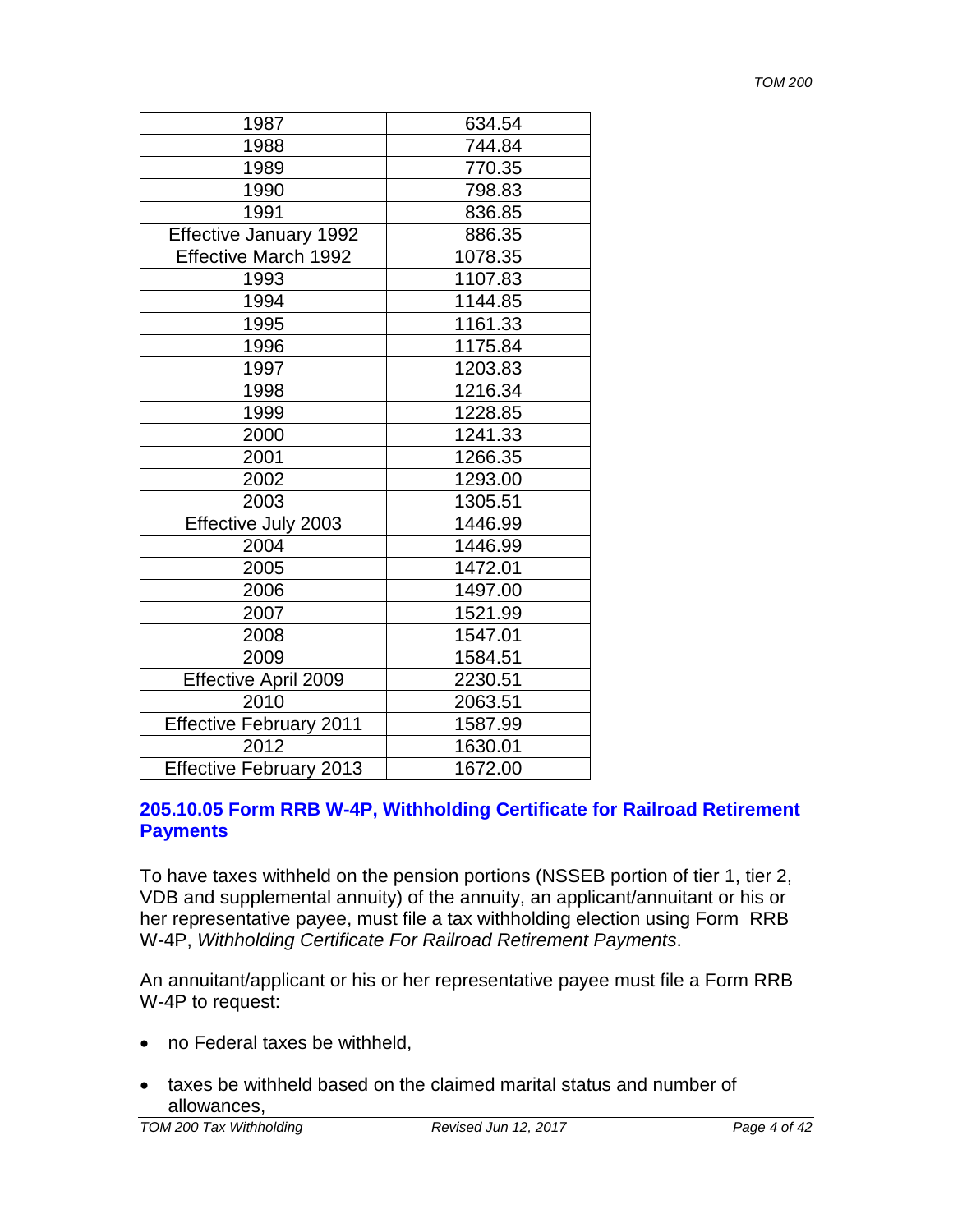- an additional dollar amount be withheld each month, or
- to change or cancel existing tax withholding.

See Form RRB W-4P (05-07).

The RRB W-4P ON-LINE system is used to enter tax withholding election information. The system can calculate the amount of taxes that will be withheld based on the information the user enters.

The information from items 1, 3 and 6 through 11 of the form is updated to TAS. See section 3110 for instructions on how to enter W-4P information.

Only an election form (RRB W-4P, IRS Forms W-4V/W-4P) may be used by railroad retirement beneficiaries to decline or change citizen tax withholding. If a different form or a written statement is submitted, advise the annuitant/applicant or his or her representative payee to file a Form RRB W-4P or the appropriate IRS form to effect a withholding election.

Applicants/annuitants or representative payees are required to complete and sign Form RRB W-4P.

The IRS does not allow forms completed by applicants/annuitants or representative payees to be modified by anyone handling those forms after completion. If an item is omitted on a returned form, RRB personnel MAY NOT complete the item for the applicant/annuitant or representative payee, no matter what the circumstances. **Form RRB W-4P is a substitute IRS Federal income tax form subject to IRS rules**.

You may circle or highlight item numbers individuals need to complete on Forms RRB W-4P. Do **not,** however, highlight the actual response areas, as doing so may obscure the responses once the forms are imaged.

Citizens and residents may file an RRB W-4P at any time. However, the form is not valid if filed more than six months before tax withholding could apply to regular annuity payments.

Form TXB-25 should be given to the applicant or annuitant prior to completion of the RRB W-4P, as it provides information to aid the annuitant or applicant in completing the form. This form includes a worksheet that may be used to determine the number of withholding allowances to which an individual may be entitled.

# **205.10.10 IRS Form W-4V, Voluntary Withholding Request**

Beginning 1-1-97, annuitants who are U.S. citizens may file IRS Form W-4V at the RRB if they want taxes withheld from the SSEB portion of tier 1. Prior to August 2001, beneficiaries could request one of 4 percentages of withholding: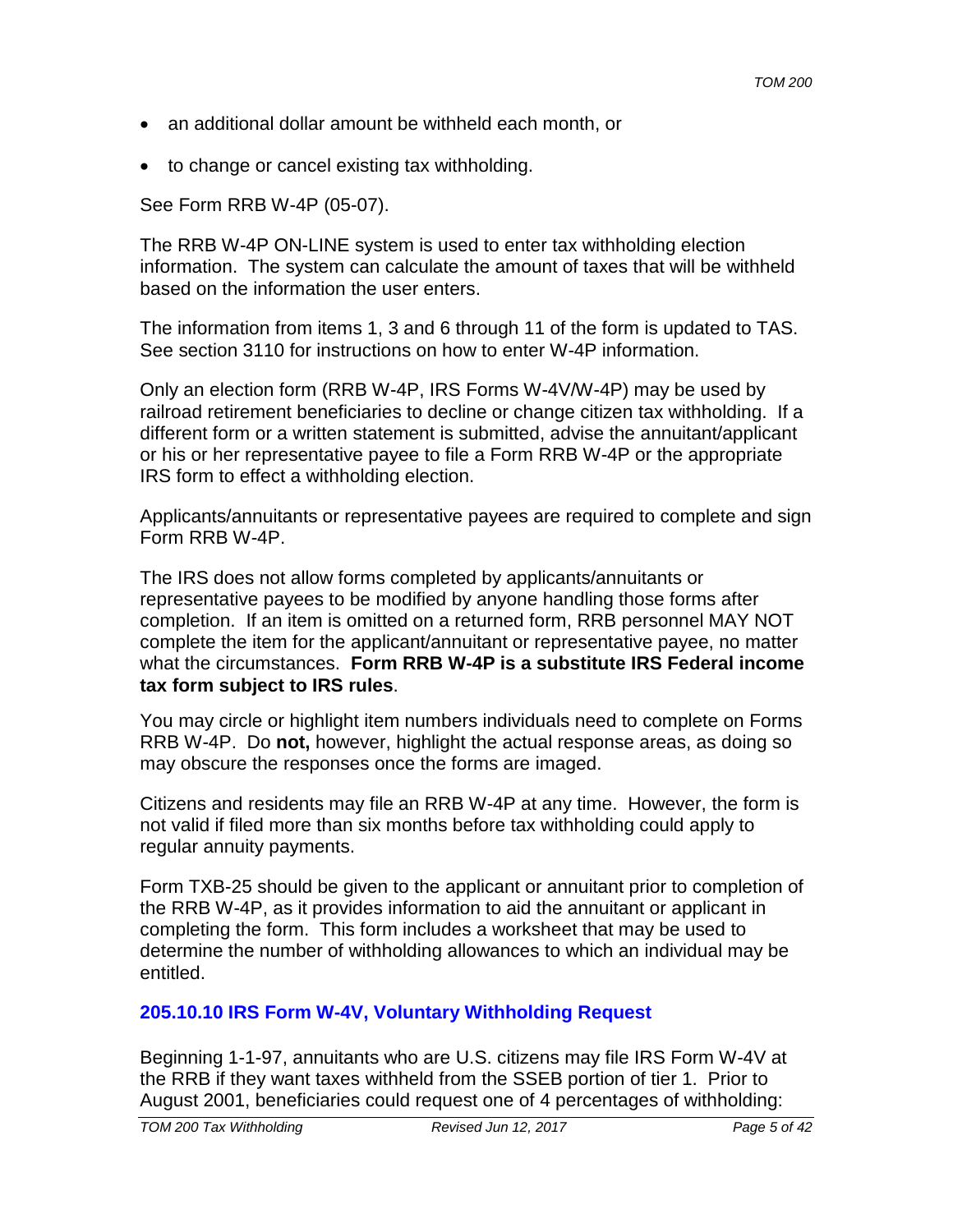7%, 15%, 28%, or 31%. Effective August 2001, the percentages were changed to 7%, 10%, 15% and 27%. Effective August 2003, the percentages were changed to 7%, 10%, 15% and 25%.

A new Form W-4V is needed to cancel SSEB tax withholding.

Form W-4V is processed by the Tax, Clerical, and Imaging Section-Tax Section (TCIS-TS). Information from items 6 and 7 of Form W-4V is updated to TAS Screen PF-18. Please note that annuitants can file both the RRB W-4P and IRS W-4V.

# **205.10.15 Mandatory Citizen Tax Withholding**

The RRB is required to initiate tax withholding from the taxable components of annuity payments to U.S. citizens and legal residents. Unless a citizen or legal resident takes action requesting no tax withholding, the RRB is required by law to withhold a portion of the annuity on a monthly basis if the taxable components exceed a certain level. For example, the mandatory tax withholding level for tax year 2007 is \$1521.99 per month.

The mandatory rate is based on an assumed marital status of married, filing jointly, with 3 withholding allowances.

## **205.10.20 Tax Tables**

Citizen tax withholding is calculated using the W-4P On-Line System.

See TOM 3110.05 for further instructions on how to use the W-4P On-Line System.

Taxes are calculated for the total positive accrual before any recovery is made. Therefore, the total taxes to be withheld may exceed the net amount due after all deductions. The tax withholding amount is reduced following the \$95.00 or \$10.00 rules as they apply. See section 205.10.25.

# **205.10.25 Limiting Tax Withholding Amounts**

Prior to 1-1-97, if the total of the table tax withholding amount and any additional amount exceeded the total of the taxable pension components (NSSEB/tier 2/VDB/SUPP), the tax withholding amount was NOT reduced to equal the taxable pension amount. Instead, the excess taxes were merely withheld from the SSEB amount. If the SSEB/NSSEB split was known, taxes were attributed first to the NSSEB, and next to the SSEB.

Effective 1-1-97, the RRB can no longer deduct excess pension taxes from the SSEB. The IRS advised us that SSEB taxes are voluntary, and can be withheld only when a beneficiary files IRS Form W-4V.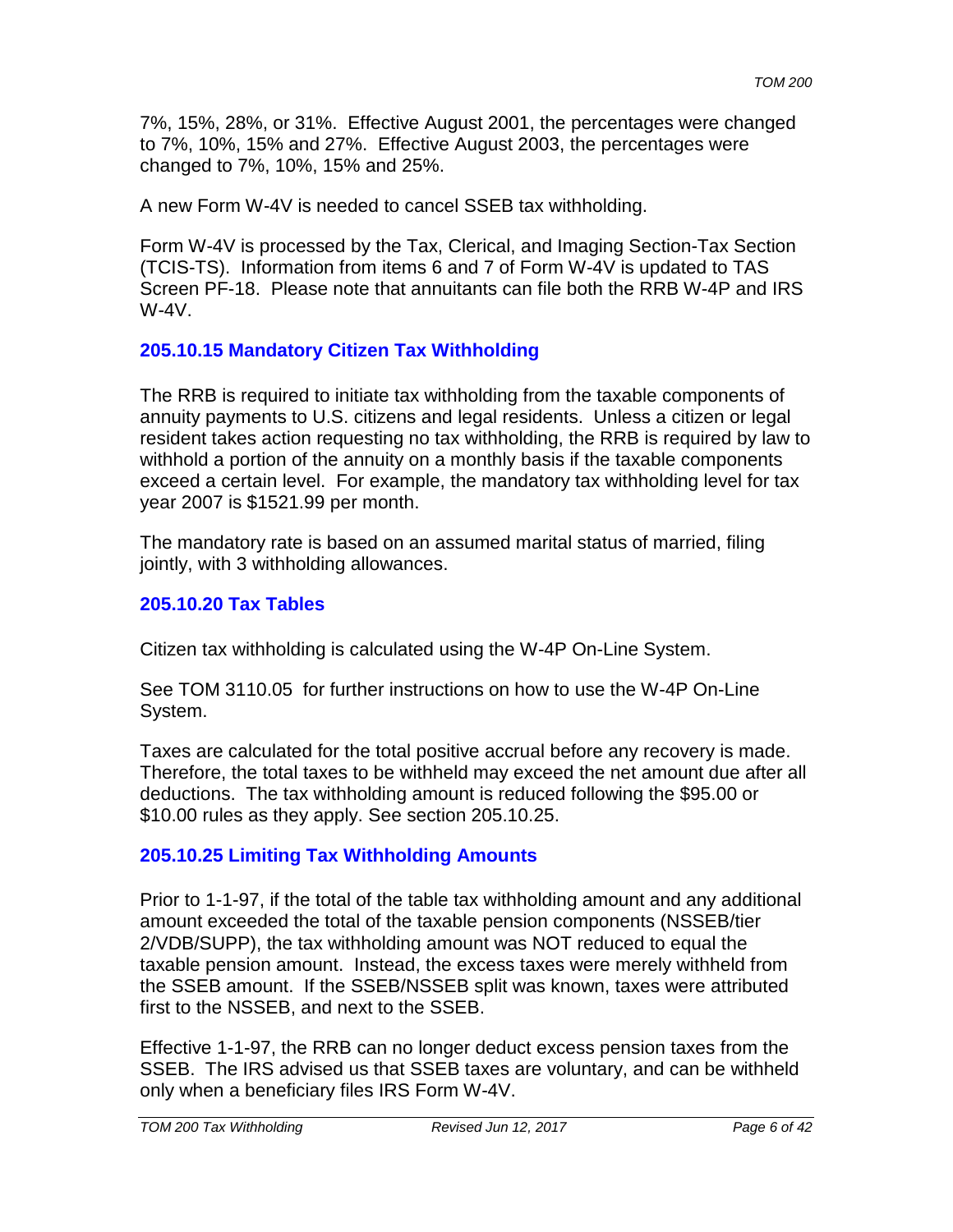If the rounded tax withholding amount would reduce the total annuity payment (SSEB or O/M, NSSEB, tier 2, VDB, SUPP) to less than a certain amount, the rounded tax withholding amount will be reduced so a minimum payment may be made. Reduce the rounded tax withholding amount as required by the \$120.00 or \$10.00 Rule.

## **\$120.00 Rule: Beneficiary Not Enrolled For Supplementary Medical Insurance**

If the total annuity payment would be reduced to less than \$120.00 after taxes are withheld, reduce the rounded tax withholding amount by whole dollars until at least \$120.00 may be paid or until the tax withholding amount is zero. This rule applies only to the recurring rate. Prior to 11-1-1987 it also applied to accruals. The \$120.00 Rule has previously been called the \$95.00 Rule, the \$75.00 Rule, the \$50.00 Rule and the \$25.00 Rule. See the examples below:

Example 1: Annuitant is not enrolled for SMI and taxes of \$150.00 are computed.

| <b>Computation without the \$120.00 Rule</b>        |          |
|-----------------------------------------------------|----------|
| <b>Annuity Rate before Taxes</b>                    | \$259.88 |
| <b>Taxes Computed</b>                               | \$150.00 |
| <b>Annuity Rate after Taxes</b>                     | \$109.88 |
| <b>Computation with the \$120.00 Rule</b>           |          |
| The taxes and annuity rate are adjusted as follows: |          |
| <b>Annuity Rate before Taxes</b>                    | \$259.88 |
| <b>Reduced Taxes</b>                                | \$139.00 |
| New Annuity Rate after Taxes                        | \$120.88 |

Example 2: Annuitant is not enrolled for SMI and taxes of \$5.00 are computed.

| <b>Computation without the \$120.00 Rule</b> |         |
|----------------------------------------------|---------|
| <b>Annuity Rate before Taxes</b>             | \$88.50 |
| Taxes Computed                               | \$5.00  |
| <b>Annuity Rate after Taxes</b>              | \$83.50 |
| <b>Computation with the \$95.00 Rule</b>     |         |

The taxes and annuity rate are adjusted as follows: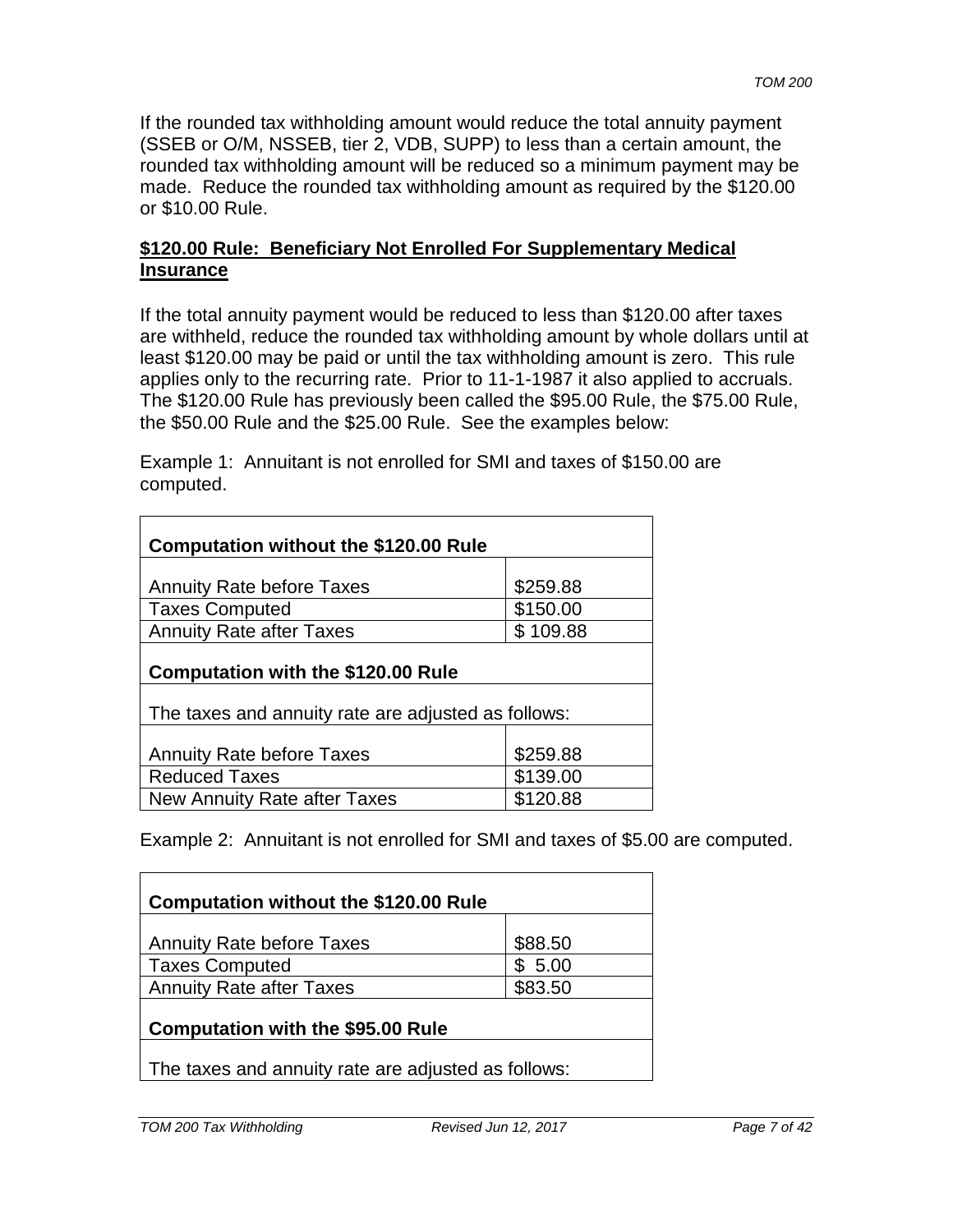| Annuity Rate before Taxes    | \$88.50 |
|------------------------------|---------|
| Reduced Taxes                | \$00.00 |
| New Annuity Rate after Taxes | \$88.50 |

#### **\$10.00 Rule: Beneficiary Enrolled for Supplementary Medical Insurance**

If the total annuity payment is less than \$10.00 after deduction for supplementary medical insurance premiums and taxes, reduce the rounded tax withholding amount by whole dollars until at least \$10.00 may be paid after deduction for supplementary medical insurance premiums and taxes, or until the tax withholding amount equals zero. Effective 11-1-87, this rule is applied only to the recurring rate. Prior to 11-1-87, this rule also applied to accruals. See the following examples:

Example 1: Annuitant is enrolled for SMI and taxes of \$30.00 are computed.

| <b>Computation without the \$10.00 Rule</b>         |                        |  |
|-----------------------------------------------------|------------------------|--|
|                                                     |                        |  |
| <b>Annuity Rate before Deductions</b>               | \$126.58               |  |
| <b>SMI Premium</b>                                  | \$<br>88.50            |  |
| <b>Rate After SMI</b>                               | \$38.08                |  |
| <b>Taxes Computed</b>                               | \$30.00                |  |
| <b>Annuity Rate after SMI and Taxes</b>             | $\mathbb{S}^-$<br>8.08 |  |
| <b>Computation with the \$10.00 Rule</b>            |                        |  |
| The taxes and annuity rate are adjusted as follows: |                        |  |
| <b>Annuity Rate before Deductions</b>               | \$126.58               |  |
|                                                     |                        |  |
| <b>SMI Premium</b>                                  | \$<br>88.50            |  |
| <b>Rate After SMI</b>                               | \$38.08                |  |
| <b>Reduced Taxes</b>                                | \$28.00                |  |
| New Annuity Rate after SMI and Taxes                | \$10.08                |  |

Example 2: Annuitant is enrolled for SMI and taxes of \$150.00 are requested.

| <b>Computation without the \$10.00 Rule</b> |           |
|---------------------------------------------|-----------|
| <b>Annuity Rate before Deductions</b>       | \$218.50  |
| <b>SMI Premium</b>                          | \$88.50   |
| <b>Rate After SMI</b>                       | \$130.00  |
| <b>Taxes Computed</b>                       | \$130.00  |
| <b>Annuity Rate after SMI and Taxes</b>     | \$<br>-0- |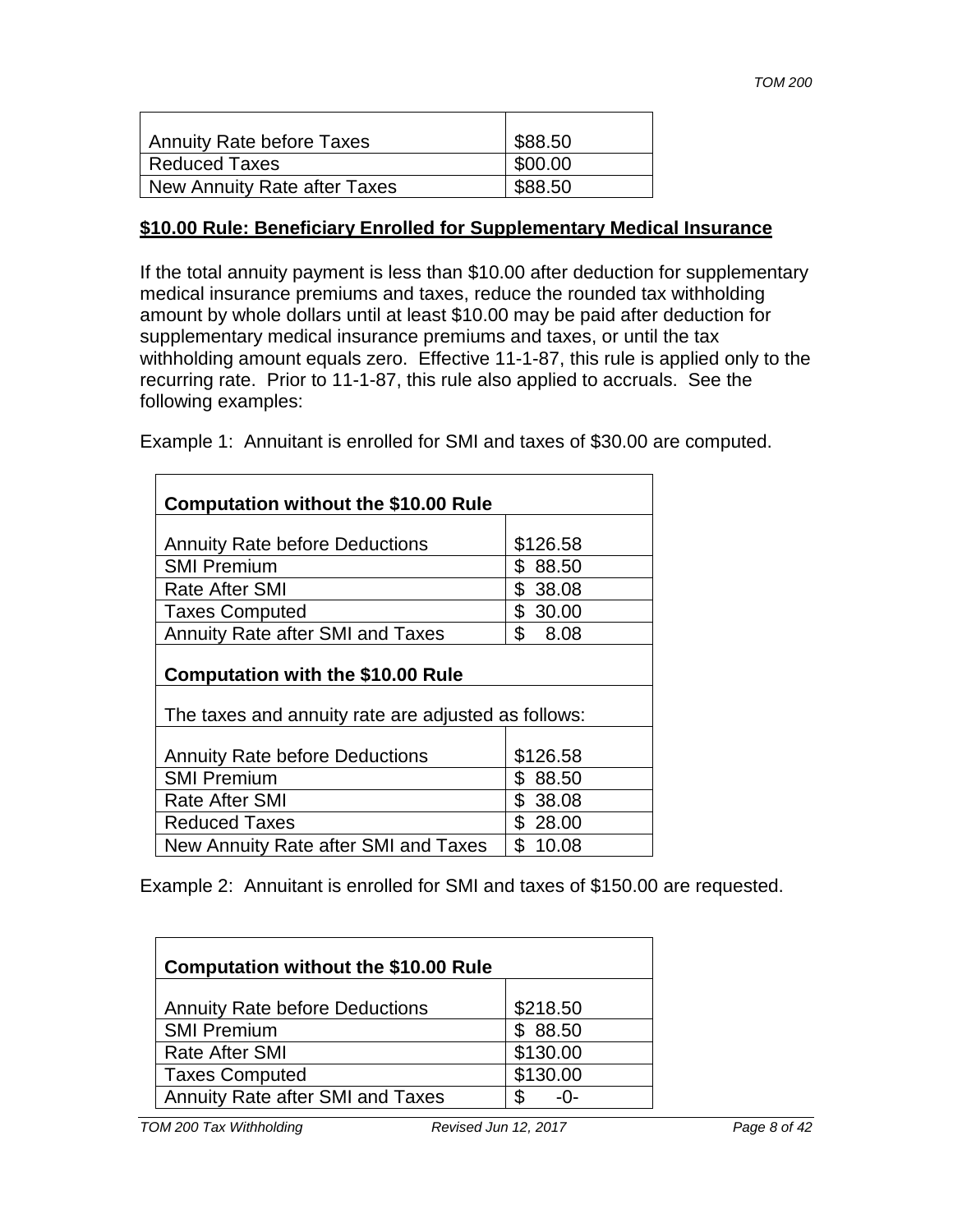| <b>Computation with the \$10.00 Rule</b>            |          |
|-----------------------------------------------------|----------|
| The taxes and annuity rate are adjusted as follows: |          |
| <b>Annuity Rate before Deductions</b>               | \$218.50 |
| <b>SMI Premium</b>                                  | \$88.50  |
| <b>Rate After SMI</b>                               | \$130.00 |
| <b>Reduced Taxes</b>                                | \$120.00 |
| New Annuity Rate after SMI and Taxes                | \$10.50  |

# **210 Nonresident Alien Tax Withholding Rules**

# **210.05 General**

For United States income tax purposes, the United States is defined as the 50 States and the District of Columbia. A **known** individual is someone who has claimed citizenship and residence for income tax purposes. An **unknown** individual is someone who has not claimed citizenship and residence for income tax purposes.

An individual is taxed under nonresident alien rules if he or she is:

- A individual who is a **known citizen** of a country **other than** the United States, Guam, or the Commonwealth of the Northern Mariana Islands, Puerto Rico, or American Samoa **and who is** a **known resident** for tax purposes of a country **other than** the United States, Guam, or the Commonwealth of the Northern Mariana Islands, or
- An **unknown** individual residing **outside** the United States, Guam, and the Commonwealth of the Northern Mariana Islands.

A beneficiary taxed under nonresident alien (NRA) rules may not decline tax withholding or control the amount of taxes being withheld in the same manner as a beneficiary taxed under U.S. citizen rules. Nonresident alien beneficiaries are subject to a 30% tax withholding rate mandated by the Internal Revenue Code, unless they are eligible for reduced tax withholding under an income tax treaty between their country of legal residence for tax purposes and the United States. A claim for reduced tax withholding under an income tax treaty is called a tax treaty exemption claim.

A nonresident annuitant or beneficiary may file Form RRB-1001, *Nonresident Questionnaire*, to furnish citizenship, residence for tax purposes, and tax treaty exemption claim information to the RRB. A nonresident alien may file Form RRB-1001 Buff to renew tax treaty exemption claims.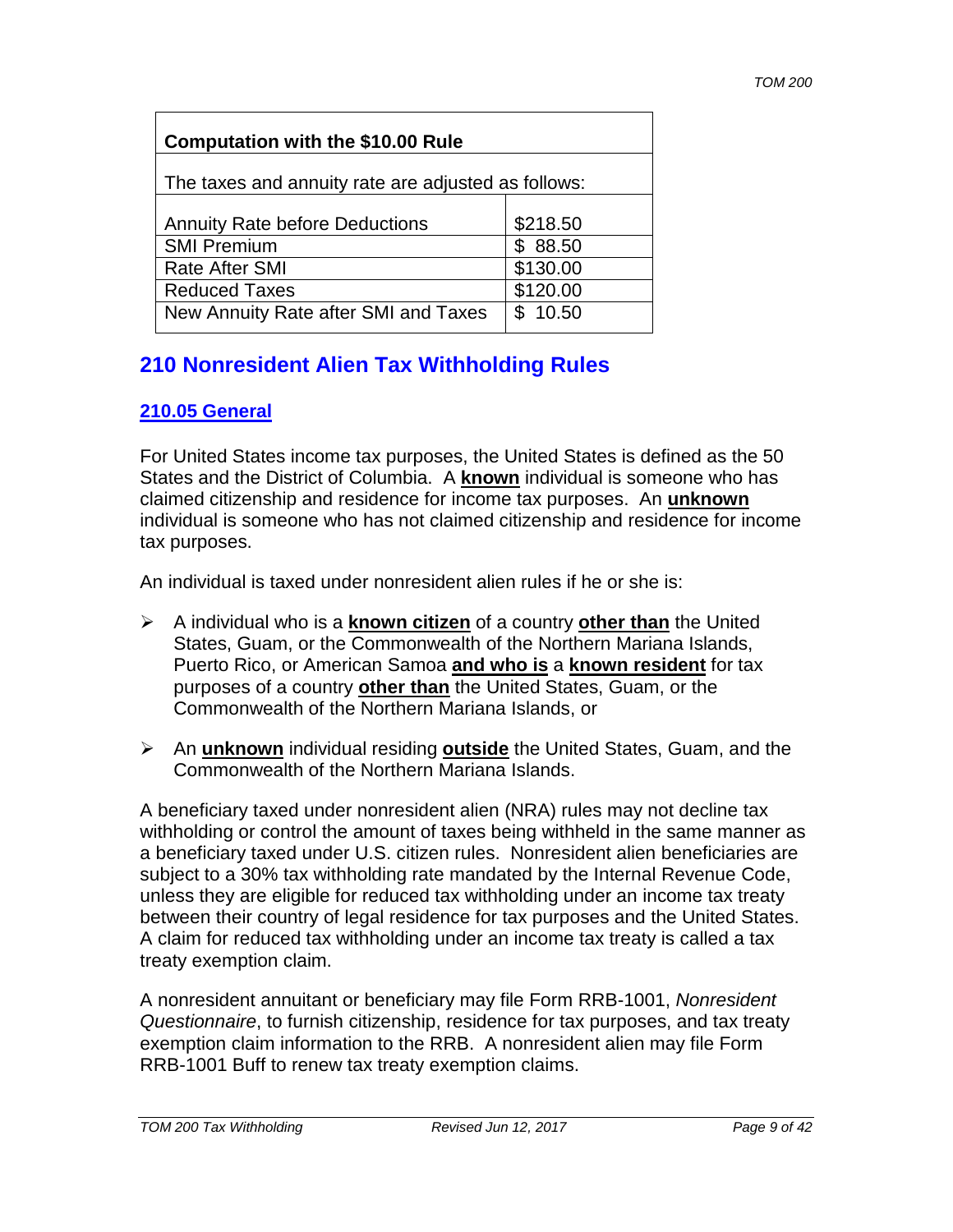Two Internal Revenue Service (IR**N 2008)** lications that provide general information about NRAs are Publication 515. Withhold Tax on Nonresident Aliens and Foreign Entities and Publication 519, U.S. Tax Guide for Aliens. These publications may be helpful when discussing Federal income tax issues with NRA annuitants.

When discussing Federal income tax issues with annuitants, be careful to only provide general information. Do not advise annuitants on what to do, as we are prohibited from giving tax advice. Annuitants requesting tax advice should be referred to the IRS.

# **210.10 Mandatory Nonresident Alien Tax Withholding**

If Form RRB-1001, *Nonresident Questionnaire*, has not been filed, and if the beneficiary is assumed to be a nonresident alien because of his or her mailing address, tax withholding is based on a rate mandated by the Internal Revenue Code. The mandatory rate is 30 percent of 85 percent of the SSEB portion of tier 1 or O/M payments, and 30 percent of the NSSEB portion of tier 1, tier 2, the vested dual benefit, and the supplemental annuity.

When the mandatory rate is applied to an assumed NRA, it remains in effect until a Form RRB-1001 is filed and citizenship and residence information, including any necessary proof of residence, and any applicable tax treaty exemption claim information, is furnished. This is true even if an assumed NRA changes his or her mailing address to the United States, Guam, or the Northern Mariana Islands.

The mandatory rate will be applied to a known NRA who changes his or her mailing address from one country to another and does not file a new Form RRB-1001. This is true whether or not that known NRA was previously taxed at a nontax treaty rate of 30 percent or at a reduced rate under a tax treaty.

## **210.15 Reduced Nonresident Alien Tax Withholding Under Income Tax Treaties**

The United States has signed income tax treaties with a number of countries that provide for reduced tax withholding of Railroad Retirement Act annuity payments for eligible individuals who claim exemption under the treaties. An eligible individual is someone who is:

- 1. A nonresident alien of the United States, and
- 2. A resident, for tax purposes, of a tax treaty country, and
- 3. Has submitted a properly completed Form RRB-1001, *Nonresident Questionnaire*, containing all of the following:
	- a. A valid signature, and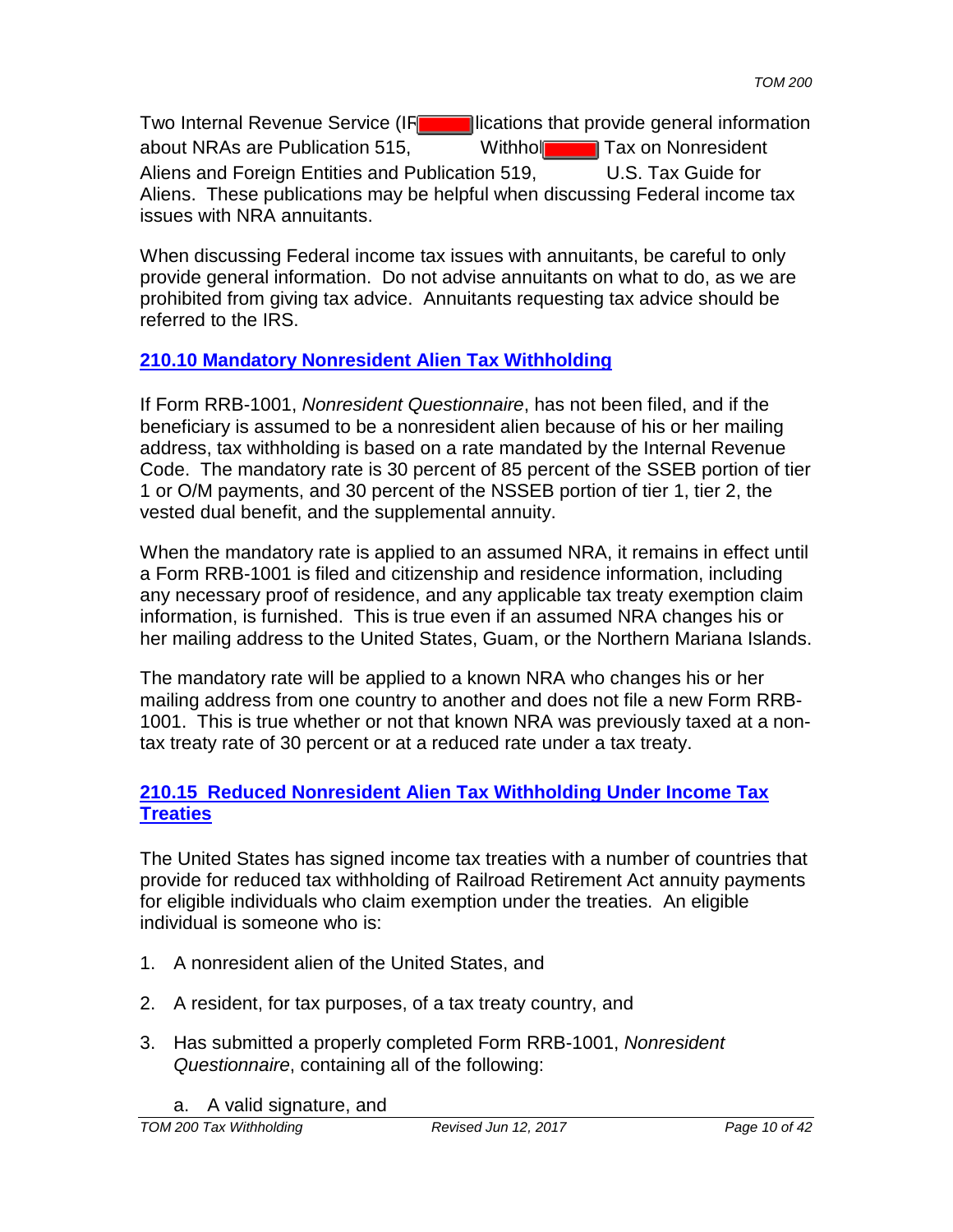- b. Claimed residence for tax purposes in a tax treaty country, and
- c. Proof of residence for tax purposes, if required, in that tax treaty country, and
- d. The individual's United States taxpayer identifying number, and
- e. A tax treaty exemption claim.

The Internal Revenue Code requires an individual's United States Taxpayer Identification Number (TIN) be included **on a tax treaty exemption claim form**. It is not acceptable to submit a Form RRB-1001 without a U.S. TIN, and simply send the TIN to the RRB on follow-up correspondence or rely on a TIN already in the Taxation Accounting System (TAS). A tax treaty exemption claim is not valid under those circumstances.

If an individual needs to apply for a United States TIN in order to qualify for a tax treaty exemption, the individual should hold onto Form RRB-1001 until the TIN is secured. Once the number is secured, the individual should enter the U.S. TIN in item B of Form RRB-1001, complete all other required entries as described on Form TB-26, Completion Instructions for Form RRB-1001, *Nonresident Questionnaire*, and submit the completed Form RRB-1001 to the appropriate RRB office.

Nonresident alien (NRA) income tax is typically withheld at a 30 percent rate. NRA income tax reduced under an income tax treaty is withheld at 0 percent or 15 percent rates.

A list of tax treaty countries and applicable tax withholding percentages can be found in the PAS document titled "NRA Table Report".

**Tax treaty exemption claims affect future payments only.** These claims are not retroactive. Unless there is a change in circumstance, these claims are valid through December 31 of the third year following RRB receipt of a properly completed tax treaty exemption claim form. For example, with no change in circumstance, a form received on October 15, 2011, will be valid through December 31, 2014.

A change in circumstance for tax purposes is an event, such as a change in country of residence that would cause a tax treaty exemption claim to expire before December 31 of the third year following receipt of the tax treaty exemption claim form.

Forms RRB-1001 should not be developed or processed simply to extend future tax treaty exemption expiration dates.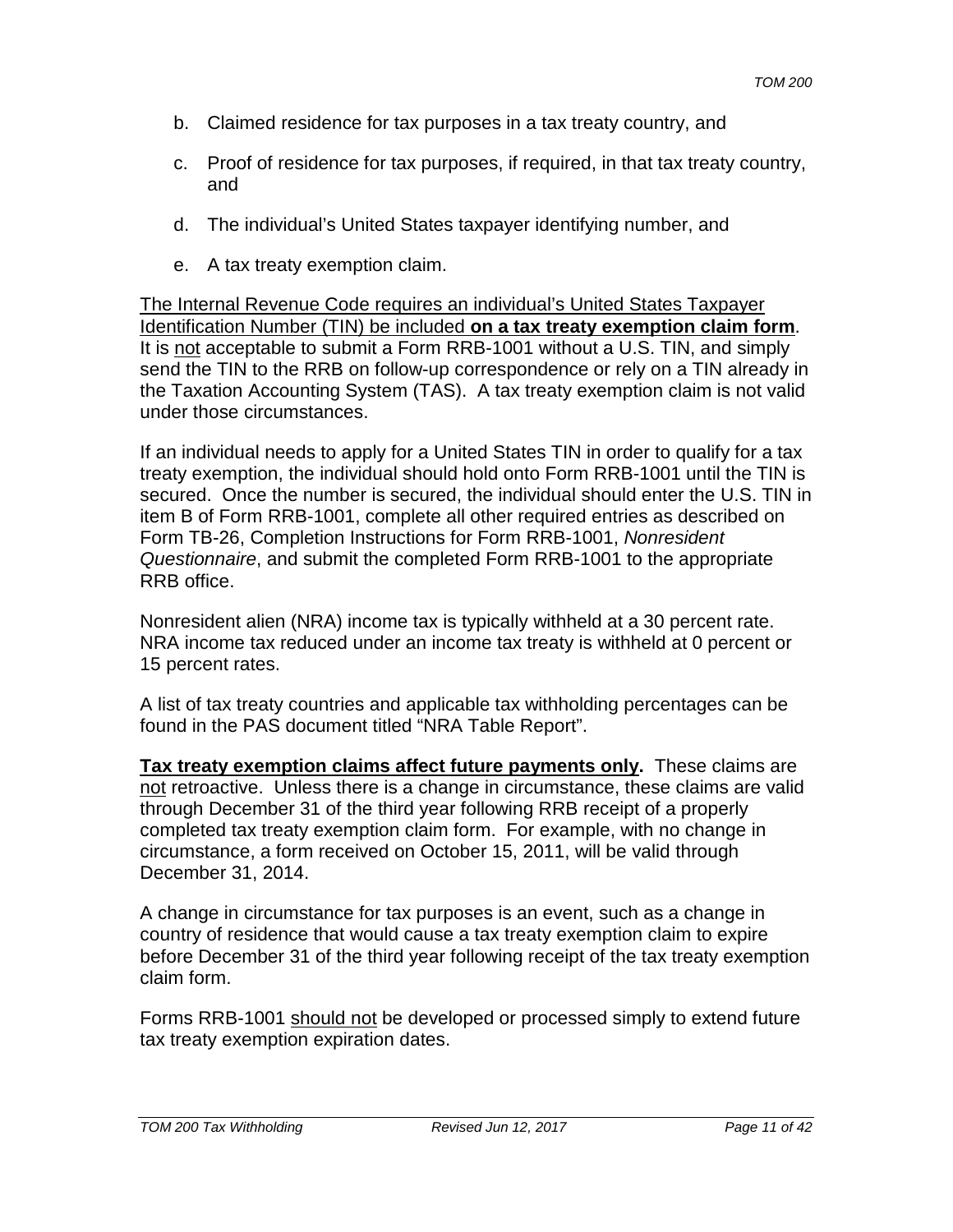- $\triangleright$  Do not provide Forms RRB-1001 to annuitants whose records indicate they are currently entitled to and receiving reduced tax withholding under income tax treaties.
- Do not process Forms RRB-1001 received from annuitants whose records indicate they are currently entitled to and receiving reduced tax withholding under income tax treaties.

Advise these annuitants in writing that reduced tax withholding currently applies, and provide the date their tax treaty exemption claim is due to expire. Advise that we will not send/process a Form RRB-1001, *Nonresident Questionnaire*, package at this time. We will instead send them a renewal package at the appropriate time.

**Exception:** If an annuitant's tax treaty exemption claim is due to expire at the end of the current tax year or the next tax year, and if the annuitant indicates he or she will be unavailable at the time a renewal package would be sent, go ahead and send a Form RRB-1001 package now. The individual may know that he or she will be out of the country or otherwise unable to send the response when the regular renewal package is due to be sent.

**Note:** If an annuitant currently receiving reduced tax withholding under an income tax treaty indicates he or she is permanently moving to another country and requests a Form RRB-1001, provide a Form RRB-1001 package. A new Form RRB-1001 is always required when a NRA's country of residence changes. See Item 3 of TOM 210.45, When to Release Forms RRB-1001 White to Applicants and Annuitants.

# **210.20 How Nonresident Alien Tax Withholding is Calculated**

NRA tax withholding is calculated using a 30 percent IRS mandatory percentage rate, unless the beneficiary has claimed exemption under a tax treaty in effect between his or her country of legal residence for tax purposes and the United States. Reduced tax withholding under an income tax treaty is applicable at either 0 percent or 15 percent.

Taxes are calculated separately for each recurring and nonrecurring annuity component according to the applicable percentage rates. The applicable percentage rate is multiplied times any positive regular annuity component amount. The result is rounded to the nearest dollar. All regular annuity dollar rounded tax withholding amounts are added together. The total is then subtracted from the regular annuity payment.

For recurring payments, if the dollar rounded tax withholding amount reduces the total regular annuity payment to less than a certain minimum amount, the recurring rate will be adjusted. The minimum amount is \$125.00 if there is no monthly SMIB deduction or \$10.00 if there is a monthly SMIB deduction. The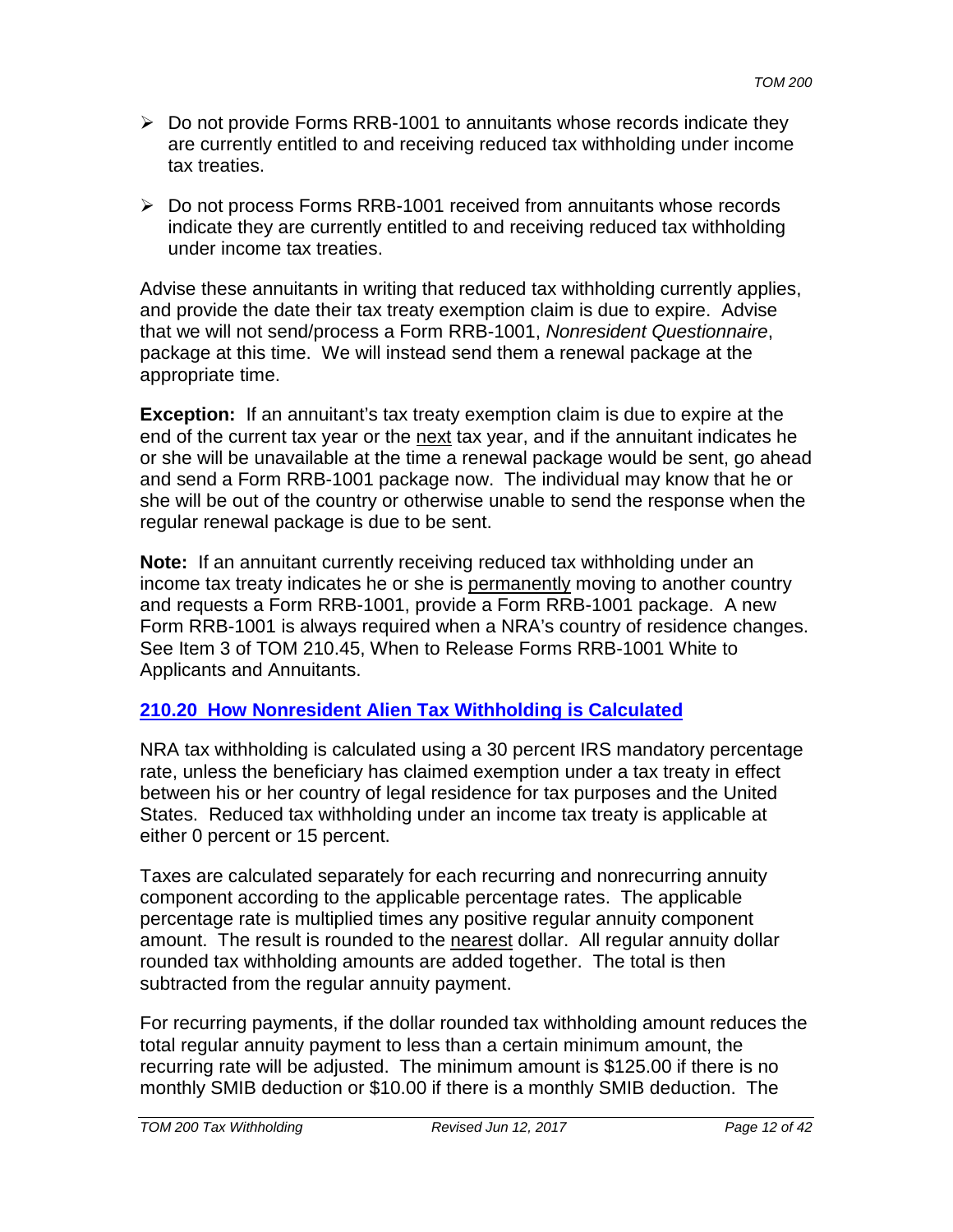rounded tax withholding amount will be reduced so a \$125.00 or \$10.00 minimum recurring annuity payment may be made.

Supplemental annuity tax withholding is handled separately, but in the same general manner as regular annuity component tax withholding. The applicable percentage rate is multiplied times the supplemental annuity after other deductions have been applied, and the result is rounded to the nearest dollar.

# **210.25 Form RRB-1001 White,** *Nonresident Questionnaire*

Form RRB-1001 White, *Nonresident Questionnaire*, is used to secure country of citizenship, country residence for tax purposes, and tax treaty claim information for nonresident applicants and annuitants. This information is needed to determine if a nonresident annuitant should be taxed under U.S. citizen tax rules or under nonresident alien (NRA) tax rules. For those taxed under NRA tax rules, the information determines if and how tax withholding does or does not apply to annuity payments.

# **210.30 Form RRB-1001 Buff,** *Nonresident Questionnaire*

Form RRB-1001 Buff, *Nonresident Questionnaire*, is used to secure tax treaty exemption claim renewals. Tax treaty exemption claims provide qualifying individuals with reduced income tax withholding based on tax treaties between the United States and the individuals' countries of residence for tax purposes. Forms RRB-1001 Buff are automated letters generated by the annual run of the Nonresident Alien Monitoring program.

## **210.35 When Citizenship Only Information is Received on Regular Correspondence**

Acceptable citizenship information may be received via ordinary correspondence. If the annuitant or his or her RRB approved representative payee has signed and dated such a statement, and if no pre-existing conflict regarding the individual's claim of citizenship exists, the statement of citizenship should be accepted for RRA taxation purposes.

In that instance, receipt stamp and Image the citizenship information and send a request to the Tax, Clerical and Imaging Section–Tax Section (TCIS-TS) to enter the citizenship only information. See TOM 210.75.50, Forms RRB-1001 White and RRB-1001 Buff and Related Information That Must be Handled by the Tax Clerical and Imaging Section–Tax Section for more information. Send the annuitant/representative payee a Form RRB-1001 package. See TOM 210.70 for information about Form RRB-1001 packages. Advise on RRAILS Form TXL-26 that we will process the claim of United States citizenship, but the individual should complete and return Form RRB-1001 to provide all needed information for our records.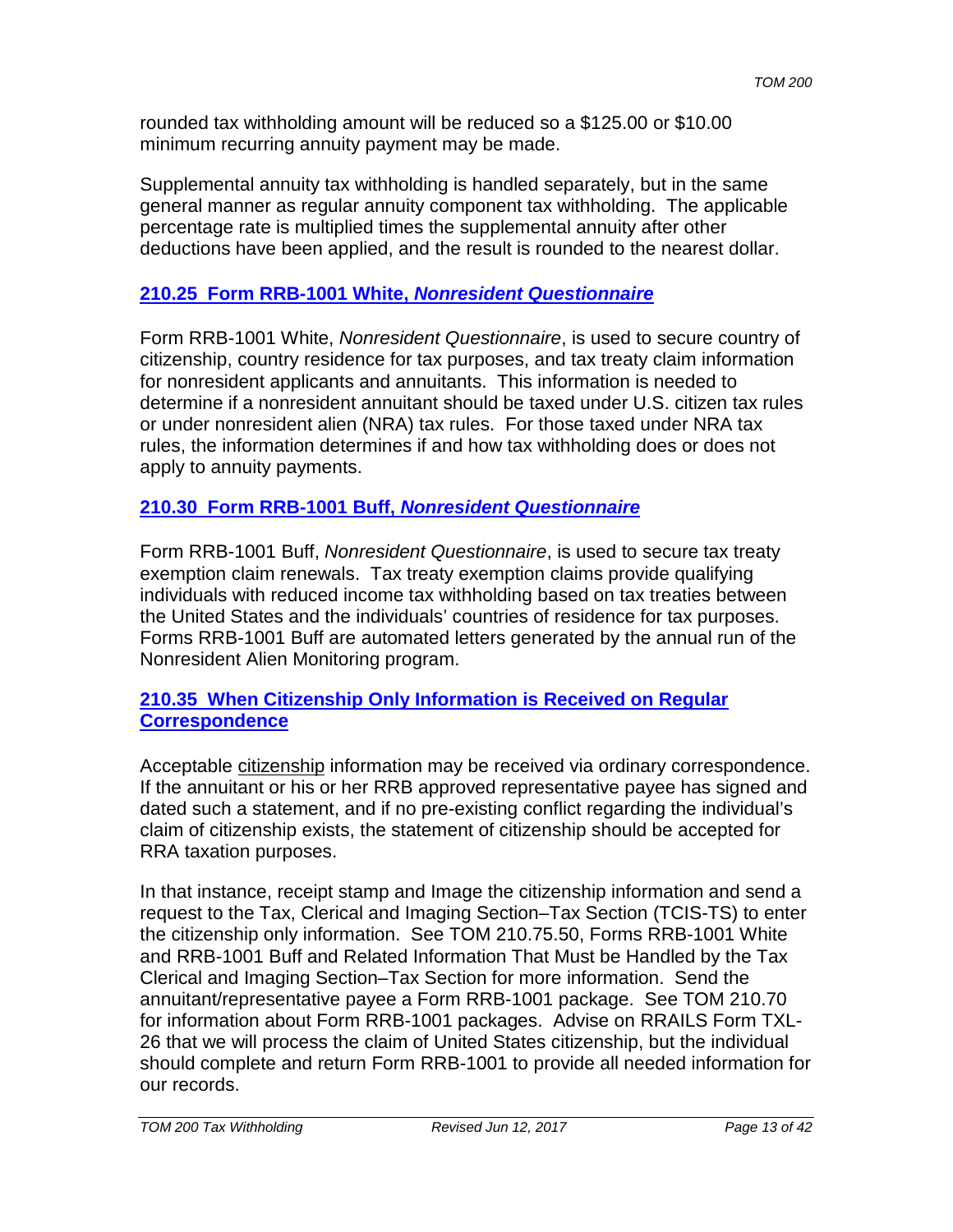### **210.40 Separate Forms RRB-1001 are Needed for Some Separate Annuity or Beneficiary Entitlements**

A Form RRB-1001 should be secured for **each separate annuity or benefit entitlement, excluding entitlements that will convert in the future.** This means it is necessary to secure more than one Form RRB-1001 from some individuals. For example, two Forms RRB-1001 should be secured when a surviving divorced widow is also or becomes entitled to a legal process partition payment.

Only one Form RRB-1001 should be secured when one annuity entitlement will convert or has converted to another annuity entitlement. For example, one Form RRB-1001 should be secured from a spouse. A new Form RRB-1001 is not needed when the spouse becomes a widow.

## **210.45 When to Release Forms RRB-1001 White to Applicants and Annuitants**

Form RRB-1001, *Nonresident Questionnaire*, is primarily released to individuals from three different sources –Tax, Clerical, and Imaging Section – Tax Section (TCIS-TS), field offices, and from headquarters as part of our annual tax treaty exemption monitoring process. A Form RRB-1001 should be released as follows:

- 1. **In advance of** an individual living outside the 50 United States and Washington, D.C. filing an application for an annuity, including an annuity due but unpaid at death. If a TAS record does not exist, processing Form RRB-1001 will create one.
- 2. In response to an annuitant wishing to establish citizenship or residence for tax purposes or a tax treaty exemption claim on our records.
- 3. In response to a nonresident alien permanently changing his or her country of residence. Do not secure a new form in response to a temporary change in country of residence. See Note 4 below.
- 4. In response to an annuitant questioning the accuracy of mandatory nonresident alien tax withholding being applied to annuity payments. Release a form only if reduced tax withholding might be applicable under an income tax treaty between the United States and the annuitant's country of legal residence for tax purposes.
- 5. When securing a new application after a period of termination and a tax treaty exemption claim associated with the terminated entitlement is about to expire. Check first to determine if a Form RRB-1001 Buff was recently released as part of the latest annual Nonresident Alien Tax Treaty Exemption Monitoring Program operation. See TOM 210.55, Report Listings of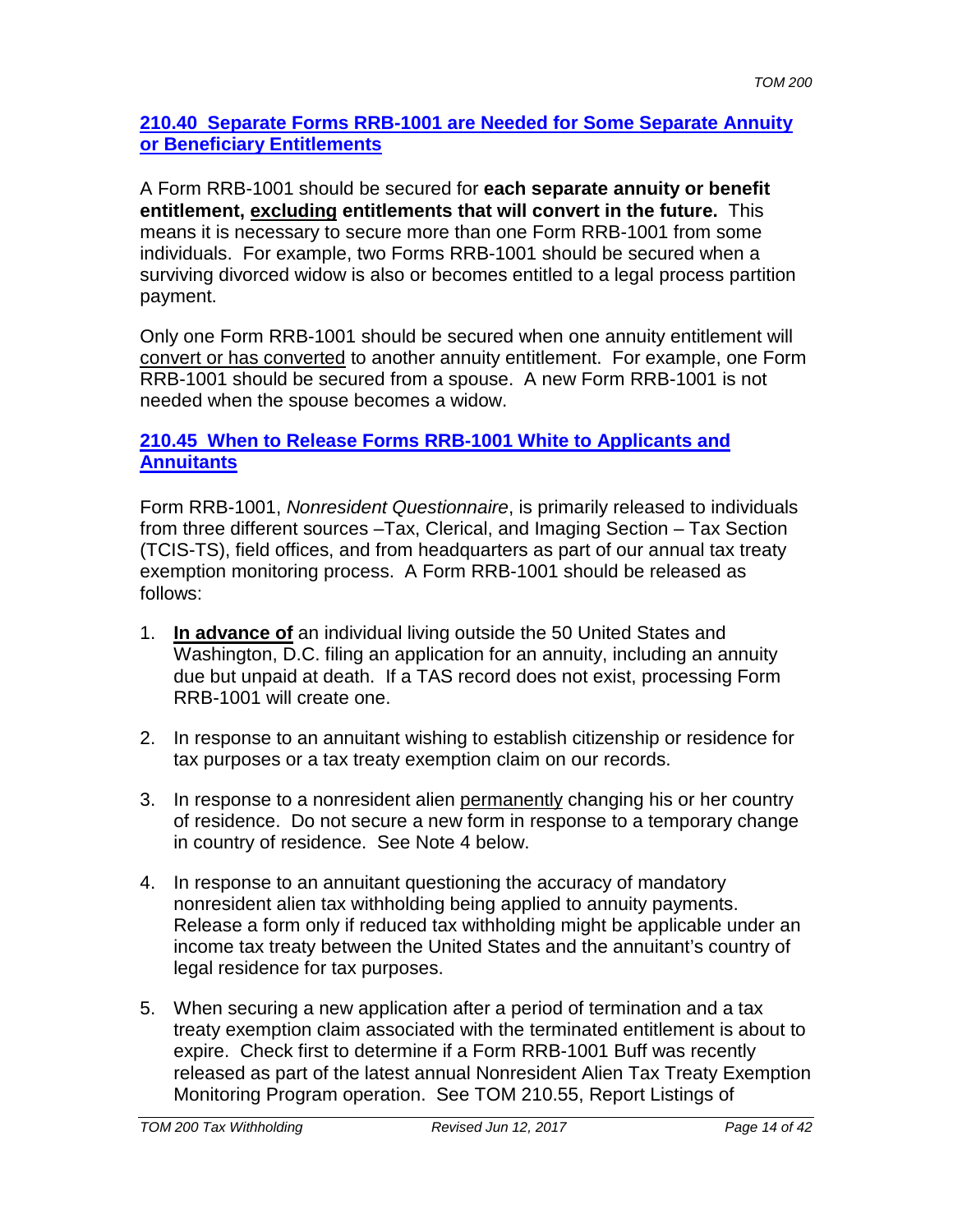Annuitants Who Receive NRA Monitoring Program Renewal Packages. While a new Form RRB-1001 would not be normally be needed if the individual is converting from one entitlement to another (see TOM 210.40 above), a new one is needed if the existing form is about to expire and the individual did not receive a renewal package.

- 6. If United States citizenship has not been established (see NOTE 1: below), in response to (**preferably in advance of**) a change of address **within** one of the 50 United States, the District of Columbia, Guam, or the Commonwealth of the Northern Mariana Islands to an address **outside** the 50 United States, the District of Columbia, Guam, or the Commonwealth of the Northern Mariana Islands.
- 7. If United States citizenship has not been established (see NOTE 1: below), in response to (**preferably in advance of**) a change of address from a country **outside** the 50 United States, the District of Columbia, Guam, or the Commonwealth of the Northern Mariana Islands to a **different** country **outside** the 50 United States, the District of Columbia, Guam, or the Commonwealth of the Northern Mariana Islands.

**Note 1:** United States citizenship has been established in the TAS if the "Tax Citizenship Status Cd" item in the upper left corner of the Citizenship and Residency Information General Tax Screen (PF7) contains "1 US". It has not been established if this item does not contain "1 US".

**Note 2:** For Federal income tax purposes, the United States is defined as the 50 states and the District of Columbia (Washington, D.C.). It **does not** include any possessions or territories of the United States, such as Guam, the Commonwealth of the Northern Mariana Islands, American Samoa, Puerto Rico, or the U.S. Virgin Islands.

**Note 3:** A change of address from a country **outside** the 50 United States, the District of Columbia, Guam, or the Commonwealth of the Northern Mariana Islands to an address **within** one of the 50 United States or the District of Columbia **will not** change the established tax rule (U.S. citizen or NRA) or cause a change in tax withholding.

**Note 4:** A temporary change of address, often a seasonal change, does not warrant release of Form RRB-1001. Any permanent tax status information should remain on our records. If permanent tax status information is not on our records, a temporary change of address may trigger a change in tax status. In that instance, secure a Form RRB-1001 to secure and establish permanent tax status information for our records.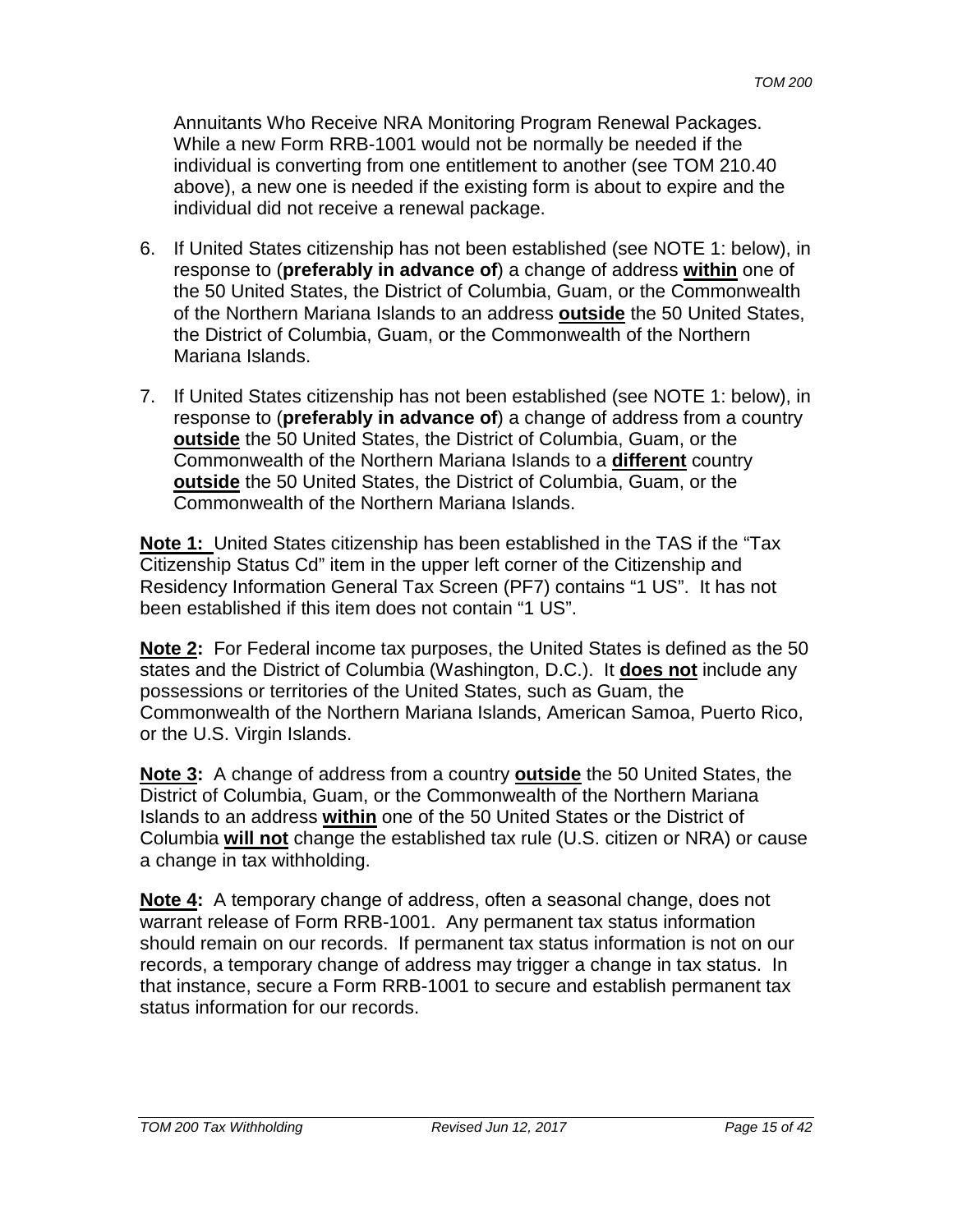## **210.50 Annual NRA Monitoring Program Release of Forms RRB-1001 Buff to Annuitants**

The RRB issues tax treaty exemption claim renewal packages to eligible individuals approximately three months prior to the date their tax treaty exemptions are due to expire. These packages contain cover letter Form TXL-125, generated by the annual Nonresident Alien Monitoring Program. Form TXL-125 contains a Form RRB-1001 Buff at the bottom of the form. The packages also contain Form TB-125, Form RRB-1001 Buff completion instructions and a return envelope. Forms RRB-1001 Buff are abbreviated Forms RRB-1001 and are printed on buff colored paper. Both Field office staff and Tax, Clerical and Imaging Section-Tax Section (TCIS-TS) staff process these forms.

If Forms RRB-1001 Buff are completed properly and processed before the cost of living mass adjustment in December, these individuals' tax treaty exemptions will be renewed until December 31 of the third year following receipt of the renewal exemption claim forms. Reduced tax withholding will continue with the monthly payment dated January of the year following receipt of the form. If properly completed forms are received late, they will be entered into TAS as soon as possible but tax treaty exemption claims will not be applied retroactively.

### **210.55 Report Listings of Annuitants Who Receive NRA Monitoring Program Renewal Packages**

Each year, the NRA Monitoring Program creates two report listings of annuitants to whom we issued tax treaty exemption renewal packages. These reports are available on Boardwalk.

Access the listings by opening "Applications" under "Boardwalk Resources" on the Boardwalk main page. Go to "Associated Links" in the right hand column and you will fine "NRA Monitoring Report 4" and "NRA Monitoring Report 5.

Report 4 lists annuitants residing in Canada, Mexico, and any United States Possessions or Territories to whom we released renewal packages. Report 5 lists annuitants residing in any other countries to whom we released renewal packages. All annuitants are listed in ascending RR claim number order.

## **210.60 NRA Table Report**

A list of tax treaty countries and applicable tax withholding percentages used by the TAS can be found in the document titled "NRA Table Report ".

**210.65 Restrictions on Form RRB-1001 and Form RRB-1001 Buff Items RRB Personnel May Pre-Complete or Alter**

# **1. Pre-Completion of Form RRB-1001 and Form RRB-1001 Buff Items**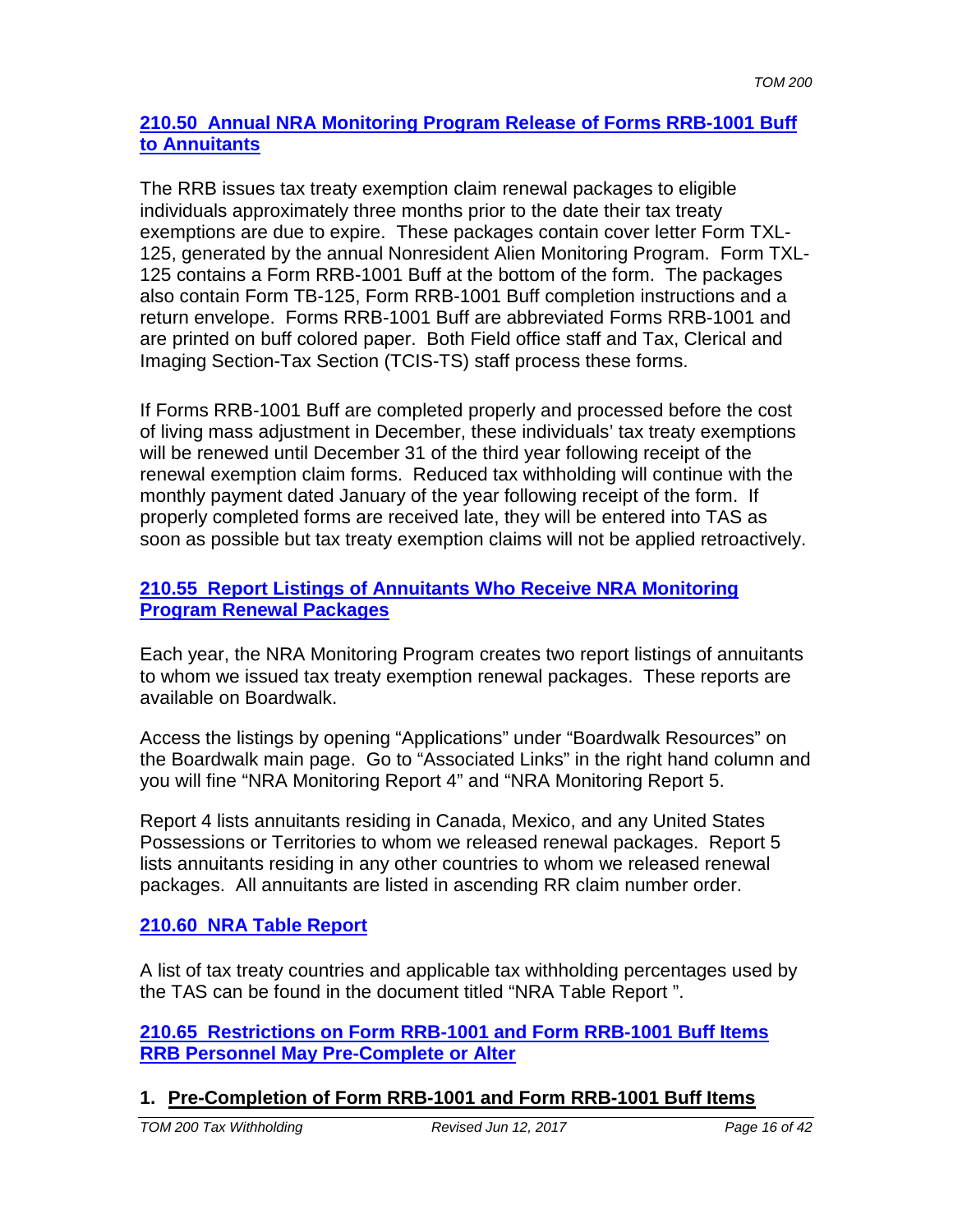RRB personnel may pre-complete most items on Form RRB-1001 or RRB-1001 Buff. There are two exceptions.

#### **a. RRB personnel MAY NOT pre-complete Item B, UNITED STATES TAXPAYER IDENTIFYING NUMBER, (U.S. TIN), for anyone other than an employee annuitant.**

Employee annuitant U.S. social security numbers (SSNs) on RRB records have been verified. Most U.S. TINs on RRB records have not been verified for auxiliary annuitants, auxiliary beneficiaries, estate and administrator of estate payees. By pre-completing the U.S. TIN item for these individuals, we are in many instances recycling the same incorrect numbers into TAS. Requiring the annuitants to complete the item has resulted in receipt of corrected numbers.

## **b. RRB personnel MAY NOT pre-complete Item 5, Signature and Date**.

#### **2. Alteration of Form RRB-1001 and Form RRB-1001 Buff Items After Receipt from the Annuitant or Beneficiary**

**The Internal Revenue Service does not allow forms completed by applicants/annuitants to be modified by anyone handling those forms after annuitant completion.** If an item is omitted on a returned form, RRB personnel **MAY NOT** complete the item for the annuitant, no matter what the circumstances.

Image any incomplete forms. Use RRAILS Form TXL-26, *Transmittal Letter for Form RRB-1001, Nonresident Questionnaire*, to return incomplete forms to annuitants and beneficiaries. Form TXL-26 has variable language to identify what action is required of the annuitant or beneficiary.

Two receipt dates should be viewable on the front of forms returned to annuitants for completion. (1) The original date the incomplete form was received at an RRB office and (2) the date the returned form was received at an RRB office.

You may circle or highlight item numbers individuals need to complete on Forms RRB-1001 and RRB-1001 Buff. **Do not, however, highlight the actual response areas,** as doing so may obscure the responses once the forms are imaged.

# **210.70 Form RRB-1001 Packages**

Form RRB-1001 packages consist of the following materials:

1. Form TXL-26, *Transmittal Letter for Form RRB-1001, Nonresident Questionnaire*

*TOM 200 Tax Withholding Revised Jun 12, 2017 Page 17 of 42*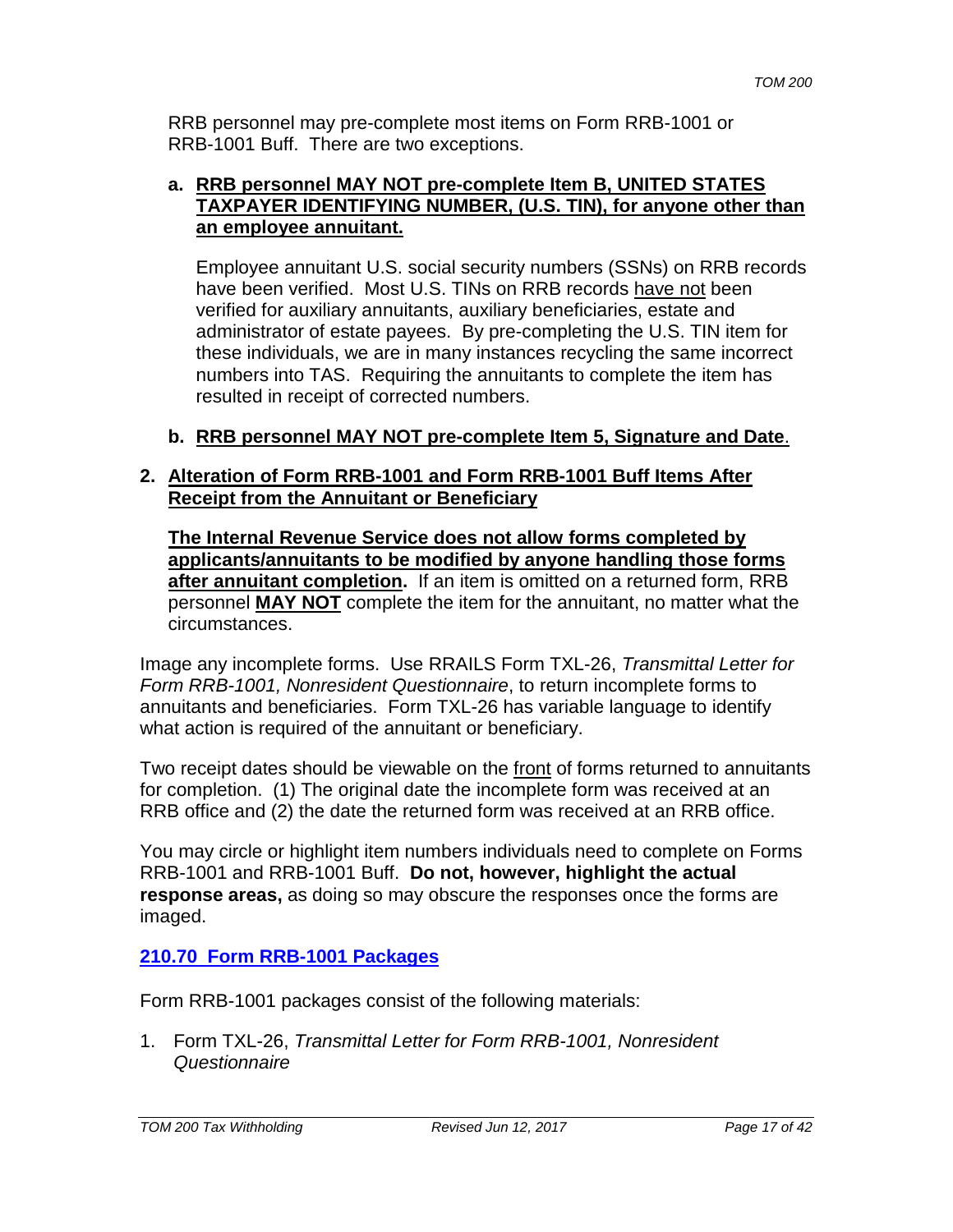If Form RRB-1001 is released in response to an inquiry or is being returned because of incomplete information, please state the reason for release.

- 2. Form RRB-1001, *Nonresident Questionnaire*
- 3. Form TB-26, *Completion Instructions for Form RRB-1001, Nonresident Questionnaire*
- 4. A RRB-1001 unfranked return envelope addressed to your office. If the annuitant sends you a form handled by the Tax, Clerical, and Imaging Section – Tax Section (TCIS-TS) or by another field office, please send the form to the originating office for handling. TCIS-TS initiated Forms should have TCIS or TCIS-TS notated under the address section on the bottom of Form RRB-1001 or Form RRB-1001 Buff.

Return envelopes addressed to TCIS-TS contain "RRB-1001" in the lower left corner and "TCIS" notated below the "RRB-1001".

5. IRS Form W-7, *Application For IRS Individual Taxpayer Identification Number*

If a United States taxpayer identifying number is needed for a tax treaty exemption claim and the individual would not qualify to receive a social security number, include an IRS Form W-7, *Application For IRS Individual Taxpayer Identification Number*, in the Form RRB-1001 package (see http://www.irs.gov/pub/irs-pdf/fw7.pdf.) An individual who would not qualify to receive a social security number 1) is **not** a United States citizen, **AND** 2) has **not** been admitted to the United States for permanent residence or United States employment.

6. Instr Form W-7, Completion Instructions for Form W-7, *Application For IRS Individual Taxpayer Identification Number.*

Advise the annuitant to follow the mailing instructions for IRS Form W-7. The RRB does not process these forms. The individual should hold Form RRB-1001 White or RRB-1001 Buff until he or she receives an ITIN from the IRS. The ITIN should then be entered in item B of Form RRB-1001 or RRB-1001 Buff before the form is sent to the RRB.

If you are serving a Spanish speaking individual, you may wish to send both IRS Form W-7 and IRS Form W-7(SP), a Spanish language version of the W-7 (see http://www.irs.gov/pub/irs-pdf/fw7sp.pdf ).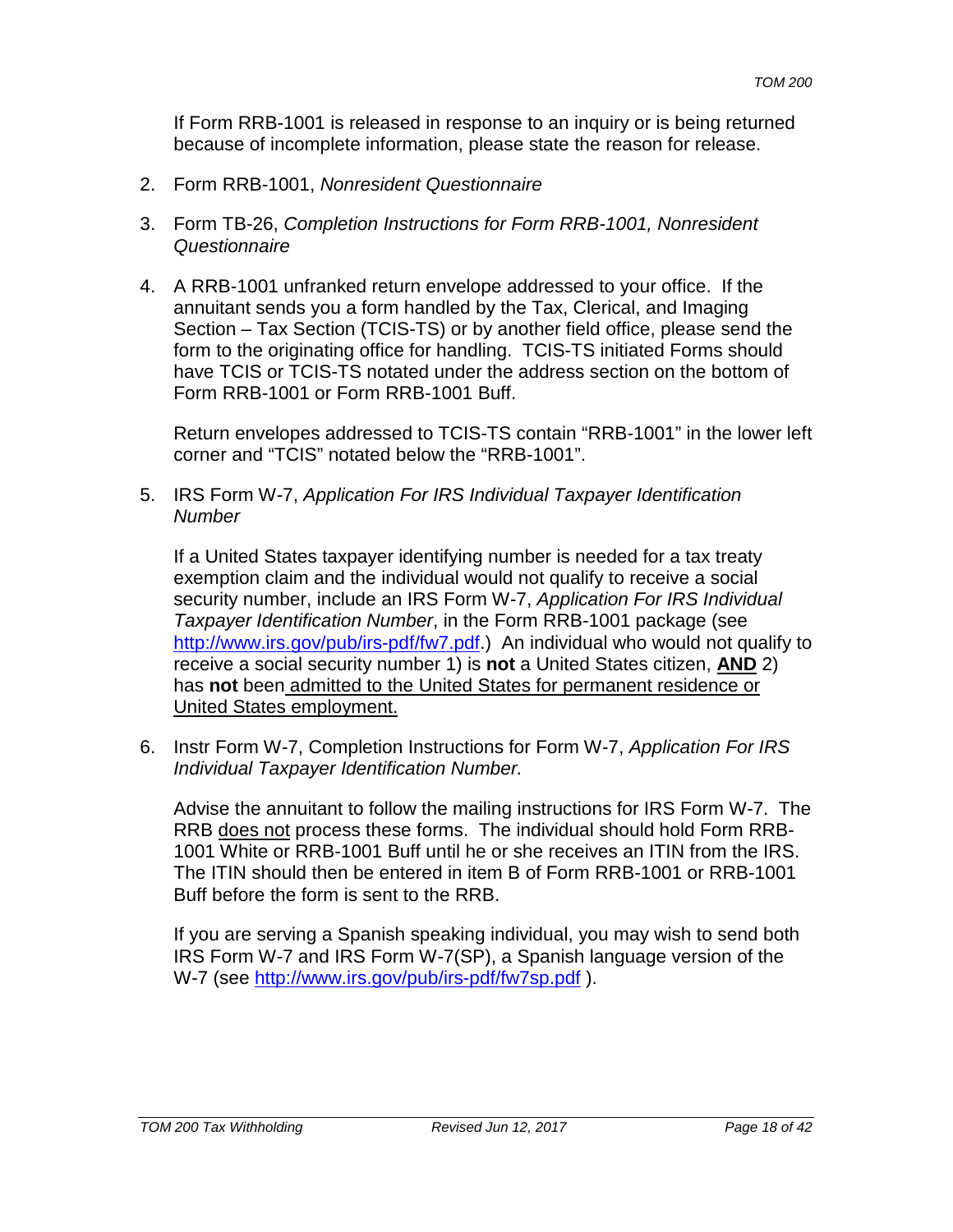# **210.75 Returned Forms RRB-1001 White and RRB-1001 Buff**

### **210.75.05 Returned Forms RRB-1001 White and RRB-1001 Buff – Receipt Date the Front of the Forms**

Date the Section 3 side – the side with the questions and answers - of Forms RRB-1001 and Forms RRB-1001 Buff with a stamp (preferably) or notation that identifies both the date the form was received and the office in which the form was received.

Forms RRB-1001 and Forms RRB-1001 Buff received in headquarters should contain two dates. The date the form was received in the mailroom and the date the form was received in TCIS-TS. If the mailroom date is on the back of the incoming envelope, TCIS-TS should handwrite the mailroom receipt date somewhere on the Section 3 side of the form.

#### **210.75.10 Returned Forms RRB-1001 White and RRB-1001 Buff - Review Signatures**

Review the signature in item 5 to be sure it is acceptable.

## **Unsigned Forms**

Unsigned forms may not be accepted. No information from an unsigned form may be entered in the TAS. Return unsigned forms to the sender. Opt for Form TXL-26 item that states "You did not sign the form in item 5".

## **Forms Signed By Annuitants**

Unless something on the form looks suspicious, accept the signature of the annuitant as valid. If something on the form looks suspicious, check the name and address in TAS or DATAQ or PREH to see if the annuitant has a representative payee. If yes, send a Form RRB-1001 package to the rep payee. If no, determine if a representative payee is needed.

## **Forms Signed by Annuitants' Representative Payees**

If the person who signed the form is the RRB recognized representative payee, accept the signature as valid.

## **Annuitant Signatures by Mark**

Accept an otherwise properly completed Form RRB-1001 or Form RRB-1001 Buff signed by a mark so long as the following is true:

a. The annuitant is competent, but physically impaired, and cannot sign Form RRB-1001, **and**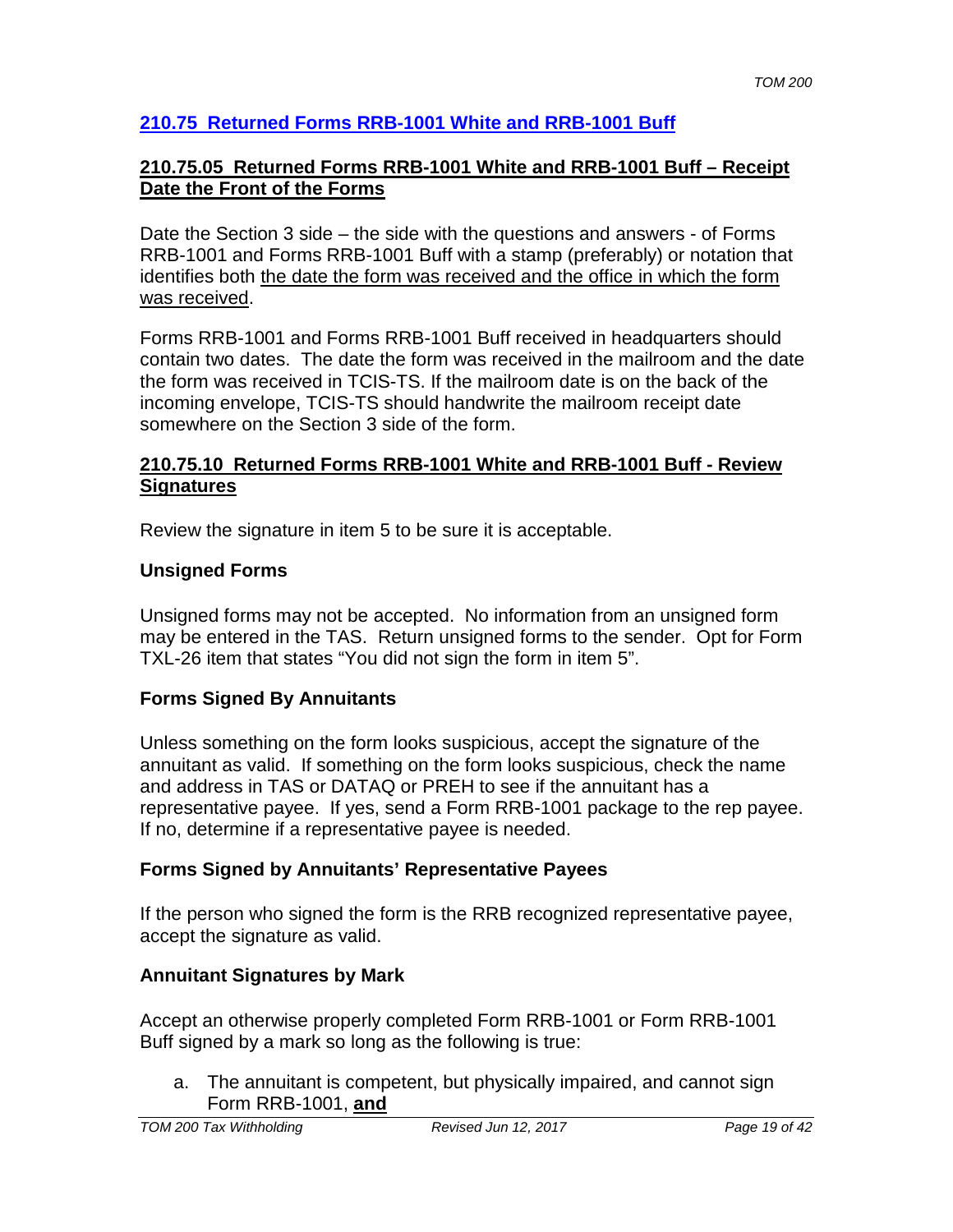- b. The annuitant's name is printed on the Form RRB-1001 signature line, **and**
- c. The annuitant enters his or her mark on the Form RRB-1001 signature line to the right of his or her name, **and**
- d. There are two witnesses to the annuitant's signature by mark who know the annuitant and who also sign and date the Form RRB-1001, and who provide the RRB with their mailing addresses.

## **or**

An RRB employee identified by field office, signs as a witness to the annuitant's signature by mark. If an RRB employee signs as a witness, no other witnesses are necessary.

Witnesses to a signature by mark should sign and date the signature side of the form. Their mailing addresses should be entered where there is room, even if that's on a separate piece of paper.

**NOTE:** A power of attorney can serve as a witness to a competent annuitant's signature by mark, but cannot sign for the annuitant.

# **Forms Signed by Someone Claiming Power of Attorney**

## **a. Person Claiming Power of Attorney is the RRB Recognized Representative Payee**

Check the name and address in TAS. If the individual who signed the form is the RRB appointed representative payee, accept the signature as valid.

#### **b. There is a RRB Recognized Representative Payee, But the Person Claiming Power of Attorney is Not the Representative Payee**

If the individual who signed the RRB-1001 is not the RRB appointed representative payee, do not process the form. Write "Not Processed" and your initials and the date on the front of the RRB-1001. Be sure the earliest RRB office receipt date is also shown on the front. Send the RRB-1001 to be imaged.

Send the individual who signed the RRB-1001 a letter explaining that someone else is the RRB appointed representative payee and we are sending that individual a Form RRB-1001 package to complete for the annuitant. Send a copy of the letter to be imaged.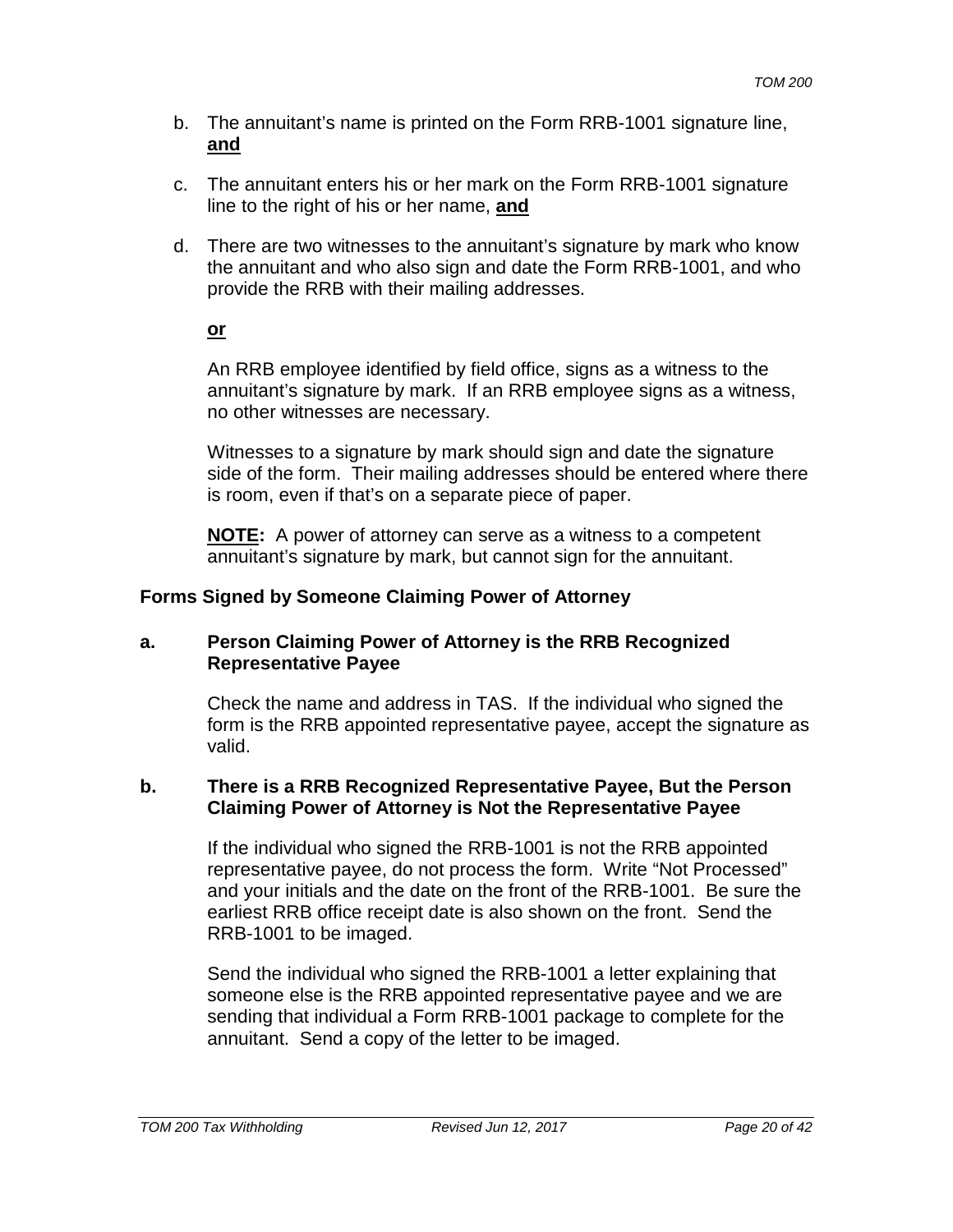Release a RRB-1001 package to the RRB recognized representative payee. Send a copy of the RRB-1001 package transmittal letter to be imaged.

## **c. There is No RRB Recognized Representative Payee**

Send the individual who signed the RRB-1001 a letter explaining that because he or she is not the RRB appointed representative payee, we are unable to process the RRB-1001. Send a copy of the letter to be imaged.

Check WorkDesk and the Contact Log to see if a representative payee assignment is pending or an application received but not yet processed.

#### **1) There is either a pending assignment or a pending application.**

Do not process the RRB-1001. Hold the material for 30 days and recheck the name and address block on TAS. Pend another 30 days as necessary. Once a representative payee is appointed, follow the instructions in item 5.a. above.

#### **2) There is neither a pending assignment nor a pending application.**

### **a)) Tax, Clerical, and Imaging Section – Tax Section (TCIS-TS) Action**

- 1)) Do not process Form RRB-1001. Image the form and any associated materials.
- 2)) Determine which field office services the annuitant's address.
	- $\triangleright$  If the annuitant's address is inside the United States determine the field office in the usual manner.
	- $\triangleright$  If the annuitant's address is in Canada, refer to RCM Section 10.3, Appendix B - Canadian Provinces & Territories by Field Offices.
	- $\triangleright$  If the annuitant's address is in Mexico, refer to RCM Section 10.3, Appendix C - Mexican States and Territories by Field Office.
	- $\triangleright$  If the annuitant's address is outside the United States, Canada, and Mexico, the Chicago District Office services the annuitant.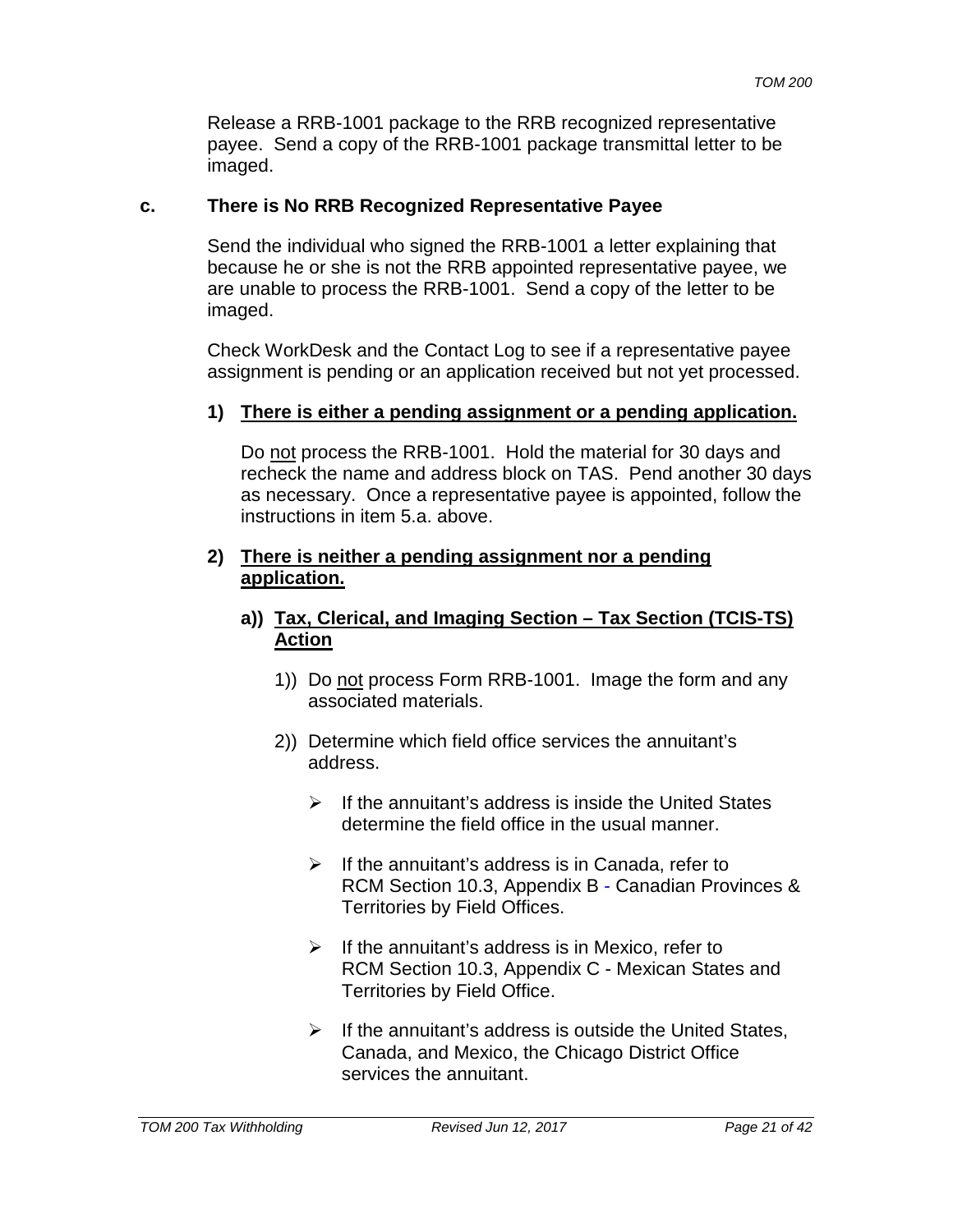3)) Send the field office an e-mail assignment to develop for a representative payee. Advise that a Form RRB-1001 was received that could not be processed. Advise that the unprocessed Form RRB-1001 has been imaged and a new Form RRB-1001 will be required.

# **b)) Field Office Action**

Do not process the Form RRB-1001.

Image Form RRB-1001, front and back, and all pertinent associated materials. If the initial receipt stamp was made on the receiving envelope rather than on Form RRB-1001, either image the envelope or transfer the receipt date to the front of Form RRB-1001, taking care not to obscure any **of the individual's responses.** Develop for a representative payee.

#### **Form Signed by Someone Other than the Annuitant, Not the RRB Recognized Representative Payee and Not Claiming Power of Attorney**

If the form is signed by someone other than the annuitant or the RRB recognized representative payee, and the signer does not claim to have power of attorney, check to see if there is a representative payee in TAS or DATAQ or on PREH. If there is no indication of a representative payee, check WorkDesk and the Contact Log to see if a representative payee assignment is pending or an application received but not yet processed.

## **a. There is either a pending assignment or a pending application.**

Do not process the RRB-1001. Hold the material for 30 days and recheck the name and address block on TAS. Pend another 30 days as necessary. Once a representative payee is appointed, follow the instructions in item 5 above.

## **b. There is neither a pending assignment nor a pending application.**

Do not process the Form RRB-1001. Image it. Send a Form RRB-1001 package to the annuitant. Explain on the transmittal letter that we received a RRB-1001 we cannot accept because someone else signed it. Request the annuitant complete and sign the new form. This should result in the annuitant signing and submitting the form, or in a request for the necessary paperwork to establish a representative payee on record. Image a copy of the transmittal letter.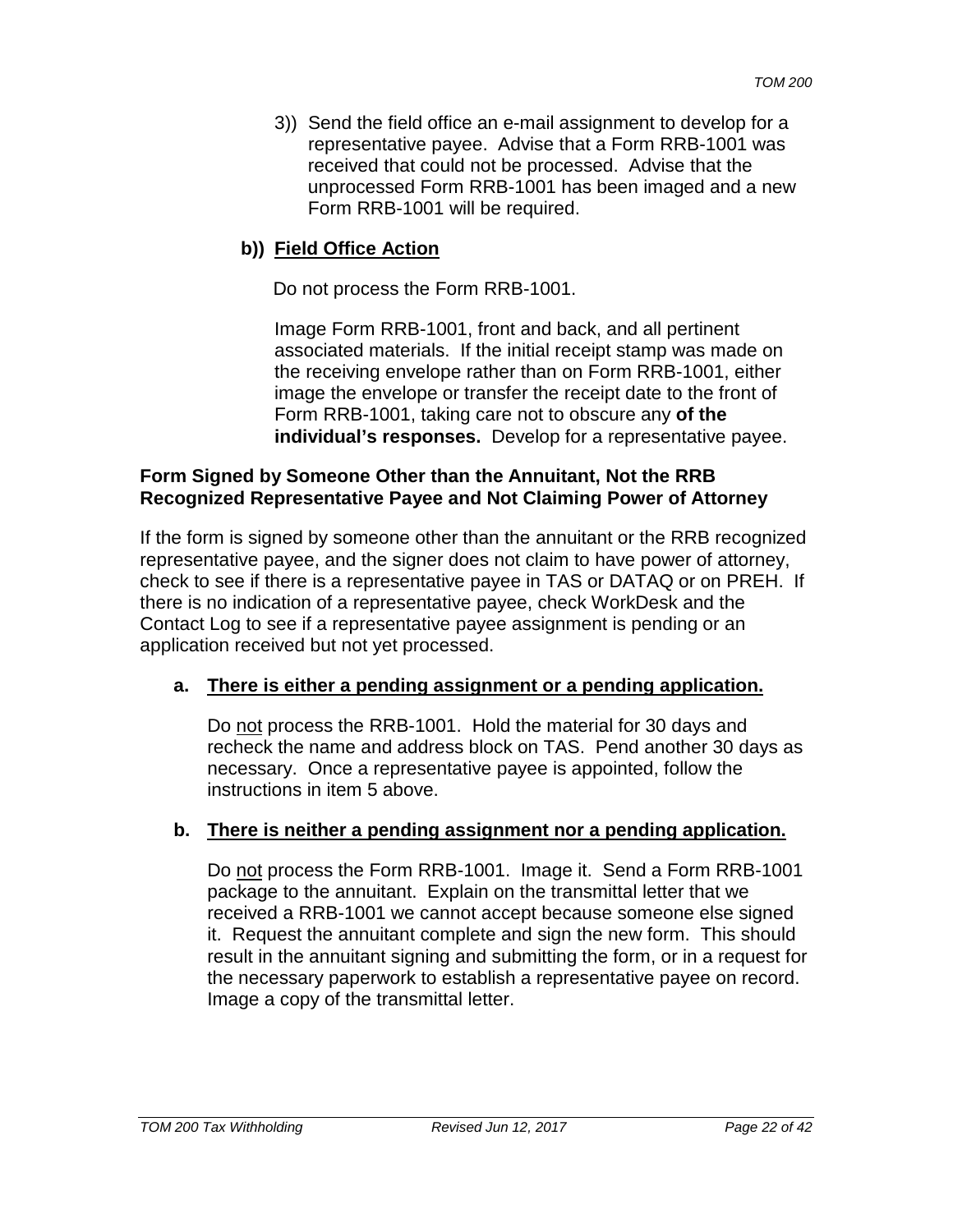#### **210.75.15 Returned Forms RRB-1001 White and RRB-1001 Buff - Reviewing Forms for United States Taxpayer Identifying Numbers**

Form RRB-1001, Section 3, Item B, United States Taxpayer Identifying Number (TIN) **is not** a required item entry. If the individual submits a Form RRB-1001 without a United States TIN, an otherwise properly signed form may be used to establish citizenship and/or residence. Proof of residence may be needed as described in TOM 210.75.35.

A form received from a U.S. citizen residing anywhere or from a NRA claiming residence in a non-tax treaty country should not be returned for entry of a U.S. TIN in Item B, even if the tax treaty exemption claim box is checked YES. That's because these individuals are not eligible for tax treaty exemptions, and a U.S. TIN is only required to validate a tax treaty exemption claim.

There are three types of United States TINs used to report RRA payments to the Internal Revenue Service (IRS). For individuals, enter Social Security Numbers and Individual Taxpayer Identification Numbers in Item B, Section 3 of Forms RRB-1001. For estates or administrators of estates, enter Employer Identifying Numbers in Item B, Section 3 of Forms RRB-1001.

# **1. Social Security Numbers (SSNs)**

SSNs are assigned by the Social Security Administration to citizens of other countries who plan to work in the United States.

# **2. Individual Taxpayer Identification Numbers (ITINs)**

ITINs are assigned by the Internal Revenue Service to citizens of other countries who are not eligible to receive SSNs.

# **3. Employer Identifying Numbers (EINs)**

EINs are assigned by the Internal Revenue Service to Estates of deceased individuals. Submit Forms RRB-1001 White received from Estates or Administrator of Estates of deceased individuals to the Tax, Clerical and Imaging Section-Tax Section for handling.

**Note:** Some individuals handling Forms RRB-1001 appear to equate Taxpayer Identifying Numbers and Individual Taxpayer Identification Numbers, perhaps because of the similarity of IRS acronyms TIN and ITIN. TINs and ITINs are two different types of numbers. A TIN is a United States Taxpayer Identifying Number. An ITIN, along with a SSN and an EIN, are specific **types** of TINs.

## **210.75.20 Returned Forms RRB-1001 White and RRB-1001 Buff - Determine if Forms Must be Returned for Reasons Other than the Signature**

# **a. Form RRB-1001 White**

*TOM 200 Tax Withholding Revised Jun 12, 2017 Page 23 of 42*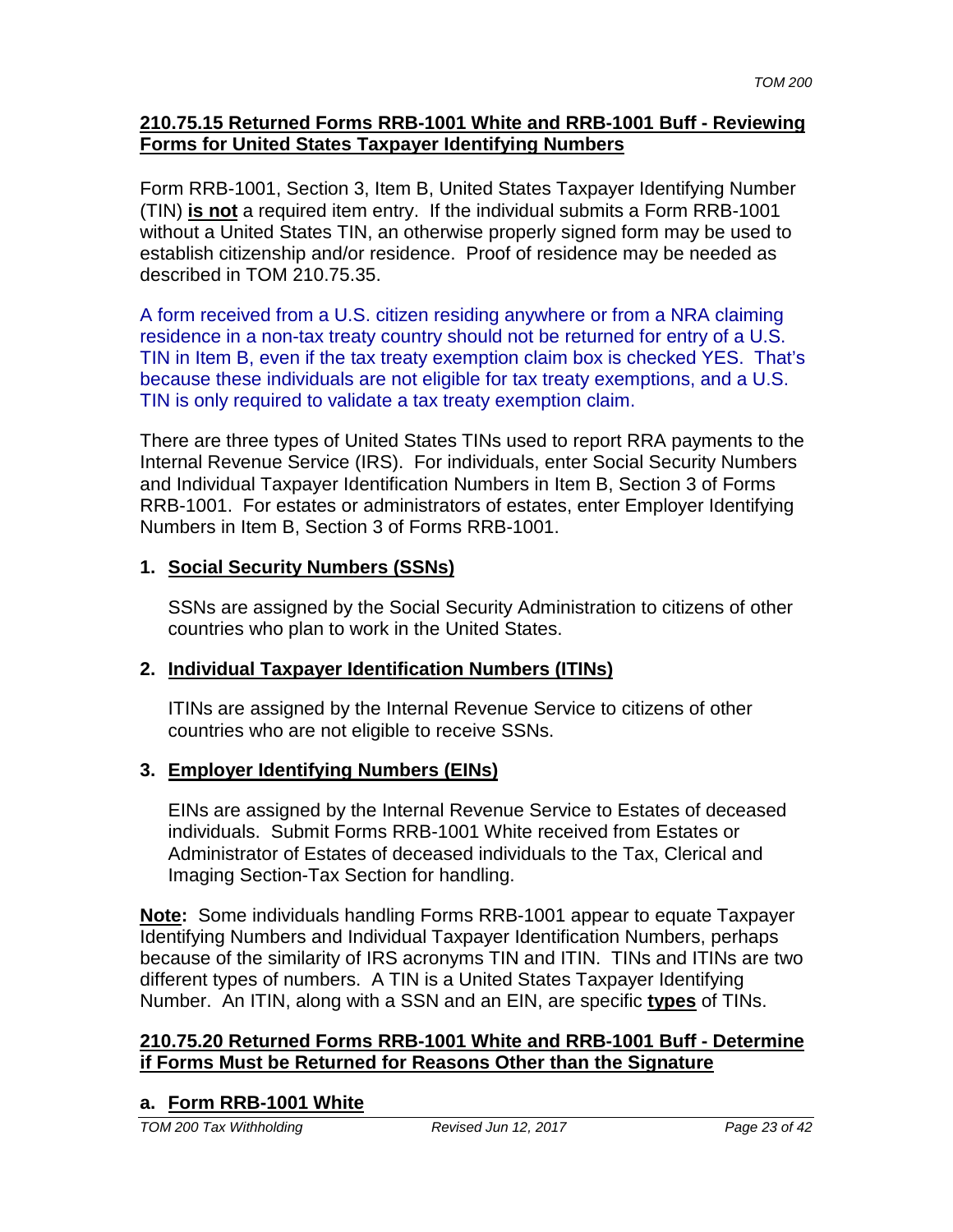RRB-1001 Section 3, items 1 and 2 are required items. If neither item is completed or if the answer is illegible, the form must be returned to the annuitant.

If only one of these two items is completed legibly and if the form has an acceptable signature, enter the acceptable response into the Taxation Accounting System (TAS). See TOM 210.80 for information about entering Form RRB-1001 information into TAS.

Image the original form and return it to the annuitant for completion of the missing information. See TOM 210.75.45 regarding return of incomplete Forms RRB-1001 to the applicant/annuitant or his or her RRB recognized representative payee.

A response to the tax treaty exemption claim item **is not** a required response. You do not need to return the form to the annuitant if a response to the tax treaty exemption claim question is the only omission on the form. It's also acceptable to return the form after it is imaged and advise the annuitant that a response to the item was omitted. You may not alter a form once it's completed by the annuitant, so under these circumstances, you may not answer the question for the annuitant.

## **b. Form RRB-1001 Buff**

For tax treaty exemption claim renewals, the following items are required entries:

- $\triangleright$  Item B, United States Taxpayer Identifying Number. This may be a Social Security Number (SSN) or an Individual Taxpayer Identification Number  $(ITIN).$
- $\triangleright$  Item 2, Country of Legal Residence.
- $\triangleright$  Item 3, Response to the tax treaty exemption claim question. A "YES" response is needed to renew the tax treaty exemption.
- $\triangleright$  Item 5, Signature and Date.

Use of Form RRB-1001 White in lieu of Form RRB-1001 Buff. If substituting a Form RRB-1001 White for a Form RRB-1001 Buff:

- Enter "DO NOT COMPLETE" in the response box of item 1, "Enter your claimed country of citizenship."
- Enter "DO NOT COMPLETE" in the response box of Item 4, "Enter your United States passport number only if you have a U.S. passport that has not expired."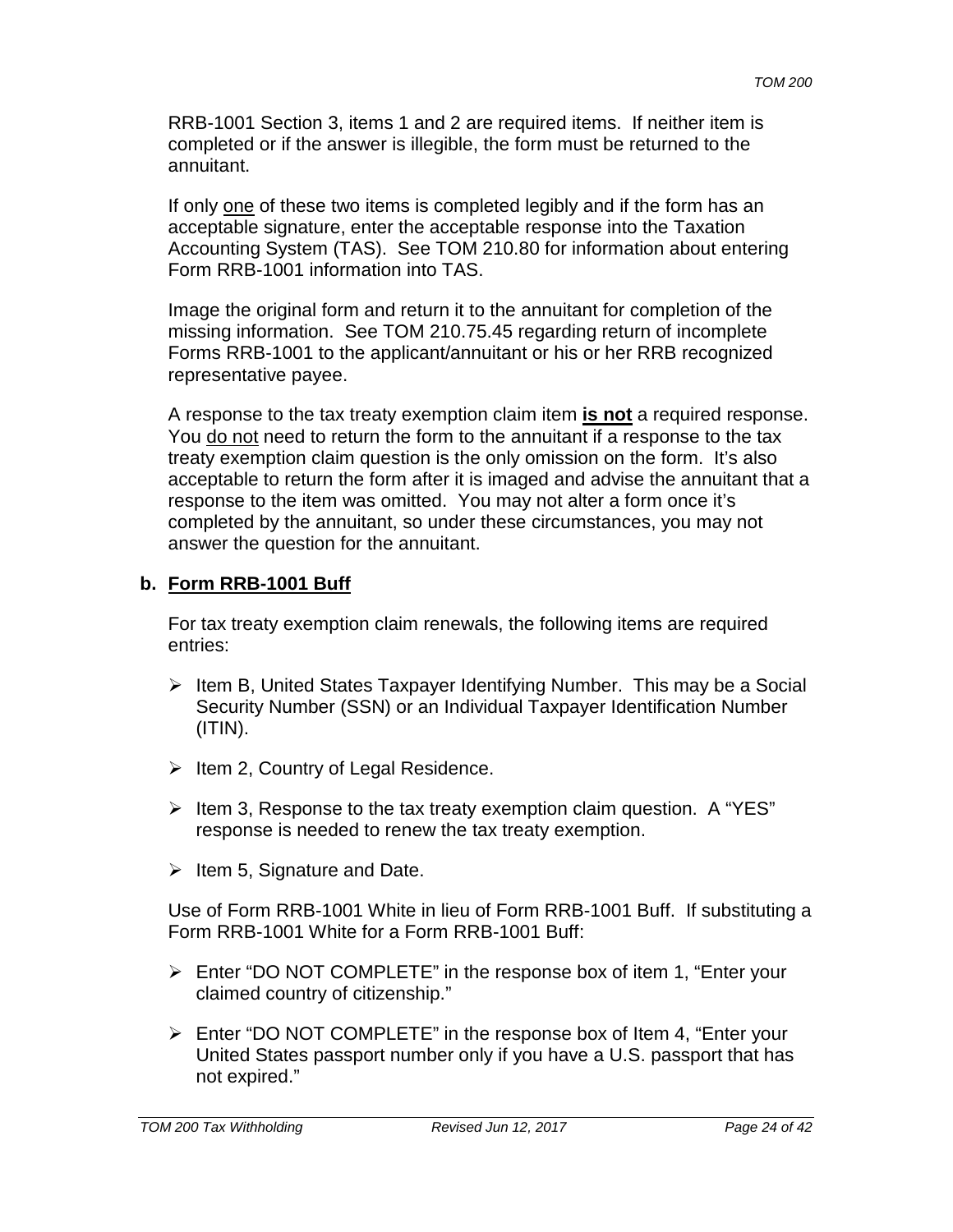#### **210.75.25 Returned Forms RRB-1001 White - Review for Country of Citizenship Claims, Section 3, Item 1**

Claims of citizenship should be accepted as stated unless there is a known or suspected conflict with previously submitted information. Refer to RCM 4.9.10.10, Citizenship Claims for RRA Taxation Purposes, for additional information. Please also see notes 1, 2, and 3 at the end of this section.

## **1. Conflicts**

Conflicts can be determined from information on Form RRB-1001, and by comparing information on Form RRB-1001 with TAS information available on the Online Form RRB-1001/RRB-1001 Buff screen. For example:

- The form contains a claim of non-United States citizenship in item 1 and entry of a United States passport number in item 4.
- The form contains a claim of non-United States citizenship and TAS contains a claim of United States citizenship. In the upper portion of the Form RRB-1001 online screen is the citizenship and country of residence information in TAS before receipt of the new form. If Form RRB-1001 claims citizenship in a country other than the United States and TAS contains a 1 (U.S. citizen), there is a conflict.
- The form contains a claim of United States citizenship and TAS contains a claim of non-United States citizenship. In the upper portion of the Form RRB-1001 online screen is the citizenship and country of residence information in TAS before receipt of the new form. If Form RRB-1001 claims U.S. citizenship and TAS contains a 2 (alien of the United States), there is a conflict.

Conflicts can also exist if information on the Imaging system or in the claim folder is inconsistent with information on an incoming Form RRB-1001.

# **2. Claims of Dual Citizenship**

## **a. One of the Claimed Countries of Citizenship is the United States**

If an individual claims dual citizenship and one of the countries is the United States, consider the individual to be a United States citizen. United States citizenship takes priority over a second claimed country of citizenship.

Enter United States citizenship when processing Form RRB-1001 using the Online Form RRB-1001/RRB-1001 Buff Process. Image the original form and screen print.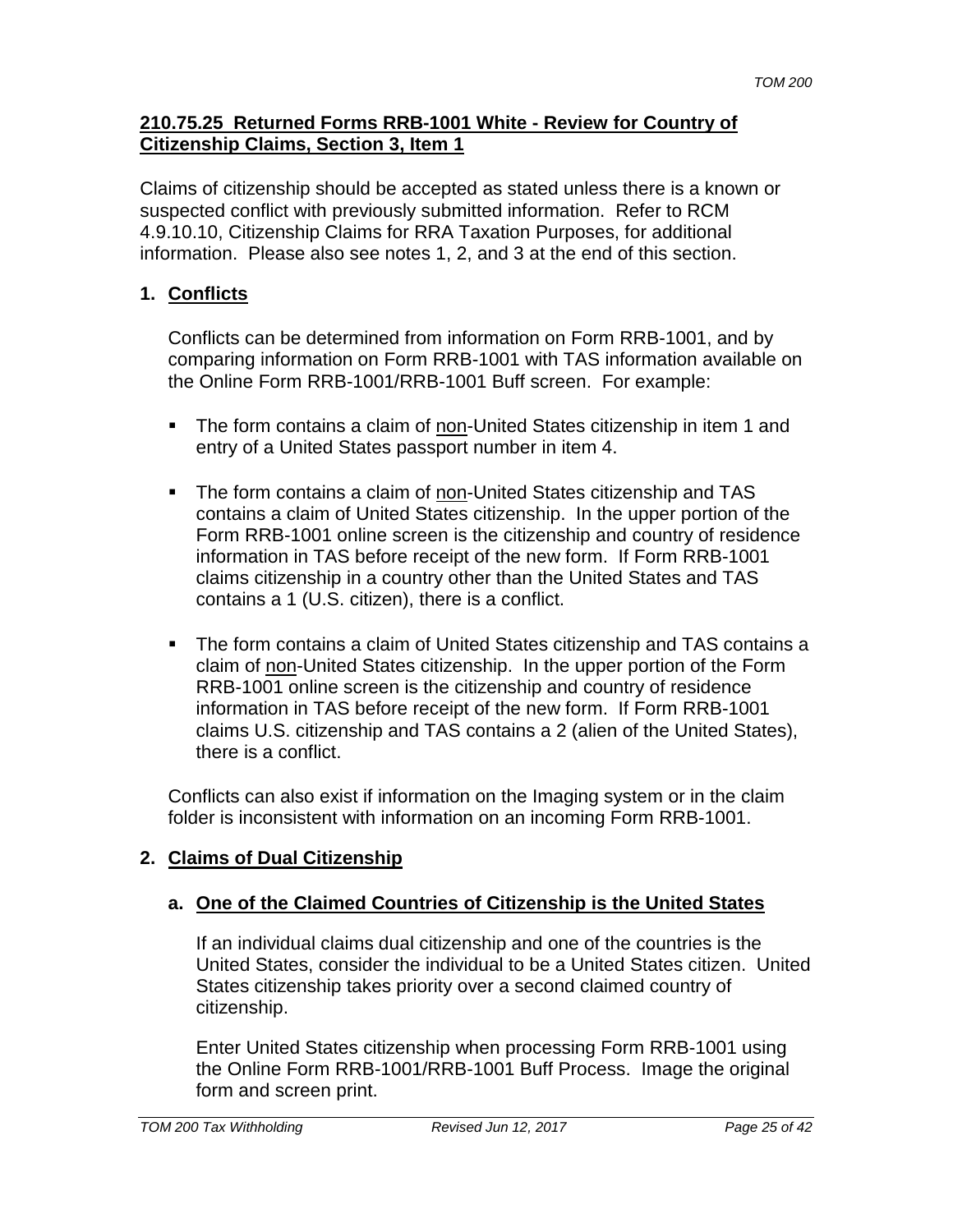Send a request to the Tax, Clerical and Imaging Section, Tax Section (TCIS-TS), advising that the Form RRB-1001 has been imaged. Request TCIS-TS enter the second country of citizenship into TAS. TCIS-TS will enter the second country into the "Dual Citizenship Country Code" field in the individual's Annuitant Tax Record.

## **b. Neither of the Claimed Countries of Citizenship is the United States**

Do not process Form RRB-1001. Be sure the receipt date is legible on the Section 3 side of the form. Image the form. Send a request to TCIS-TS to handle the dual citizenship claim, advising that the Form RRB-1001 has been imaged. TCIS-TS should refer these to Policy and Systems, Payment Analysis and Systems for instructions.

## **3. Claimed Country of Citizenship is Acceptable, Claimed Country of Residence is Not Acceptable**

If Form RRB-1001 White has an acceptable signature (see TOM 210.75.10) and the claimed country of citizenship is acceptable, but the country of residence is not, enter the citizenship information into TAS and return the original form to the annuitant for the missing response. See TOM 210.75.45 on returning incomplete Forms RRB-1001 to the annuitant or representative payee. See TOM 3115.25 for information on how to handle citizenship and residence entries using the Online Form RRB-1001/RRB-1001 Buff Process.

**Note 1:** Establishing United States citizenship will change NRA tax rules to U.S. citizenship tax rules and remove NRA tax withholding.

**Note 2:** If an annuitant responds that his or her country of citizenship is "Puerto Rico, U.S.A.", the country is Puerto Rico, not the United States.

**Note 3:** There are two Virgin Islands countries, the U.S. Virgin Islands and the British Virgin Islands. We have special handling instructions for the U.S. Virgin Islands, but not for the British Virgin Islands. If an annuitant responds that his or her country of citizenship is the "U.S. Virgin Islands" or the "U.S. Virgin Islands, U.S.A.", refer the Form RRB-1001 to the Tax, Clerical and Imaging Section – Tax Section (TCIS-TS) for handling. TCIS-TS should refer these to Policy and Systems, Payment Analysis and Systems for instructions.

## **210.75.30 Returned Forms RRB-1001 White and RRB-1001 Buff - Review for Country of Residence Claims, Section 3, Item 2**

The claimed country of residence for tax purposes should be accepted as given unless (1) there is a known conflict with previously submitted information, or (2) the claimed country of residence disagrees with the country in the annuitant's mailing address.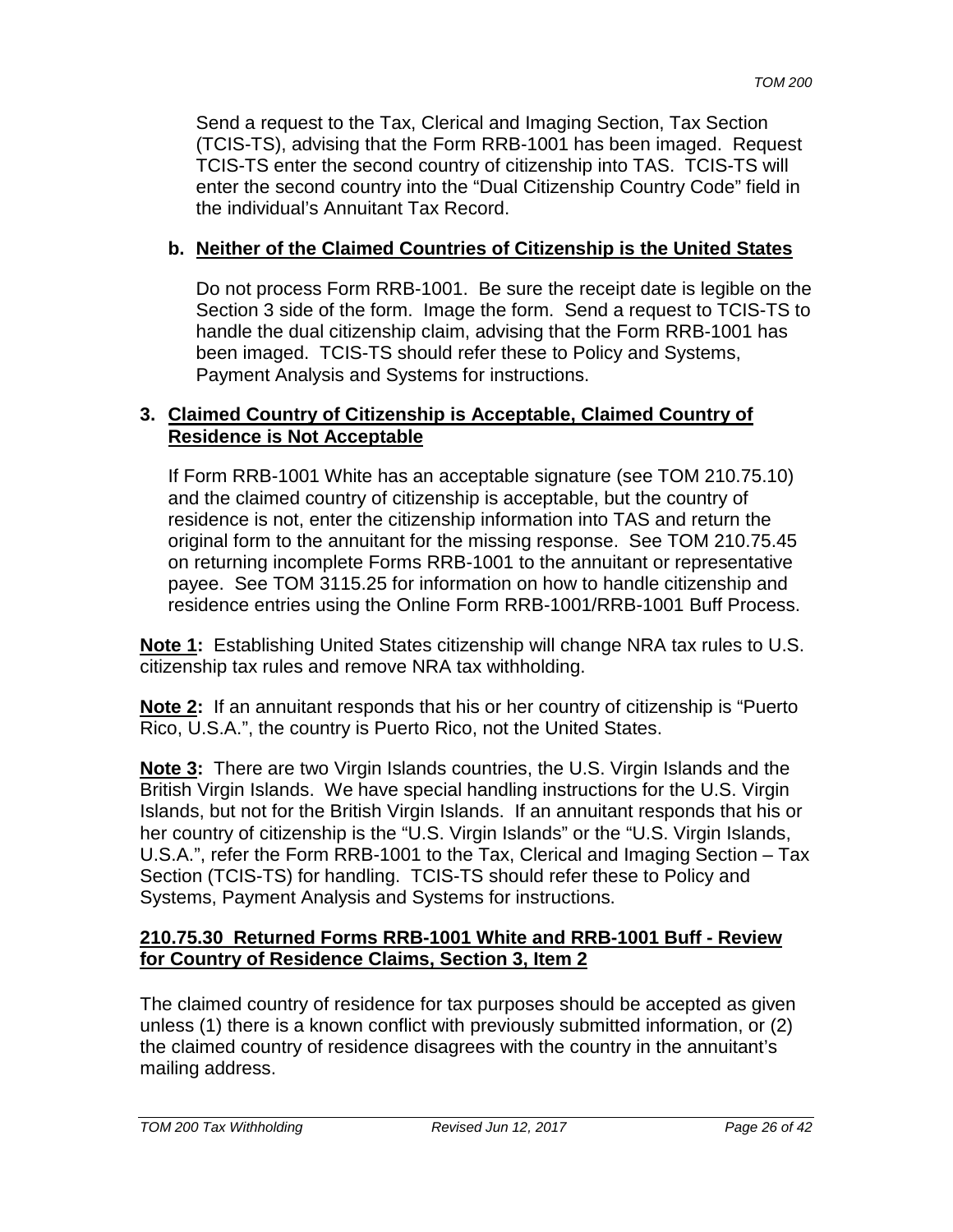A claim of residence in a tax treaty country may not be considered reliable if a) the claimed country of residence on From RRB-1001 is a tax treaty country, but the mailing address is not in the claimed country of residence, or b) the annuitant has payments sent to an address that is not in the tax treaty country.

**Note 1:** If an annuitant responds that his or her country of residence is "Puerto Rico, U.S.A.", the country is Puerto Rico, not the United States.

**Note 2:** There are two Virgin Islands countries, the U.S. Virgin Islands and the British Virgin Islands. We have special handling instructions for the U.S. Virgin Islands, but not for the British Virgin Islands. If an annuitant responds that his or her country of residence is the "U.S. Virgin Islands" or the "U.S. Virgin Islands, U.S.A.", refer the Form RRB-1001 to the Tax, Clerical, and Imaging Section – Tax Section (TCIS-TS) for handling. TCIS-TS should refer these to Policy and Systems, Payment Analysis and Systems for instructions.

#### **210.75.35 Returned Forms RRB-1001 White and RRB-1001 Buff - When Proof of Residence For Tax Purposes is Required**

Proof of residence is required when any one of the following situations exists. If one of these situations does exist, see RCM 4.9.10.10, Residence Claims for RRA Taxation Purposes.

- 1. An **established or assumed nonresident alien** claims to be a legal resident for income tax purposes of a country other than the country in his or her mailing address.
- 2. An **assumed or established nonresident alien** provides a change of address to one of the 50 states or Washington D.C., and, with the change of address, claims to be a resident of the United States for income tax purposes.
- 3. An **established nonresident alien** provides a change of address from one foreign country to a different foreign country. With the change of address, the individual now claims to be a legal resident of the second country and claims exemption under the second country's income tax treaty.
- 4. An **assumed or established nonresident alien** claims legal residence **in a foreign country** and has a mailing address **in a different country** at one of the following:
	- a. A financial institution, or
	- b. In-care-of (c/o) another individual, or
	- c. At a post office box (P.O. Box).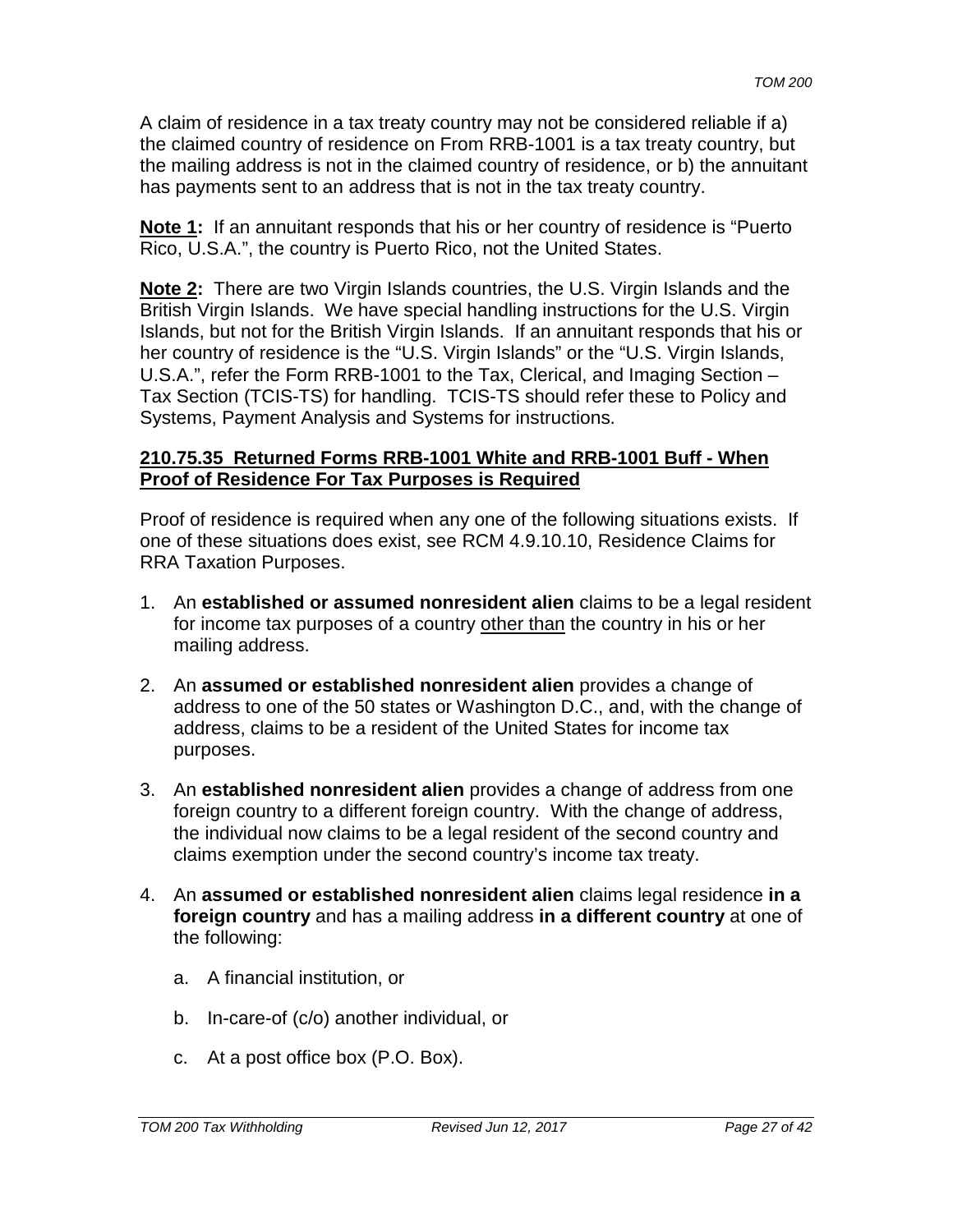- 5. An **established nonresident alien** claims legal residence **in the United States** and has a mailing address at one of the following:
	- a. A financial institution, or
	- b. In-care-of (c/o) another individual, or
	- c. At a post office box (P.O. Box).

Check the Section 2, RRB/State Department Use item on Form RRB-1001 White to see if a U.S. Embassy or Consulate Office or RRB field office has already developed for any required proof of residence. If so, see if the proof identified in Section 2 is acceptable according to RCM 4.9.10.10, Residence Claims for RRA Taxation Purposes. If it is, see if it supports the claimed country of legal residence shown in Section 3 item 2 of Form RRB-1001. If it does, and if the reviewing official signed and dated Section 2, accept the claimed country of legal residence shown in Item 2 on the form. If not, develop for proof of residence according to RCM 4.9.10.10, Residence Claims for RRA Taxation Purposes.

## **210.75.40 Returned Forms RRB-1001 White and RRB-1001 Buff – Review for Tax Treaty Exemption Claims, Section 3 Item 3**

A tax treaty exemption claim of "Yes" in item 3 of Forms RRB-1001 and RRB-1001 Buff may not be accepted without:

- 1. A valid signature in item 5.
- 2. The individual's **United States** taxpayer identifying number (U.S. TIN) in item B. A U.S. TIN is one of the following:
	- a Social Security Number (SSN)
	- $\triangleright$  an Individual Taxpayer Identification Number (ITIN)
	- $\triangleright$  an Employer Identifying Number (EIN)
- 3. A valid country of legal residence claim in item 2 for a country has an income tax treaty with the United States that would allow for reduced tax withholding of SSEB payments or for reduced tax withholding of pension (NSSEB, tier 2, VDB, and supplemental annuity) payments.

## **210.75.45 Forms RRB-1001 White or RRB-1001 Buff That Must be Returned to the Annuitant or Representative Payee**

Image incomplete Forms RRB-1001 and RRB-1001 Buff. Use Railroad Retirement Tax Notice TXL-26, available on RRAILS, to return incomplete forms to the annuitant or his or her RRB approved representative payee.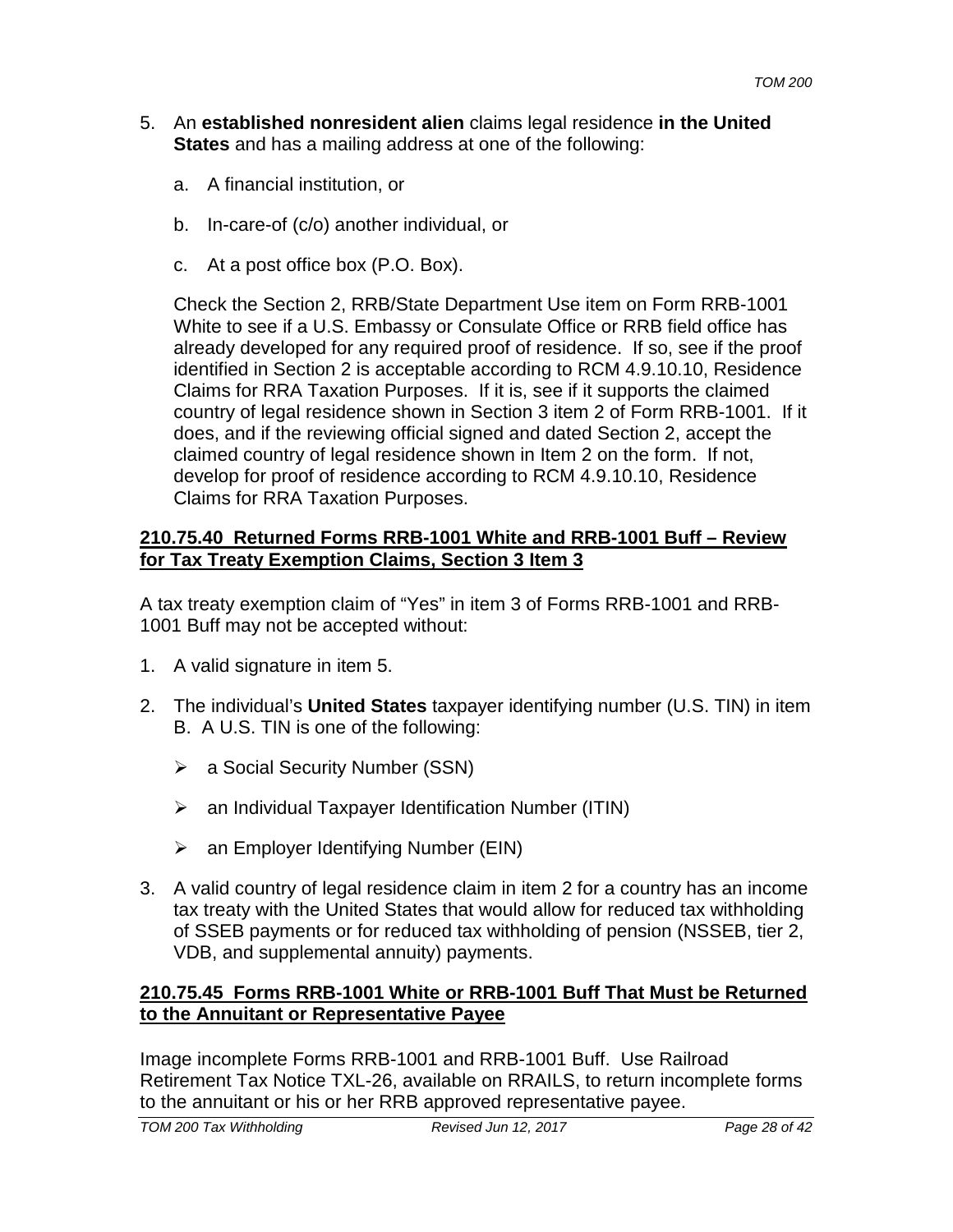If required citizenship or residency information is missing from a Form RRB-1001, return the form with Form TXL-26, marking the checkbox "Item \_\_\_\_\_was not completed or was illegible. Enter the missing Form RRB-1001 item number."

It is not necessary to return a Form RRB-1001 or Form RRB-1001 Buff for completion of missing tax treaty claim information. If the annuitant did not answer the tax treaty claim question, you may process the form showing that the question was not answered. You may also image and return the form to the annuitant for completion of the question. Since you may not alter a completed form, you may not complete the item for the annuitant.

## **210.75.50 Returned Forms RRB-1001 White and RRB-1001 Buff and Related Information That Must be Handled by the Tax, Clerical and Imaging Section–Tax Section (TCIS-TS)**

Below are 10 situations in which Forms RRB-1001 White and/or RRB-1001 Buff must be handled by TCIS-TS. Before submitting a form copy to TCIS-TS, please take the following actions:

- Be sure the receipt date in the field office is legible on the Section 3 side of the form.
- Image the form before sending a copy to TCIS-TS.
- **If entry is attempted very near the TAS Recert operation run date or the** December Cost of Living Mass Adjustment run date, please send an email to TCIS-TS with a copy of the Form RRB-1001 and any related material attached, and a brief explanation of why you are referring it. Doing this may avoid a processing delay.

# **1. Citizenship Information Only is Provided**

Do not use the Online Form RRB-1001/Form RRB-1001 Buff Process to enter citizenship only information received on Forms RRB-1001 or other written statements. Send citizenship only forms and statements to the Tax Clerical and Imaging Section-Tax Section (TCIS-TS) for entry.

# **2. Dual Citizenship is Claimed and Neither Country is the United States**

Submit claims of dual citizenship in which neither claimed country is the United States to TCIS-TS for handling.

TCIS-TS should refer these claims to Policy and Systems, Payment Analysis and Systems for direction.

# **3. Citizenship or Residence in the United States Virgin Islands is Claimed**

*TOM 200 Tax Withholding Revised Jun 12, 2017 Page 29 of 42*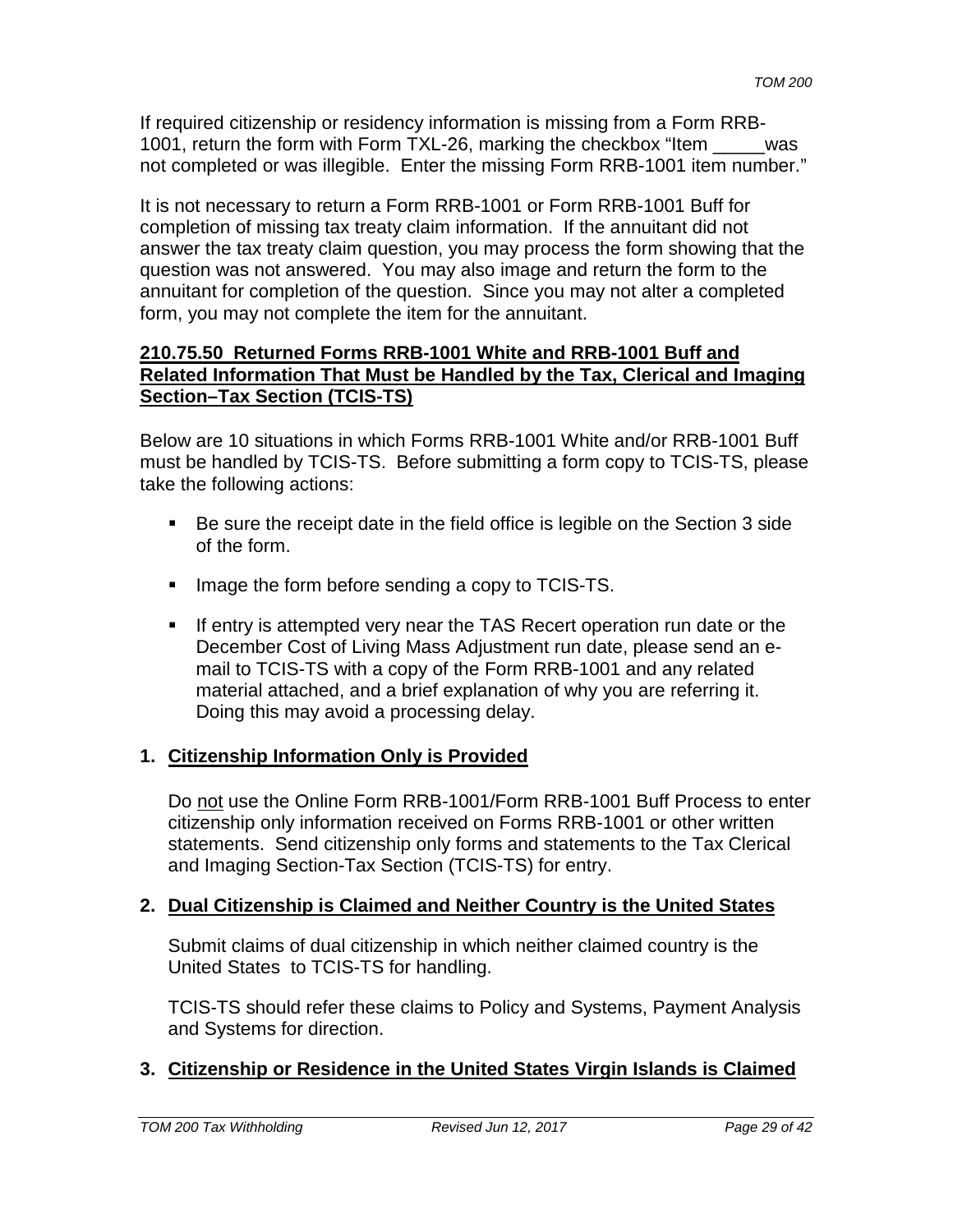Submit claims of citizenship in the United States Virgin Islands and/or residence in the United States Virgin Islands to TCIS-TS for handling.

TCIS-TS is to refer these claims to Policy and Systems, Payment Analysis and Systems for direction.

## **4. IRS Form W-8BEN is Submitted Instead of Form RRB-1001**

Submit IRS Forms W-8BEN, Certificate of Foreign Status of Beneficial Owner for United States Tax Withholding, to TCIS-TS.

TCIS-TS is to refer these claims to Policy and Systems, Payment Analysis and Systems (PAS) for direction. PAS will advise regarding release of a Form RRB-1001 package with a special cover letter to the annuitant.

#### **5. Forms RRB-1001 White or RRB-1001 Buff are Correctly Entered into the Online Process Screen, but the Entries Do Not Clear the Screen Edits**

Once Form RRB-1001 and/or RRB-1001 Buff information has been correctly updated to the Online Process screen, do not keep entering information if screen edits prevent acceptance of the form.

Forward the form to TCIS-TS for entry into the Form RRB-1001 online process. This may occur for any of a number of reasons, the most common being failure to pass valid ITIN range edits. If entry is attempted very near the TAS Recert operation run date or the December Cost of Living Mass Adjustment run date, please fax a copy of the form to TCIS-TS with a brief explanation that your entry attempt did not pass the ITIN (or whatever is applicable) screen edit.

#### **6. Forms RRB-1001 White or RRB-1001 Buff are Correctly Entered into TAS, but Expected Annuity Adjustment Action Does Not Occur.**

Once Form RRB-1001 and/or RRB-1001 Buff information has been correctly updated to the Taxation Accounting System (TAS), and the expected annuity adjustment does not occur, do not keep entering information into the Online RRB-1001/RRB-1001 Buff Process. Something else is preventing the annuity adjustment and needs to be addressed. Additionally, each time a new form is entered, history from the previous form is written over. Re-entering information can inhibit the investigation into why the original form entry was not successful.

If you encounter this situation, contact TCIS-TS after you have confirmed that the original entry information in TAS appears to be correct.

## **7. Forms RRB-1001 White are Correctly Entered into TAS, but an Estate's EIN has Been Entered in the SSN Feld.**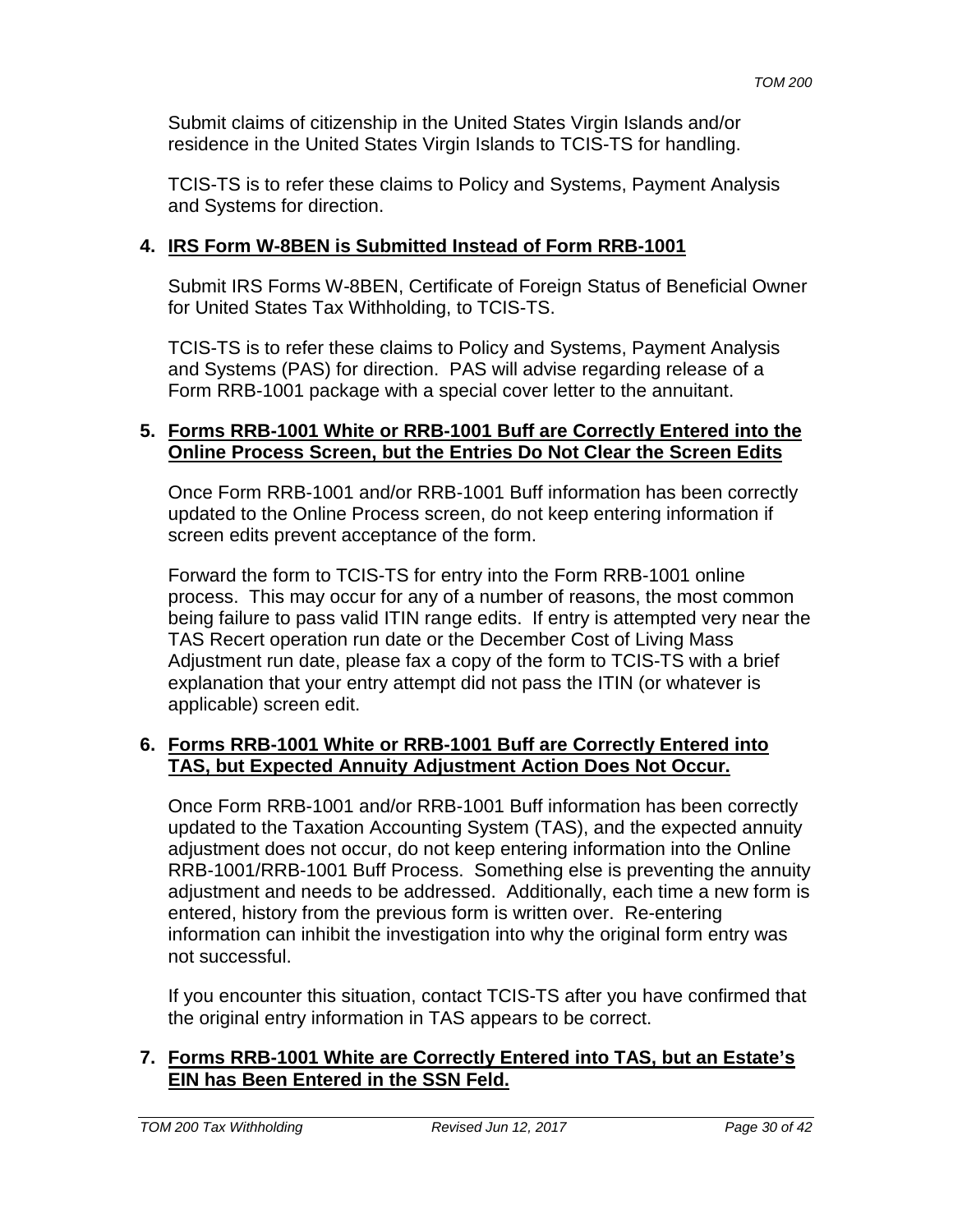Form RRB-1001 White contains an Employer Identifying Number (EIN) in the SSN field in TAS. Contact TCIS-TS after all field action is taken and request the EIN be manually removed from the SSN field and entered in the EIN field in TAS. 000000000 should then be entered in the SSN field.

### **8. Form RRB-1001 White or Form RRB-1001 Buff Contains a Country of Citizenship or Country of Residence that is Not on the NRA Table Report.**

If Form RRB-1001 White or Form RRB-1001 Buff contains a country of citizenship or a country of residence that is not on the NRA Table Report, submit the form to TCIS-TS to handle. If this occurs close to monthly TAS Recert operation run or a mass adjustment run, fax the request for TCIS-TS handling.

# **9. Form RRB-1001 Buff is Entered into TAS Early**

A Form RRB-1001 Buff completed so it **will not** renew reduced tax withholding under an income tax treaty should be held until just prior to the start of the December cost of living mass adjustment. The existing tax treaty exemption claim is valid through December of the year of expiration.

Entering the form prior to the October or November TAS Recert operations is a handling error that will result in early loss of the tax treaty exemption. If early entry is detected by field office staff, send a copy of the receipt dated and Imaged copy of Form RRB-1001 Buff to TCIS-TS as soon as possible indicating an early entry error.

See TOM 210.90.10 , Negative Impact of Early Entry of Certain Forms RRB-1001 Buff into TAS, for additional information.

# **10.Form RRB -1001 White or RRB-1001 Buff is Entered into TAS Late**

A Form RRB-1001 White or RRB-1001 Buff completed so it **will** establish or renew reduced tax withholding under an income tax treaty may be entered as soon as it is received. These forms should not be held for later processing. Holding a form for later processing can result in late implementation of reduced tax withholding under the tax treaty. If late entry is detected by field office staff, send a copy of the receipt dated and Imaged copy of Form RRB-1001 White or Form RRB-1001 Buff to TCIS-TS as soon as possible indicating a late entry error.

See TOM 210.90.05, Negative Impact of Late Entry of Certain Forms RRB-1001 White and RRB-1001 Buff Information into TAS, for additional information.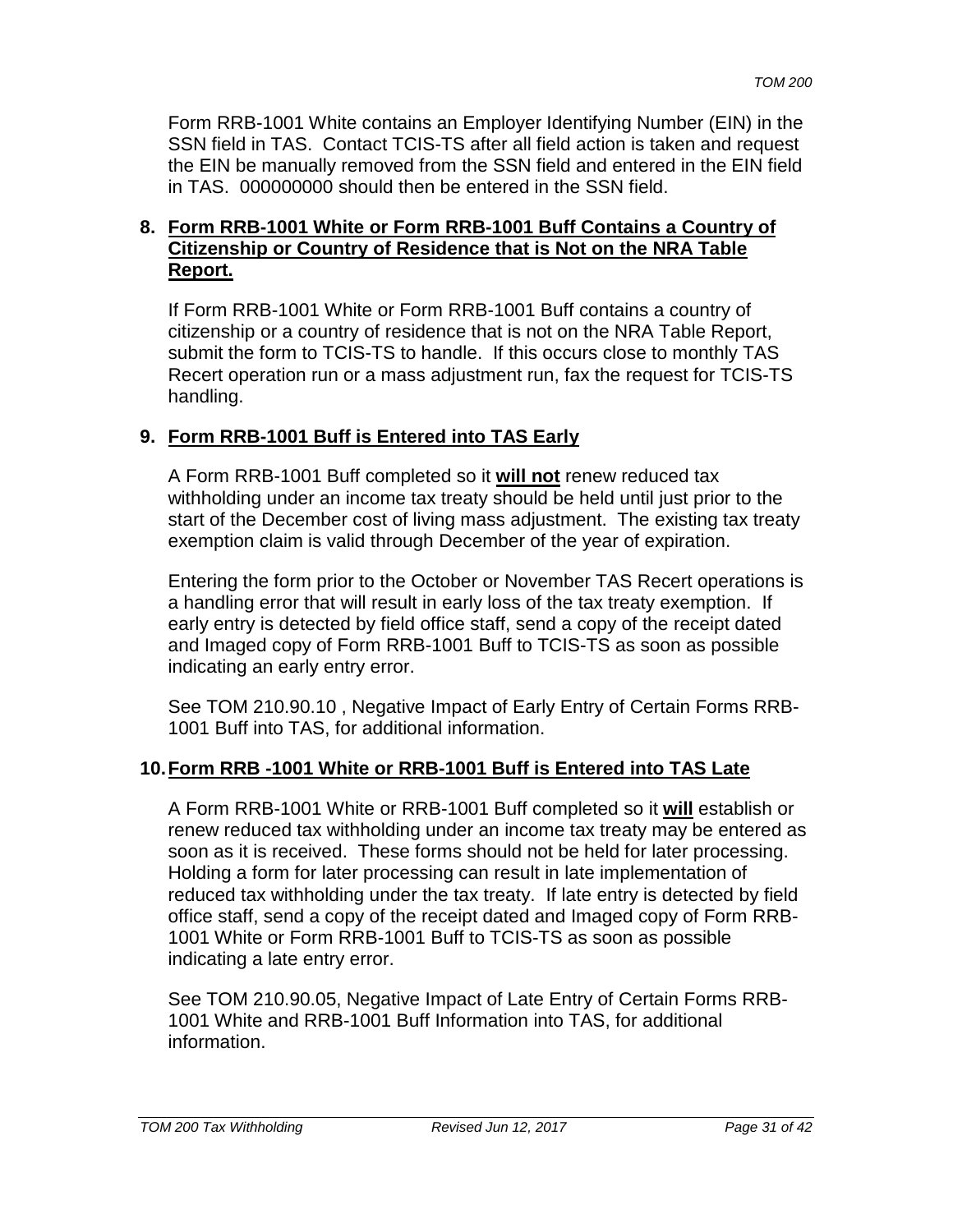#### **210.80 Entering Valid Form RRB-1001 and Form RRB-1001 Buff Data into the Taxation Accounting System**

Use the Online Form RRB-1001/RRB-1001 Buff process to enter Form RRB-1001 and Form RRB-1001 Buff information into TAS. Follow instructions in TOM 3115 on how to access and use the Online Form RRB-1001/ RRB-1001 Buff process.

TAS individual field changes should be handled manually by TCIS-TS. Do not use the online Form RRB-1001/RRB-1001 Buff process as a TAS correction process.

#### **210.85 Image Processed Forms RRB-1001 and RRB-1001 Buff and the Completed Online Form RRB-1001/RRB-1001 Buff Process Screen Print**

Offices should image both the front and back of Forms RRB-1001 White and the front only of Forms RRB-1001 Buff. If any receipt stamps are on the receiving envelope or the back of Forms RRB-1001 Buff, either image the envelope or back of the form or transfer the receipt date to the front of Form RRB-1001 or Form RRB-1001 Buff, taking care not to obscure any of the individual's responses.

Make a print of the Online Form RRB-1001/RRB-1001 Buff Process screen after all entries are made and the screen message displays "THIS TRANSACTION WILL HAVE:" along with the potential TAS contents of the "TAX CITZ STAT CD:" and "TAX TRTY EXEMPT CD:" fields. Sign and date the screen print, and image it along with Form RRB-1001 or Form RRB-1001 Buff.

Image all online entry actions taken on Forms RRB-1001 and RRB-1001 Buff. **It is important to document all form entry attempts, not just the forms themselves.** Without this information, we cannot always tell when correct or incorrect information was actually updated to TAS.

Print a copy of the Online Form RRB-1001/RRB-1001 Buff Process screen after all entries have been made and successfully updated to the RRB-1001 transactional database. When this occurs, the message "RRB-1001/RRB-1001 BUFF TRANSACTION HAS BEEN ADDED TO THE DATABASE" will appear in the lower portion of the screen. Sign and date the printed copy and identify your field or Headquarters' office. Image this documentation along with the associated Form RRB-1001 or Form RRB-1001 Buff.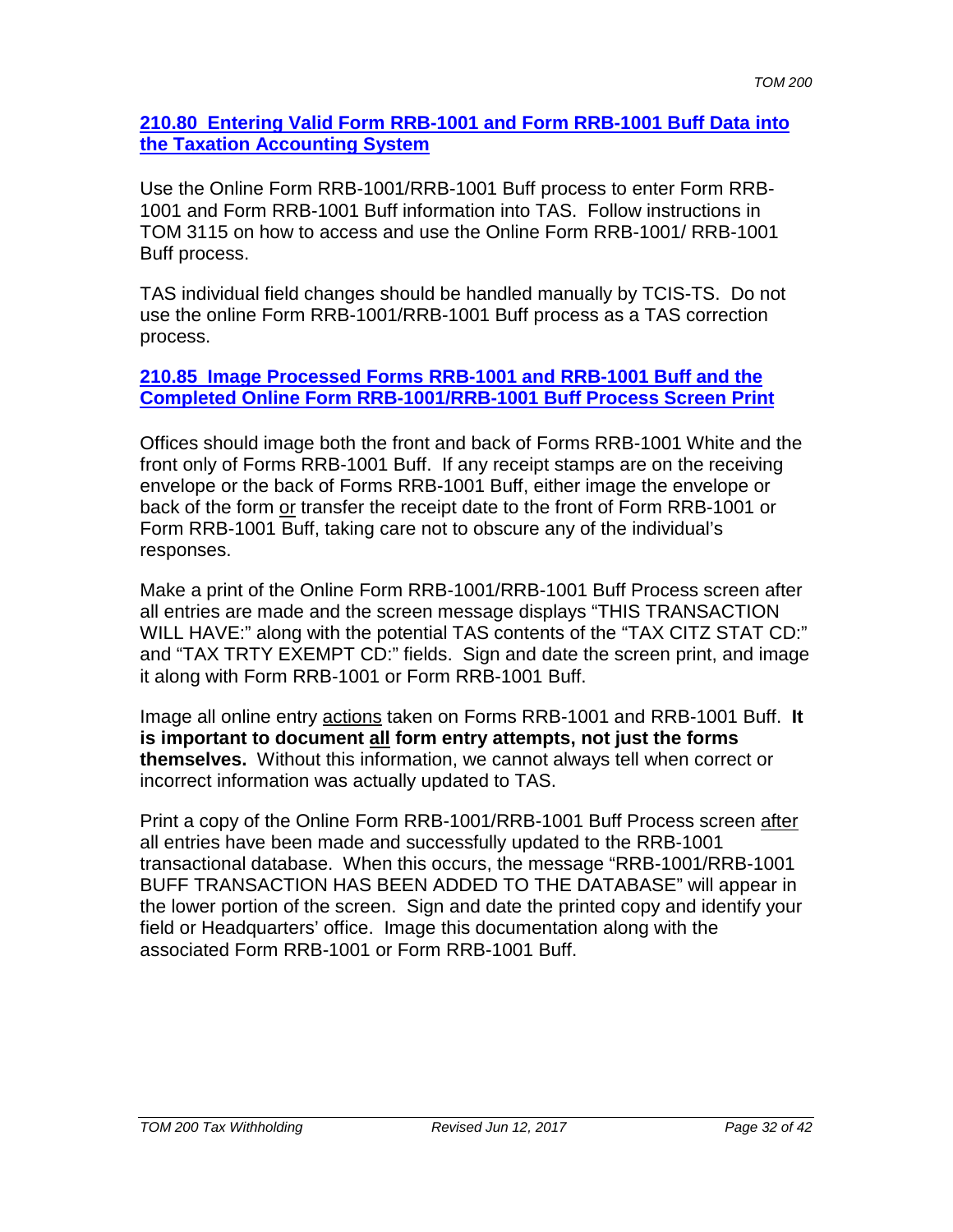#### **210.90 Negative Impacts of Late or Early Entry of Forms RRB-1001 White and RRB-1001 Buff Information into the Taxation Accounting System (TAS)**

## **210.90.05 Negative Impact of Late Entry of Certain Forms RRB-1001 White and RRB-1001 Buff Information into TAS**

Process properly completed Forms RRB-1001 White as soon as possible after receipt so they are in place for both daily and monthly award actions. Use the monthly Operations calendars to note the dates of the monthly TAS Recert runs in January through November, and the date of the Tax Recalculation portion of the annual cost of living mass adjustment in December.

**Enter all properly completed Forms RRB-1001 and RRB-1001 Buff by 2:00 P.M. Chicago time on the business day before the day TAS Recert or the Tax Recalculation is posted on the calendar. Continue to enter forms received after the 2:00 P.M. timeframes** described above, as TAS Recert and Tax Recalculation program start times vary. Be aware, however, that forms entered after the 2:00 P.M. timeframes may or may not make the pending TAS Recert or Tax Recalculation runs.

Special rules apply to entry of Forms RRB-1001 Buff when tax treaty exemptions expire at year end. See TOM 210.90.10 for more information.

Should RRB delays that are disadvantageous to annuitants come to your attention, please take all form handling actions needed and then notify TCIS-TS.

Before submitting a form copy to TCIS-TS, please take the following actions:

- Be sure the receipt date in the field office is legible on the front of the form.
- **IMage the form before sending a copy to TCIS-TS.**
- If entry is attempted very near the TAS Recert operation run date or the December Cost of Living Mass Adjustment run date, please send an email to TCIS-TS with a copy of the Form RRB-1001 and any related material attached, and a brief explanation of why you are referring it. Doing this may avoid a processing delay.

#### **RRB delays in implementing current year nonresident alien tax withholding creates significant manual work for TCIS-TS.**

As timing allows, TCIS-TS does the following:

1. If late form handling crossed a tax year, modifies the tax treaty exemption expiration date in TAS,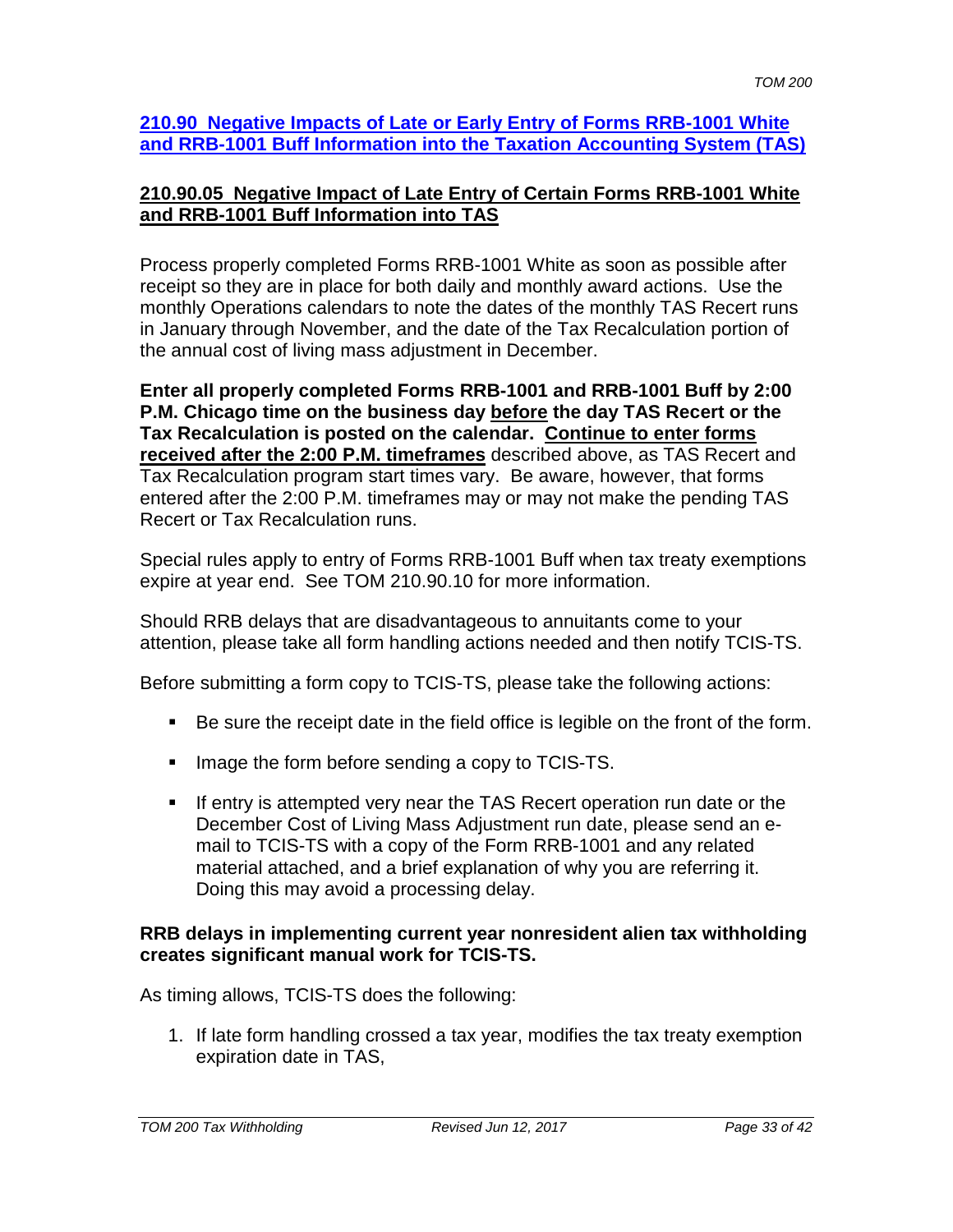- 2. Bypasses automated tax statement processing for the year following the year of the tax treaty exemption expiration,
- 3. Determines the amount of the income tax refund awards needed to reimburse annuitants for over-withholding of taxes for the year following the year of the tax treaty exemption expiration,
- 4. Processes one payment only award actions to pay the tax refunds,
- 5. Prepares special award letters for the refund payments,
- 6. Adjusts the RRB's tax deposits for the income tax refunds, and
- 7. Prepares and releases manual tax statement(s) after the close of the tax year following the year of the tax treaty exemption expiration.

This work can be avoided by timely and accurate entry of Form RRB-1001 White and RRB-1001 Buff information into the Taxation Accounting System (TAS).

# **210.90.10 Negative Impact of Early Entry of Certain Forms RRB-1001 Buff into TAS**

Forms RRB-1001 Buff issued by the Nonresident Alien Monitoring Program target individuals whose tax treaty exemption claims will expire at year's end. **If you receive a Form RRB-1001 Buff that is incomplete and the form information or lack of information would cause the individual to lose his or her tax treaty exemption claim, do not process the Form RRB-1001 Buff at the time of receipt.** Wait until after the November TAS Recert operation has run. **The best time to enter these forms would be a few days before the December Cost of Living (COL) mass adjustment begins.** See TOM 210.15, Reduced Nonresident Alien Tax Withholding Under Income Tax Treaties. Items 1, 2, and 3, define conditions that constitute both eligible individuals and properly completed tax treaty exemption claims on Forms RRB-1001.

If you receive an incomplete form, return the incomplete form to the annuitant requesting completion. Follow the rules in TOM 210.65, Restrictions on Form RRB-1001 and Form RRB-1001 Buff Items RRB Personnel May Pre-Complete or Alter. Be sure to image the incomplete form and your request for annuitant action before releasing the material to the annuitant. Retain access to a copy of the incomplete form for possible entry into the Form RRB-1001/RRB-1001 Buff online process before the COL. You should do this if you not receive a response from the annuitant. See the second arrow below.

 If you returned an incomplete form **and received** a properly completed form before the COL mass adjustment, enter the properly completed form information into the online process. Image the properly competed form and your online entry screen print.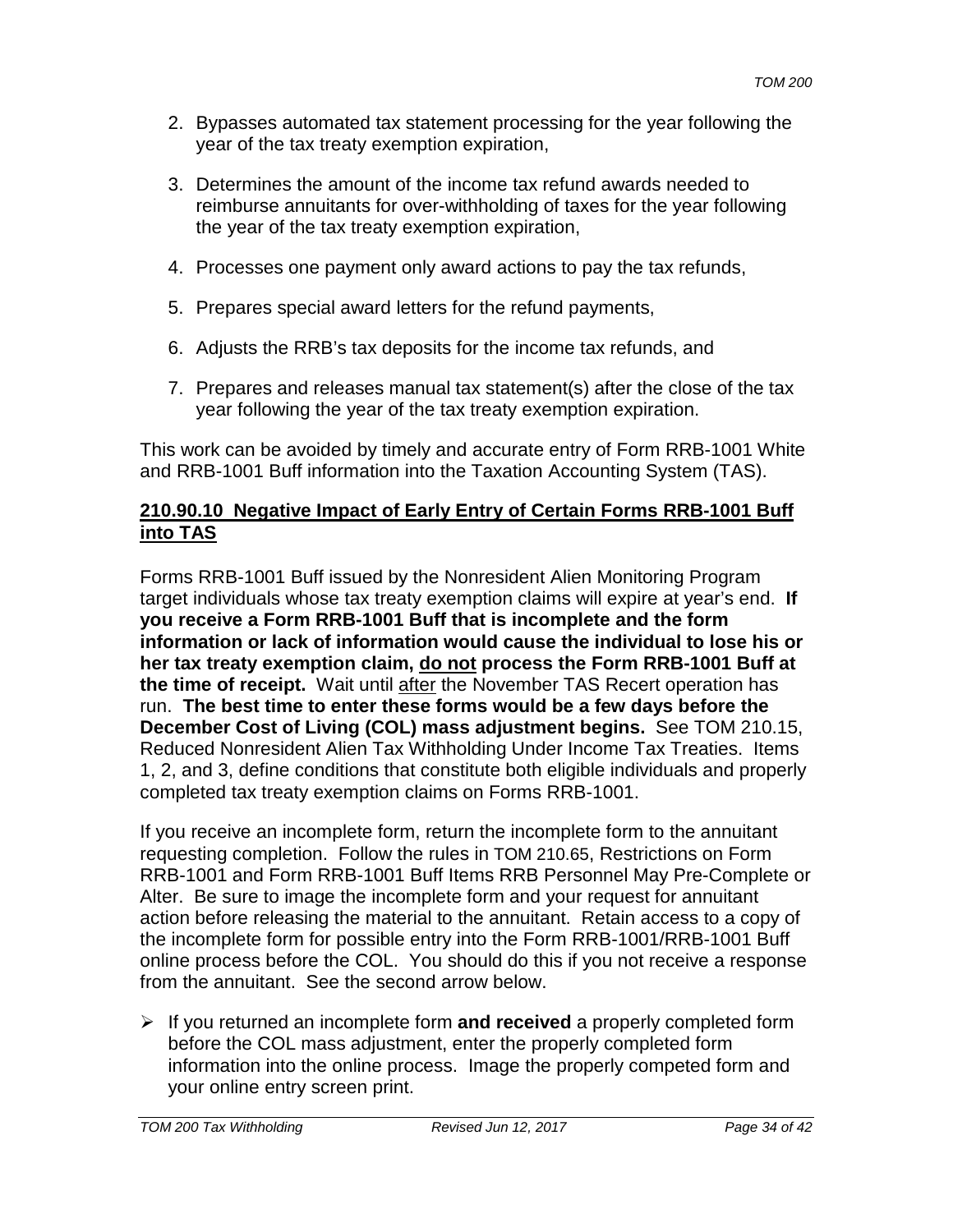If you returned an incomplete form and **did not receive** a properly completed form before the COL mass adjustment, **enter the improperly completed form information** into the online process. Image your online entry screen print. You should have already imaged the incomplete form before returning it to the annuitant. Entering the improperly completed form will result in loss of reduced tax withholding, and the imaged form and screen entry print will document why and when this happened.

Delaying entry of an improperly completed form received in October or November will allow the individual to receive reduced tax withholding through the monthly payment dated December 1 of the expiration year. **Processing incomplete Forms RRB-1001 Buff earlier than they have to be processed will result in loss of tax treaty exemptions before the current form officially expires.** In these instances, 30% mandatory nonresident alien tax withholding may then be applied to payments that could be covered by reduced rates.

Should disadvantageous early processing by the RRB come to your attention, complete all form handling actions and then notify TCIS-TS. Include a copy of the receipt dated and Imaged Form RRB-1001 Buff that was entered early before submitting notice that early handling was involved. **RRB errors resulting in early loss of reduced tax treaty rates in the year of the tax treaty exemption expiration creates significant manual work for TCIS-TS.**

As timing allows, TCIS-TS does the following:

- 1. Bypasses automated tax statement processing for the year of the tax treaty exemption expiration, and, if needed, for the following year,
- 2. Determines the amount of the income tax refund awards needed to reimburse annuitants for over-withheld taxes in the year of the tax treaty exemption expiration, and, if needed, for the following year,
- 3. Processes one payment only award actions to pay tax refunds for the year of the tax treaty exemption expiration, and, if needed, for the following year,
- 4. Prepares special award letters for the tax refund payments,
- 5. Takes action to adjust the RRB's tax deposits for the income tax refunds, and
- 6. Prepares and releases manual tax statement(s) after the close of the tax year of the tax treaty exemption expiration, and, if needed, for the following year.

This work can be avoided by timely and accurate entry of Form RRB-1001 Buff information into the Taxation Accounting System (TAS).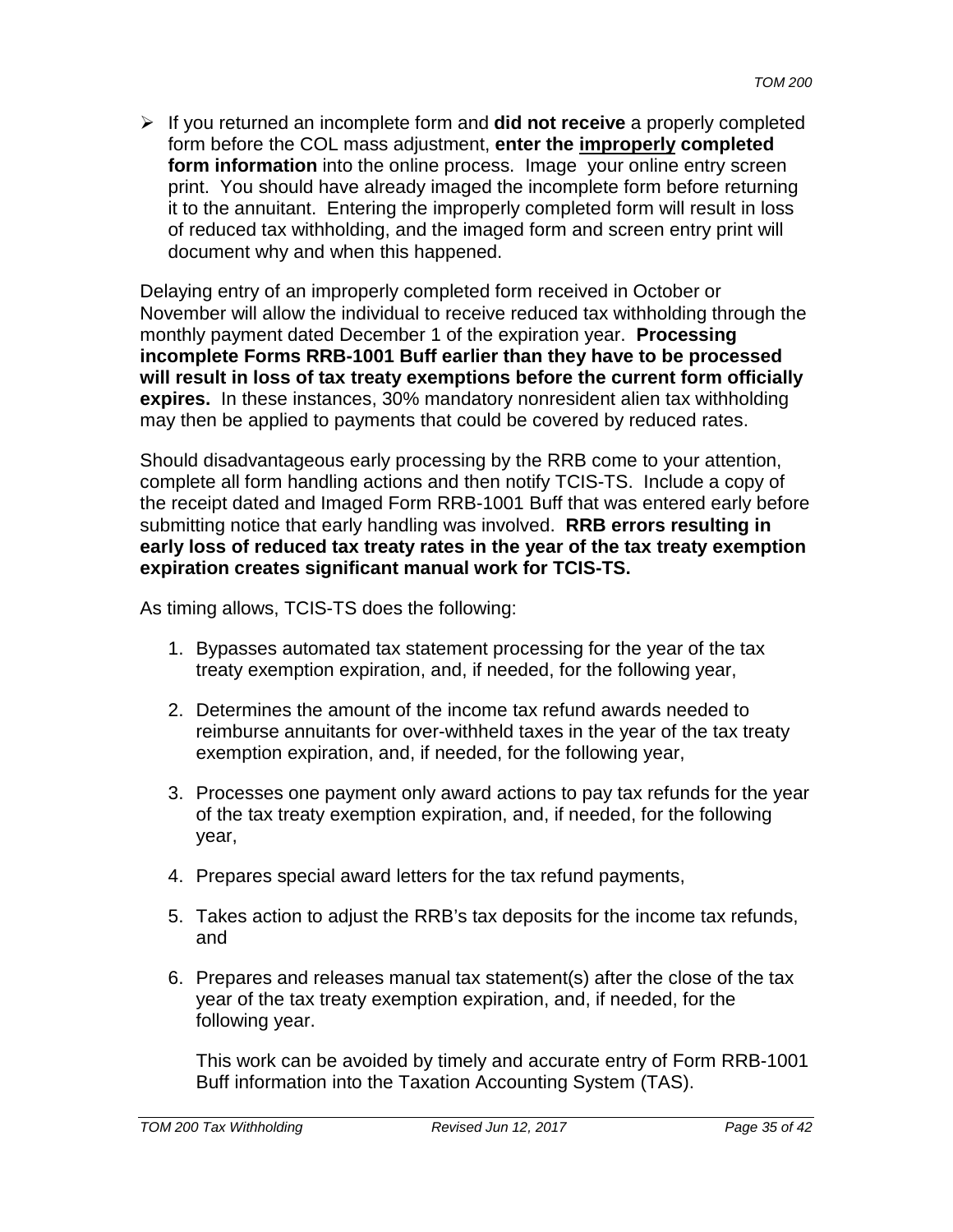# **215 Manual Tax Withholding Input**

In determining the amount of tax withholding that should be applied to an annuitant, the RRB uses information supplied on Forms RRB W-4P and RRB-1001 and IRS Form W-4V.

The RRB W-4P and IRS W-4V are completed only by citizens, while the RRB-1001 is completed by NRAs and those citizens moving to a foreign country to claim U.S. citizenship.

The information provided on the W-4P is entered on-line for updating the automated tax record. An explanation of the On-Line W-4P system is found in TOM 3110.

# **215.10 Forms RRB W-4P, IRS W-4V, and RRB-1001**

Forms RRB W-4P and RRB-1001 are the RRB forms a beneficiary may complete that may affect the amount of taxes withheld from annuity payments. Citizens may also submit IRS Forms W-4, W-4P, or W-4V.

The RRB W-4P may only be used by beneficiaries whose tax withholding is calculated using citizen rules.

The RRB-1001 (or Form T-64) may be used by any railroad retirement beneficiary living outside of the 50 states or the District of Columbia to inform the RRB of his/her citizenship, residence, and tax treaty exemption status.

# **215.15 Handling RRB W-4Ps or IRS W-4Vs from Nonresidents**

An RRB W-4P or IRS W-4V that is received showing an address outside the 50 states or the District of Columbia should be held until TAS Screen PF19 (Citizenship and Residency Information) is checked for RRB-1001 data.

# **215.15.05 When the RRB W-4P or IRS W-4V May Be Processed**

1. For cases where withholding is elected on the RRB W-4P or IRS W-4V if,

|   | Assumed U.S.,           |
|---|-------------------------|
|   | U.S. citizen,           |
|   | citizen of Guam,        |
| 5 | citizen of Puerto Rico, |

a. TAS has a citizenship status code of: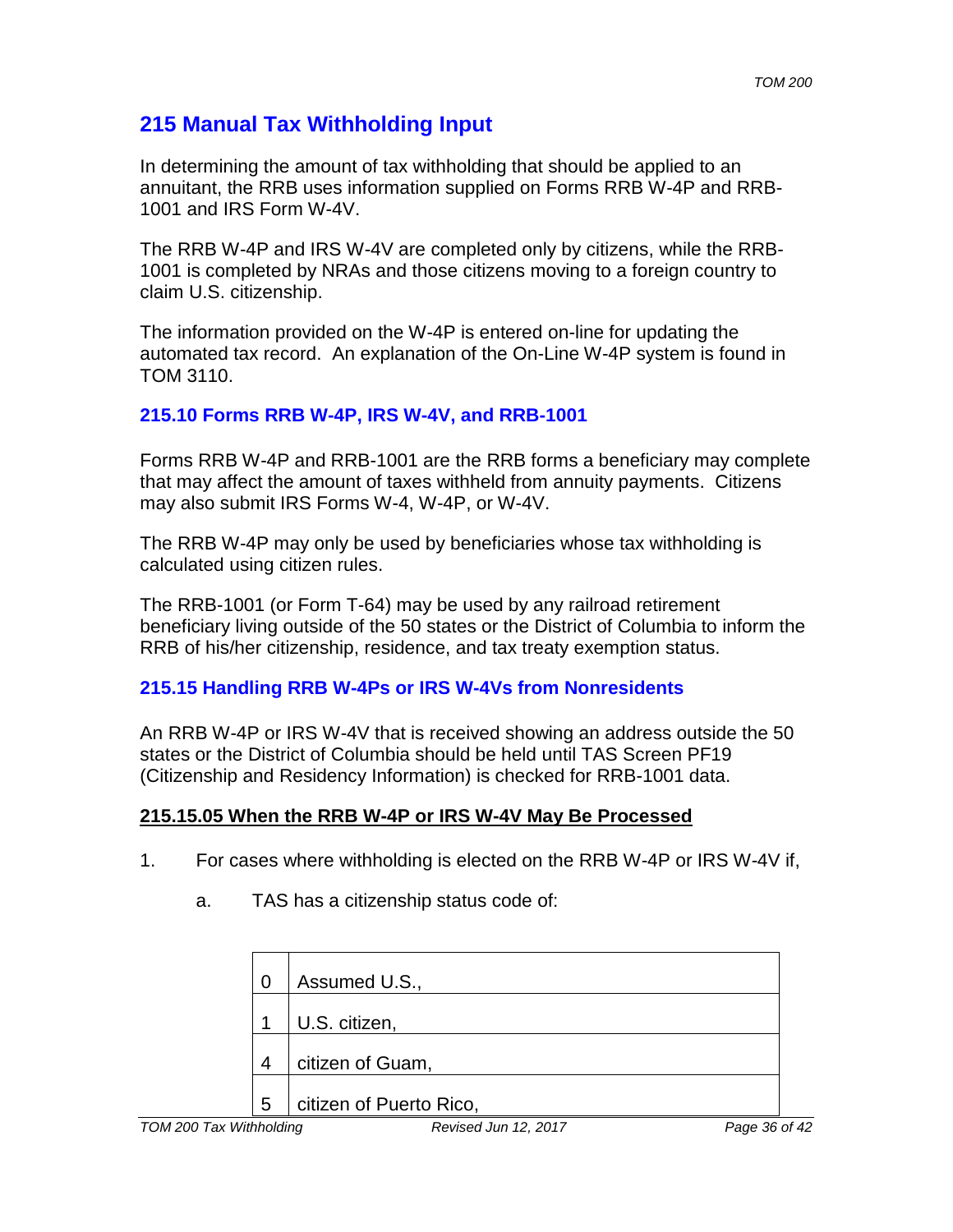| 8 | U.S. citizen residing in Romania, or,                                                                                 |
|---|-----------------------------------------------------------------------------------------------------------------------|
| 9 | Resident alien regardless of the country of legal<br>residence code, the RRB W-4P or IRS W-4V may be<br>processed if: |

b. TAS has a country of legal residence code of:

| US        | United States,            |
|-----------|---------------------------|
| <b>RQ</b> | Puerto Rico,              |
| GQ        | Guam, or                  |
| CQ        | Northern Mariana Islands, |

regardless of the citizenship status code, the RRB W-4P may also be processed.

2. For cases where no withholding is elected on the RRB W-4P, if:

TAS has a citizenship status code of:

|     | citizen of Guam, or     |
|-----|-------------------------|
| - 5 | citizen of Puerto Rico, |

regardless of the country of legal residence code or RRB W-4P address, the RRB W-4P (or IRS W-4V) may be processed.

# **215.15.10 When the RRB W-4P and IRS W-4V May Not Be Processed**

If the RRB W-4P has a "yes" or "no" withholding election, or the W-4V has one of the four tax withholding percentages checked, you must also check the tax citizenship status code on TAS. If the code is:

 $2 =$ alien, and

a country of legal residence code other than US (United States), RQ (Puerto Rico), GQ (Quam), or CQ (Northern Mariana Islands), compare the country in the TAS address to the country in the RRB W-4P address. If the countries are the same, the RRB W-4P may not be processed. Release a letter acknowledging receipt of the RRB W-4P (or IRS W-4V, W-4P or W-4 if submitted) stating that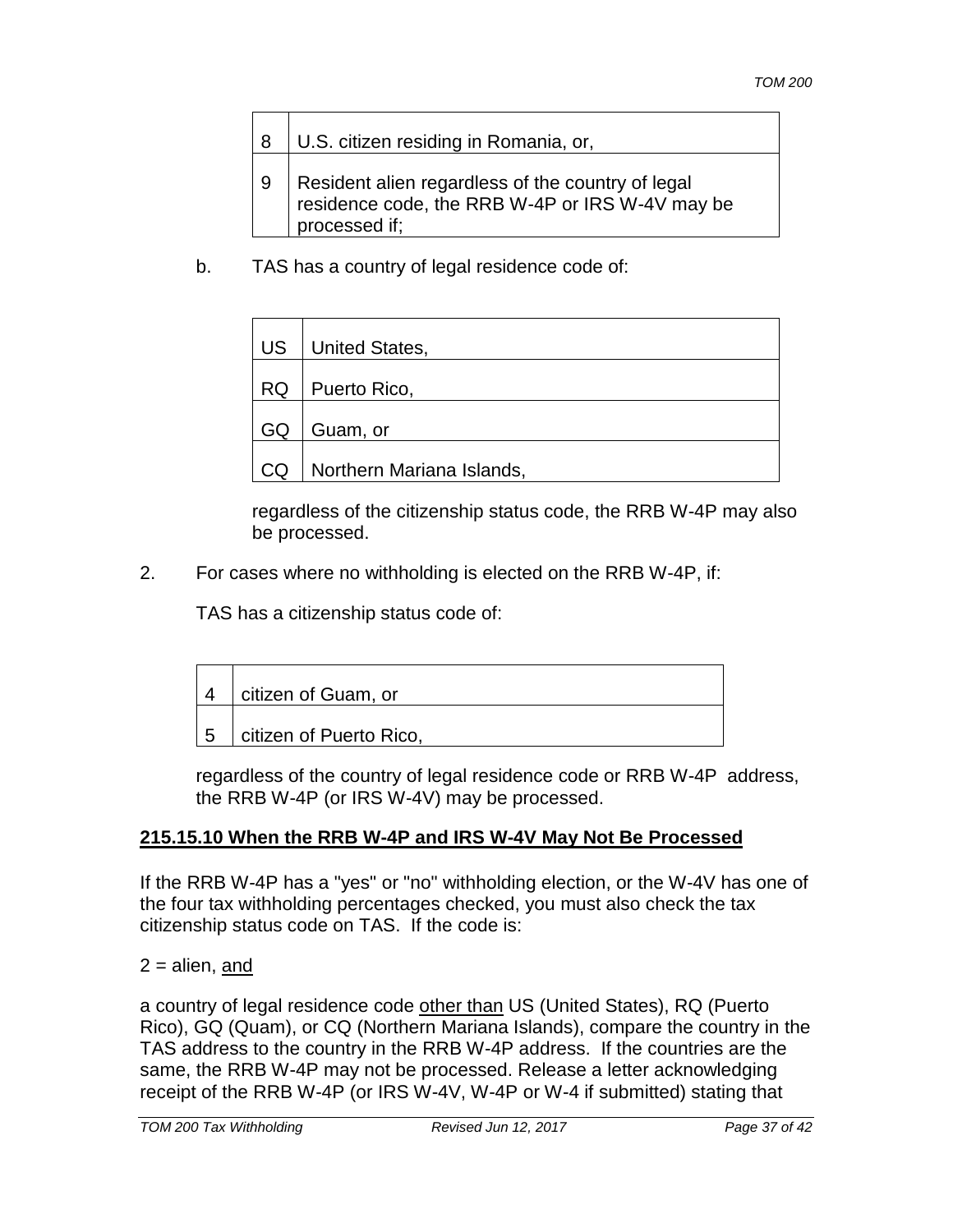NRA beneficiaries may not elect or decline tax withholding. The RRB W-4P should be enclosed and returned to the beneficiary. A copy should be retained for the file.

## **215.15.15 When to Refer the RRB W-4P or IRS W-4V to TCIS-TS**

- 1. Whether the RRB W-4P has a "yes" or "no" withholding election, (or IRS W-4V has a box checked in Item 6) refer the case to TCIS-TS if TAS has a citizenship status code of:
	- a 6 =no withholding applies under the revised Organic Act of the Virgin Islands, the Organic Act of Guam, or under Northern Mariana Islands Statute, regardless of the country of legal residence code: or
	- b. 7 = U.S. citizen residing in Egypt, refer the RRB W-4P and TAS Screen PFl9 printout to TCIS-TS.
- 2. If a "no" withholding election is made on the RRB W-4P, further editing may be required. based on the Tax Reform Act of 1986, a U.S. citizen whose physical residence address is outside the 50 states, the District of Columbia, Puerto Rico, Guam, the Northern Mariana Islands, or the Virgin Islands may not elect "no" withholding from pension or annuity payments effective January 1, 1988. Therefore, in such cases, if TAS Screen PF19 shows a citizenship status code of:

 $1 = U.S.$  citizen, or

8 = U.S. citizen residing in Romania

and the RRB W-4P address is outside the 50 states, the District of Columbia, Puerto Rico, Guam, the Northern Mariana Islands or the Virgin Islands; do not process the RRB W-4P. Refer these to TCIS-TS. Please notate that this is a U. S. citizen living abroad.

# **215.15.20 When Investigation Is Required**

Whether the RRB W-4P has a "yes" or "no" withholding election, if:

1. TAS Screen PFl9 has a citizenship status code of:

0 = undetermined or assumed U.S. citizen,

and both the country of legal residence code and the RRB W-4P address are outside the 50 states, the District of Columbia, Guam, or the Northern Mariana Islands, do not take any action on the RRB W-4P. Forward the RRB W-4P to TCIS-TS.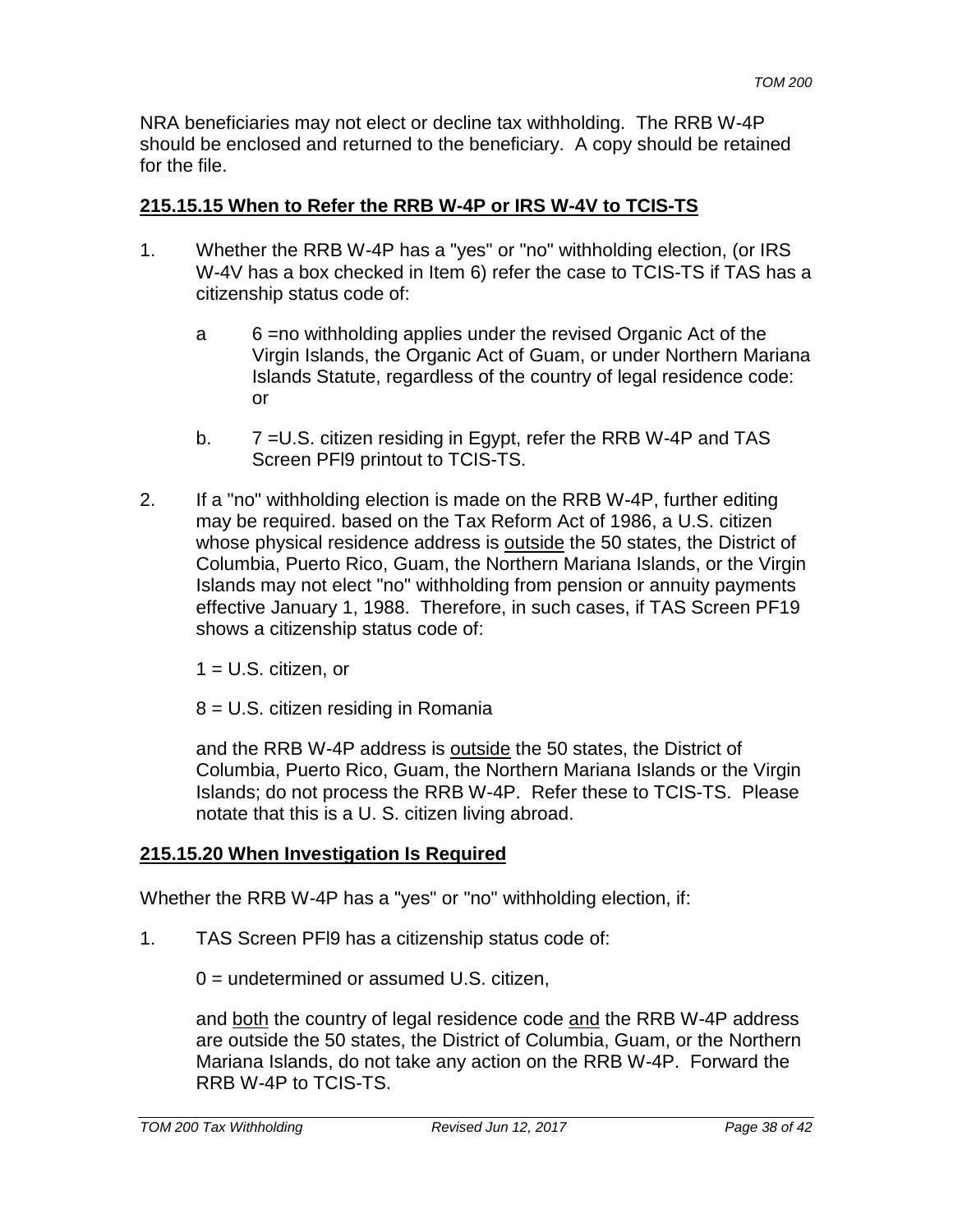TCIS-TS will release an RRB-1001 package to the beneficiary with Form Letter TL-26. TCIS-TS will check the box, "You reside outside the United States and we have not received a questionnaire from you." TCIS-TS will control the case for return of the RRB-1001 by earmarking the "General Instructions" side of the form with the notation "RRB W-4P" in the upper right-hand corner. When the form is returned it will not be batched with other RRB-1001's for processing. TCIS-TS should keep the file, including the RRB W-4P, in a file cabinet marked "NRA's". See the instructions in Section 215.15.25 for handling the RRB-1001 once it is returned.

2. TAS Screen PFl9 has a citizenship status code of:

 $2 =$ alien, or

 $3 =$  assumed alien.

and a country of legal residence code other than U.S., GQ (Guam), or CQ (Northern Mariana Islands). Compare the country on TAS screen PF16 to the country in the RRB W-4P address. If the countries are different, or if the citizenship status code is "3", do not take immediate action on the RRB W-4P. In both situations, forward the RRB W-4P to TCIS-TS.

TCIS-TS will release an RRB-1001 package to the beneficiary with Form Letter TL-25. If the citizenship status code is "3" and the country of legal residence code is OC, TCIS-TS will check the box, "You reside outside the United States and we have not received a questionnaire from you." Otherwise TCIS-TS will check the box, we need to verify your citizenship status and country of 'legal residence." TCIS-TS will control the case as described in "1" above and handle the RRB-1001 once returned as described in Section 215.15.25.

# **220 Automated Tax Withholding**

# **220.05 General**

The automated tax withholding test is performed on certain daily award activity. These are described in Sections 220.10 and 220.15.

Taxes are calculated according to citizen or NRA rules. If taxes should be initiated, changed, or removed according to the test, the withholding adjustment occurs before the award clears CHICO (i.e., tax withholding intervention occurs after the award is created mechanically or vouchered and keyed manually, but before check issue).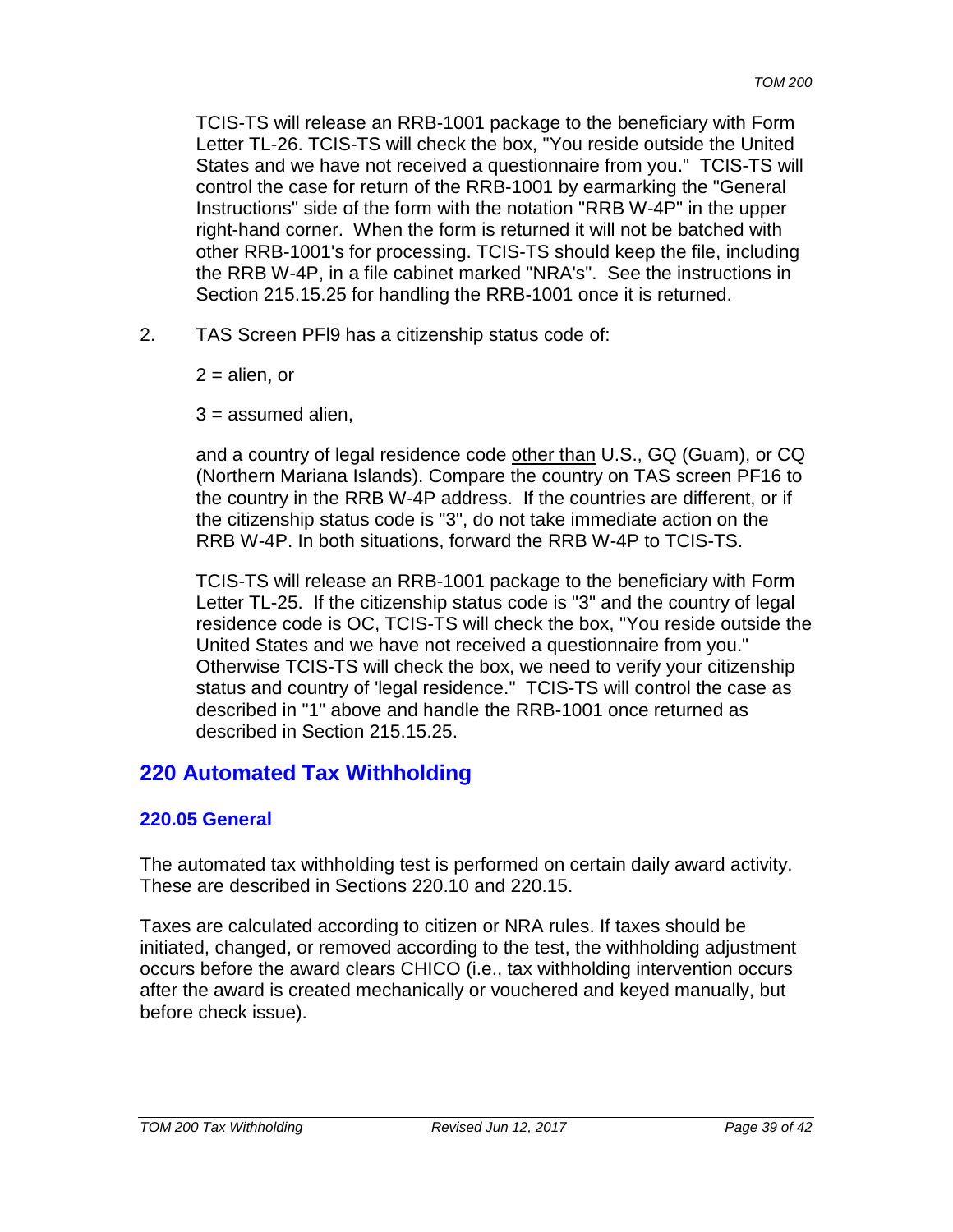### **220.10 Daily Award Activity**

Beginning with December 1985 vouchers, the tax withholding test is performed on the recurring rate portion for the following daily activity that is processed by DAISY/CHICO. Effective with June 1986 vouchers, the tax withholding test is also performed on the accrual portion of these payments.

- A. RASI
- B. SURCAL
- C. Annual awards vouchered on Form G-357 and G-364

The tax withholding test is not performed on one-pay-only awards at this time.

#### **220.15 Tax Withholding Recertifications (TAS RECERT)**

In June of 1985, the TAS withholding recertification program (TAS RECERT) began running. TAS RECERT automatically recertifies recurring payments to reflect RRB W-4P, IRS W-4V, and NRA tax withholding adjustments. TAS RECERT calculates taxes based on citizen or NRA rules using the latest RRB W-4P, W-4V or RRB-1001 information and compares it to the amount of taxes currently in effect. If a change in tax withholding is indicated, TAS RECERT creates an automated award that is taken into the daily award activity to adjust the check rate and tax withholding. Prior to 12/94, TAS RECERT never ran in December. Now, we process disability freeze (DF) records in December.

Common events that may cause a change in tax withholding:

- Form RRB W-4P, IRS W-4V, or RRB-1001 filed,
- Tier 2 contributions have been recovered.
- There is a change in NRA tax withholding percentages,
- There is a change in a tax treaty,
- There is a change in citizen tax withholding tables,
- There is a change in the annuity amount or components,
- A supplemental annuity is awarded, or
- There is a change of address to a foreign country.

A tax withholding adjustment may be made in the following situations also: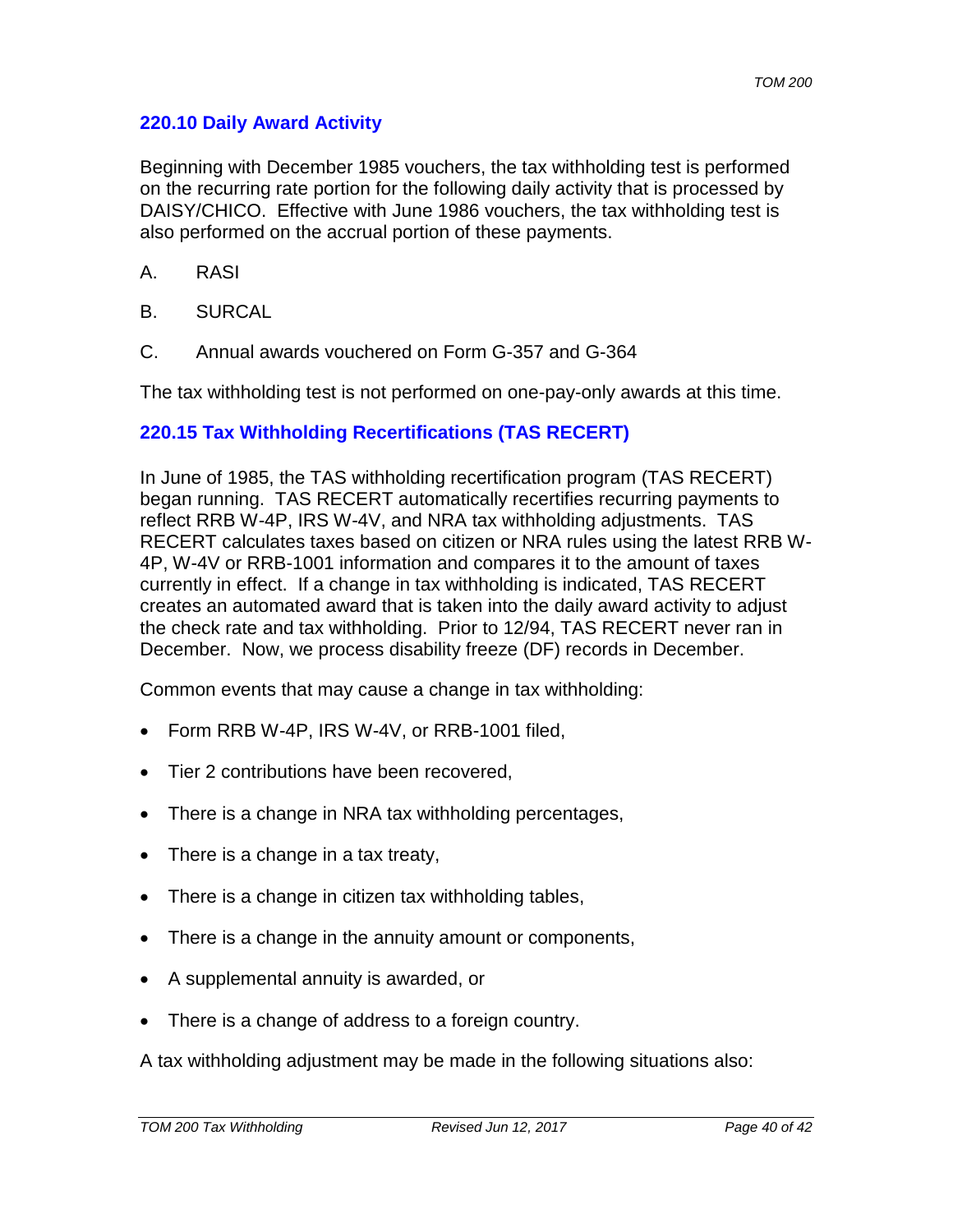- There is a change in the total amount of taxes to be withheld (taxes have been initiated, have increased, decreased, or been removed):
- There is no change in the total amount of taxes in a citizen case, but the proration of the tax withholding amount between the annuity components changes (administrative recertification).
- There is a change in the type of taxes even if taxes are zero (citizen withholding rules to NRA withholding rules and vice versa): or
- Tier 2 contribution has been recovered in a citizen case even if taxes are zero.

Generally, an automated TL-120 notice will be produced for each recertification unless it is an administrative recertification. The notice will furnish the reason for the adjustment, the gross recurring amount payable (railroad and supplemental), the amount of any taxes withheld, the amount of any supplemental medical insurance premium deduction, and any partial withholding amount in effect.

The following cases cannot be adjusted by TAS RECERT:

- Suspension or terminations, or
- The check rate in the database does not match the check rate in CHICO (total of railroad retirement and supplemental annuity payments), and there is no unidentified paid amount in the database.

# **225 Manual Tax Withholding Input**

Prior to 1987, manual tax withholding was computed on Form G-357T. Effective for January 1987 vouchers and later, Form G-357T is no longer used and manual tax withholding is not done.

However, manual actions can be taken to affect automated tax withholding as explained in Section 225.15.

# **225.15 Processing A Zero Accrual Recert To Effect Tax Withholding**

If TAS RECERT is not operational or does not select a case for recertification to automatically withhold taxes, TCIS-TS can cause a change in the recurring tax withholding amount by processing a zero accrual recertification to the same rate. If the change in tax withholding involves a supplemental annuity, Form G-354 SUP must accompany the G-357 payment sheet. The zero accrual recert will trigger the withholding module in TAS (William) to change the tax withholding amount.